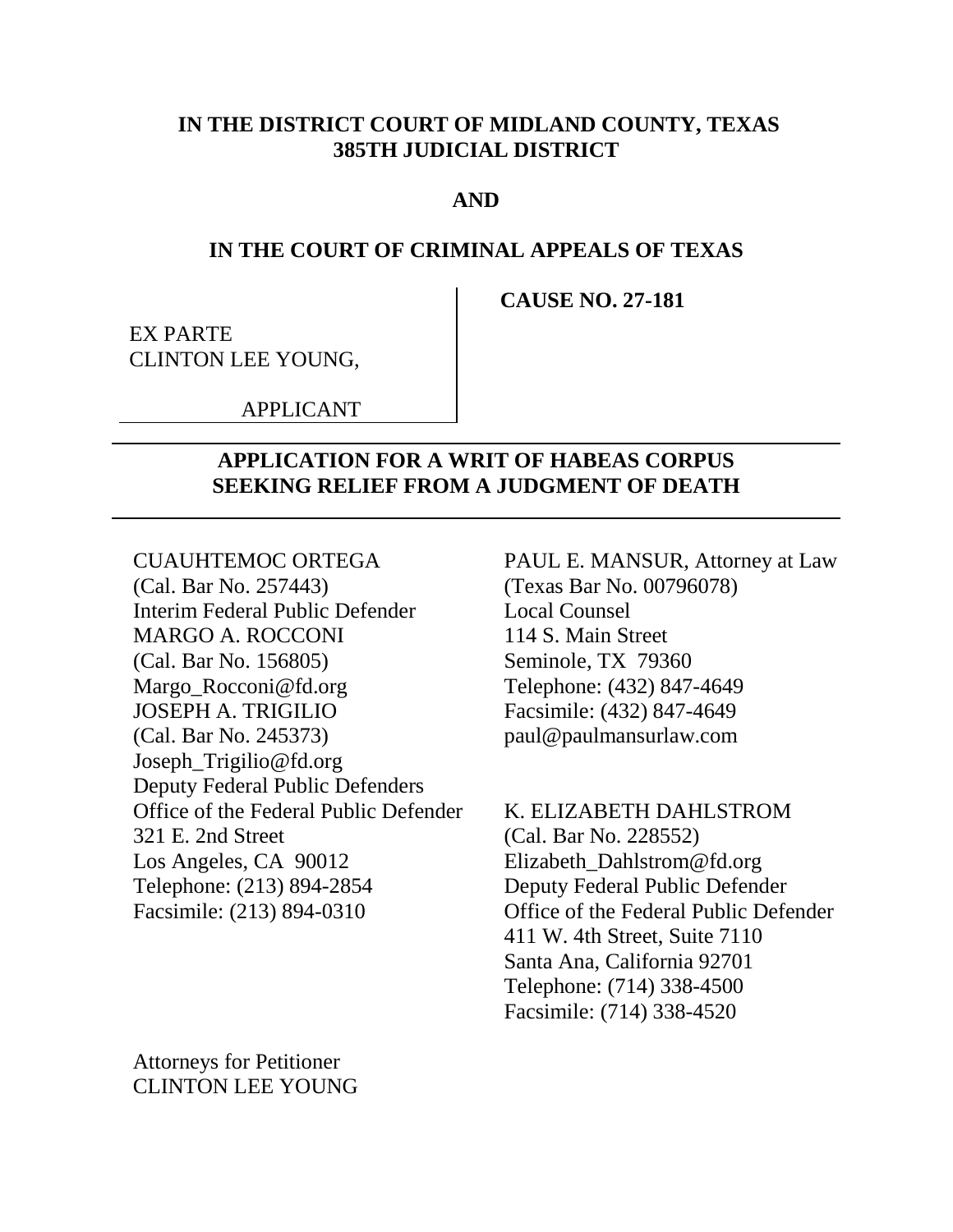# **TABLE OF CONTENTS**

| A.              | Ralph Petty became a full-time prosecutor in 2001 and yet continued to                                                                                 |  |
|-----------------|--------------------------------------------------------------------------------------------------------------------------------------------------------|--|
| <b>B.</b>       | In 2002, County Counsel issued an advisory opinion that Petty should                                                                                   |  |
| $\mathcal{C}$ . | Petty worked as a law clerk during Young's trial while also appearing                                                                                  |  |
| D.              | The trial court hired Petty to work as a law clerk on Young's initial writ<br>application, while Petty was the assigned DA opposing that application11 |  |
| E.              | The IRS audited the Midland County DA in 2008 over Petty's dual-                                                                                       |  |
| F.              | Petty worked as a law clerk on Young's 2009 writ application, even                                                                                     |  |
| G.              | Petty represented the State in Young's subsequent proceedings,                                                                                         |  |
| H.              | Midland County DA moved to recuse itself in 2019 after disclosing<br>Petty's dual-employment to Young for the first time.  19                          |  |
|                 | III. THIS APPLICATION IS TIMELY AND BASED ON FACTS THAT WERE<br>NOT REASONABLY AVAILABLE TO YOUNG DURING HIS PRIOR                                     |  |
|                 |                                                                                                                                                        |  |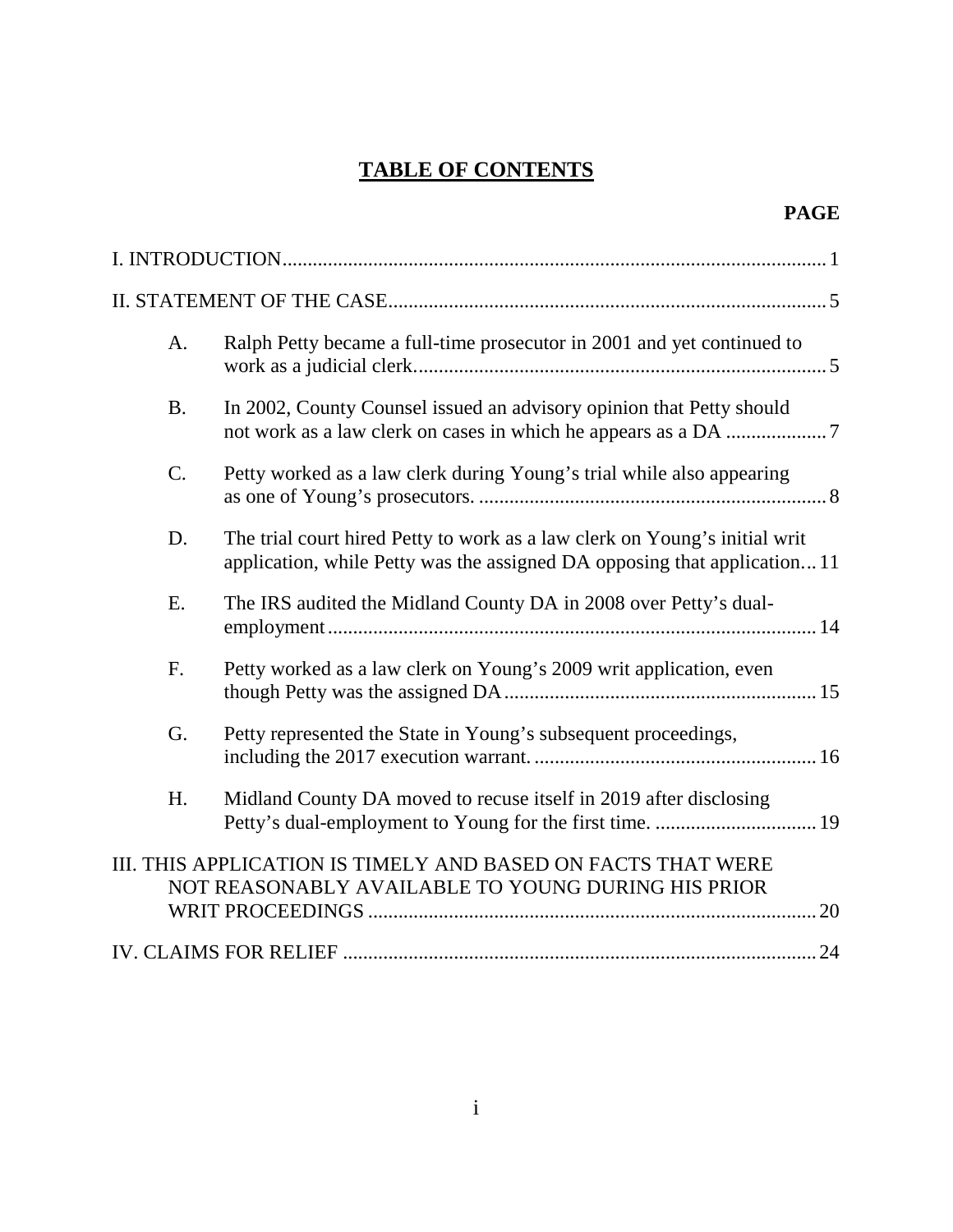# **TABLE OF CONTENTS**

#### **PAGE**

|           | CLAIM ONE: THE JUDICIAL BIAS AND STUCTURAL DEFECT FROM THE<br>TRIAL COURT'S HIRING OF A PROSECUTOR AS A PAID JUDICIAL<br>CLERK DURING YOUNG'S TRIAL VIOLATES DUE PROCESS AND |  |
|-----------|------------------------------------------------------------------------------------------------------------------------------------------------------------------------------|--|
|           | . 24                                                                                                                                                                         |  |
| A.        | The Judicial Bias from Petty's simultaneous role as a judicial clerk and<br>prosecutor during Young's trial violated Young's due process rights 24                           |  |
|           | Petty's role as judicial clerk to Judge Hyde during Young's trial<br>1.<br>resulted in prohibited ex parte contact between the trial court                                   |  |
|           | 2.<br>The trial court harbored actual bias against Young, and the state<br>gained unfair benefits, because of Petty's arrangement with the                                   |  |
|           | 3.<br>Even if Petty's dual role as judicial clerk and prosecutor did not<br>result in actual judicial bias, it shattered the appearance of                                   |  |
| <b>B.</b> | Petty's simultaneous role as a judicial clerk and prosecutor violated the<br>state and federal separation of powers and the Texas Constitution. 35                           |  |
| C.        | The Due Process and Separation-of-Powers violations stemming from<br>the trial court's arrangement with the prosecutor is a structural defect                                |  |
|           | CLAIM TWO: JUDGE HYDE WAS REQUIRED TO DISQUALIFY HIMSELF<br>AFTER HIRING ONE OF THE PROSECUTORS APPEARING AGAINST<br>YOUNG AS A JUDICIAL CLERK, RENDERING THE TRIAL COURT'S  |  |
| A.        |                                                                                                                                                                              |  |
| <b>B.</b> | Disqualification w required because Petty's role as a Judge Hyde's<br>clerk meant the trial court was effectively acting as counsel for the<br>40                            |  |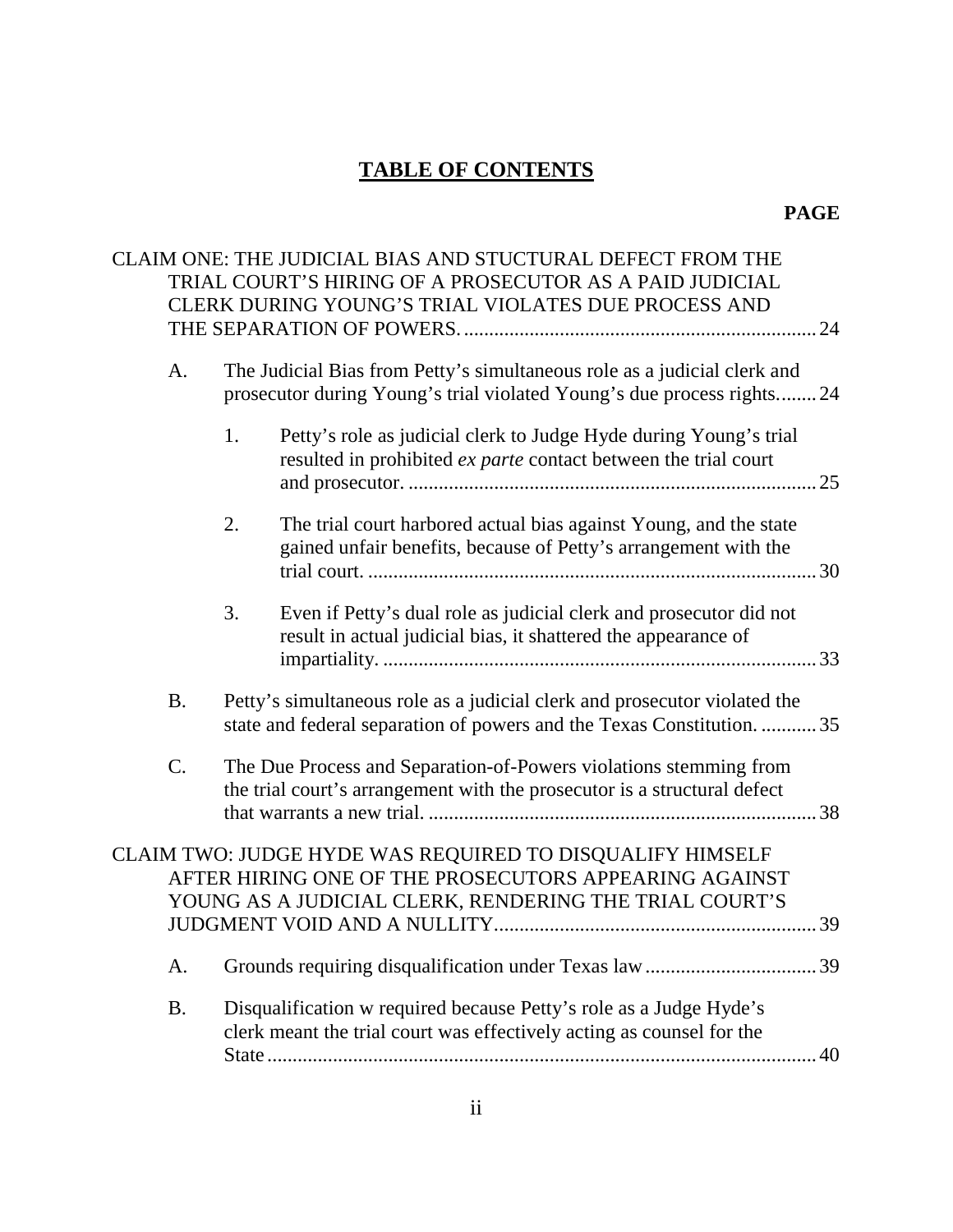# **TABLE OF CONTENTS**

#### **PAGE**

|    | Disqualification is required because Petty was "practicing law" with<br>Judge Hyde while Petty served as a lawyer at Young's trial 43 |  |
|----|---------------------------------------------------------------------------------------------------------------------------------------|--|
| D. | Judge Hyde's failure to disqualify himself renders the judgment against                                                               |  |
|    | CLAIM THREE: PERVASIVE PROSECUTORIAL MISCONDUCT—<br>INCLUDING THE AUTHORIZATION OF A PROSECUTOR TO WORK                               |  |
|    | V. AUTHORIZATION AND A NEW TRIAL ARE WARRANTED BASED ON<br>THE DOCUMENTS PRESENTED IN THIS APPLICATION 47                             |  |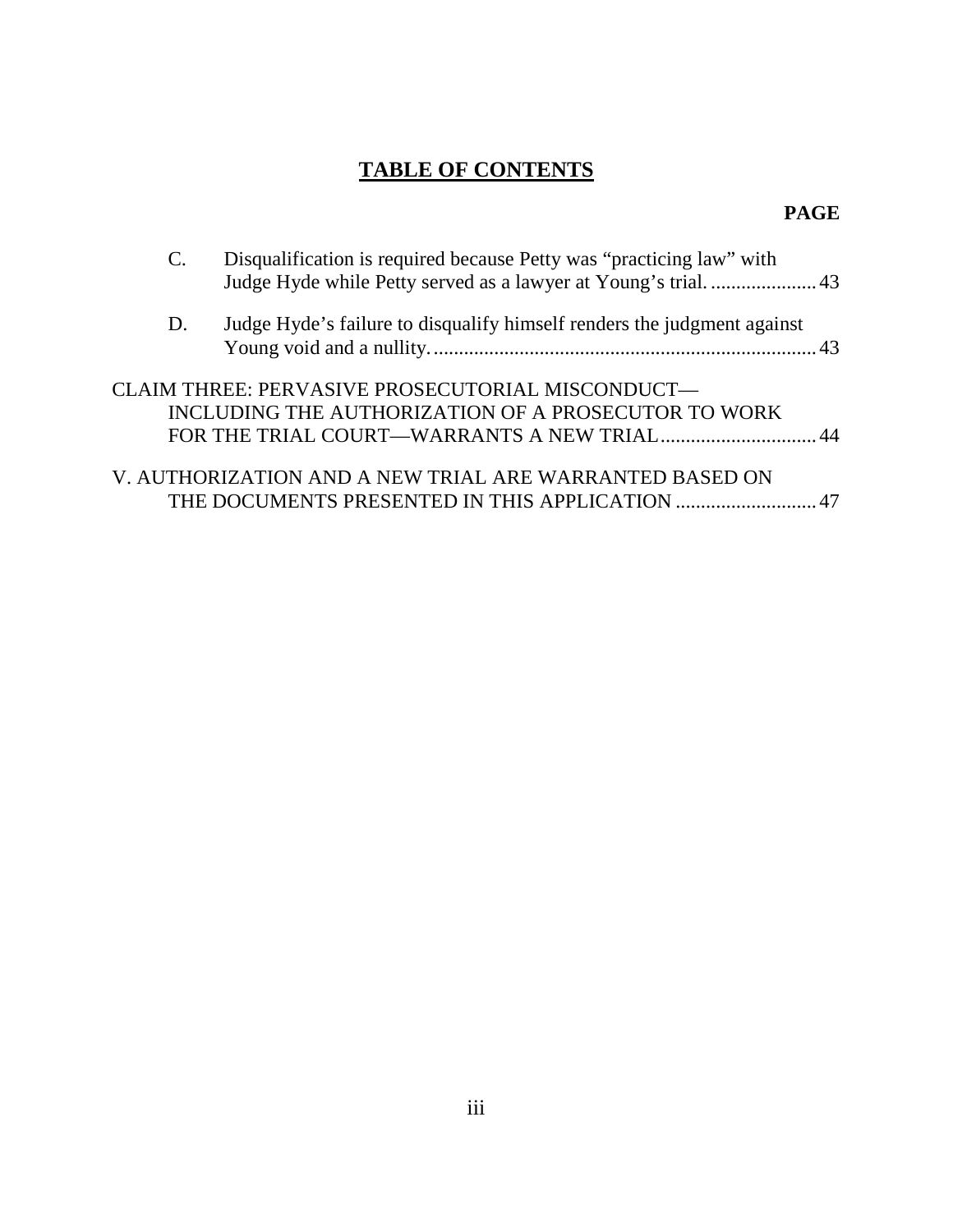#### **TABLE OF AUTHORITIES**

#### **PAGE(S)**

# **Federal Cases**

# **Page(s)** *Ariz. v. Fulminante*, 499 U.S. 279 (1991) .......................................................................................... [38](#page-44-0) *Bracy v. Gramley*, 520 U.S. 899 (1997) .......................................................................................... [25](#page-31-0) *Brady v. Maryland*, 373 U.S. 83 (1963) ............................................................................................ [45](#page-51-0) *Commonwealth Coatings Corp. v. Cont'l Cas. Co.*, 393 U.S. 145 (1968) .......................................................................................... [34](#page-40-0) *In re Murchison*, 349 U.S. 133 (1955) .................................................................................... [27,](#page-33-0) [34](#page-40-1) *Liljeberg v. Health Servs. Acq. Corp.*, 486 U.S. 847 (1988) .......................................................................................... [34](#page-40-2) *Rochin v. California*, 342 U.S. 165 (1952) .......................................................................................... [44](#page-50-0) *United States v. Microsoft Corp.*, 253 F.3d 34 (D.C. Cir. 2001) ...................................................................... [25,](#page-31-1) [33](#page-39-0) **State Cases** *Abdygapparova v. State*, 243 S.W.3d 191 (Tex. App. 2007) ............................................................. *passim Buckholts Indep. Sch. Dist. v. Glaser*, 632 S.W.2d 146 (Tex. 1982) ............................................................................. [43](#page-49-0) *Cain v. State*, 947 S.W.2d 262 (Tex. Crim. App. 1997) .......................................................... [38](#page-44-1)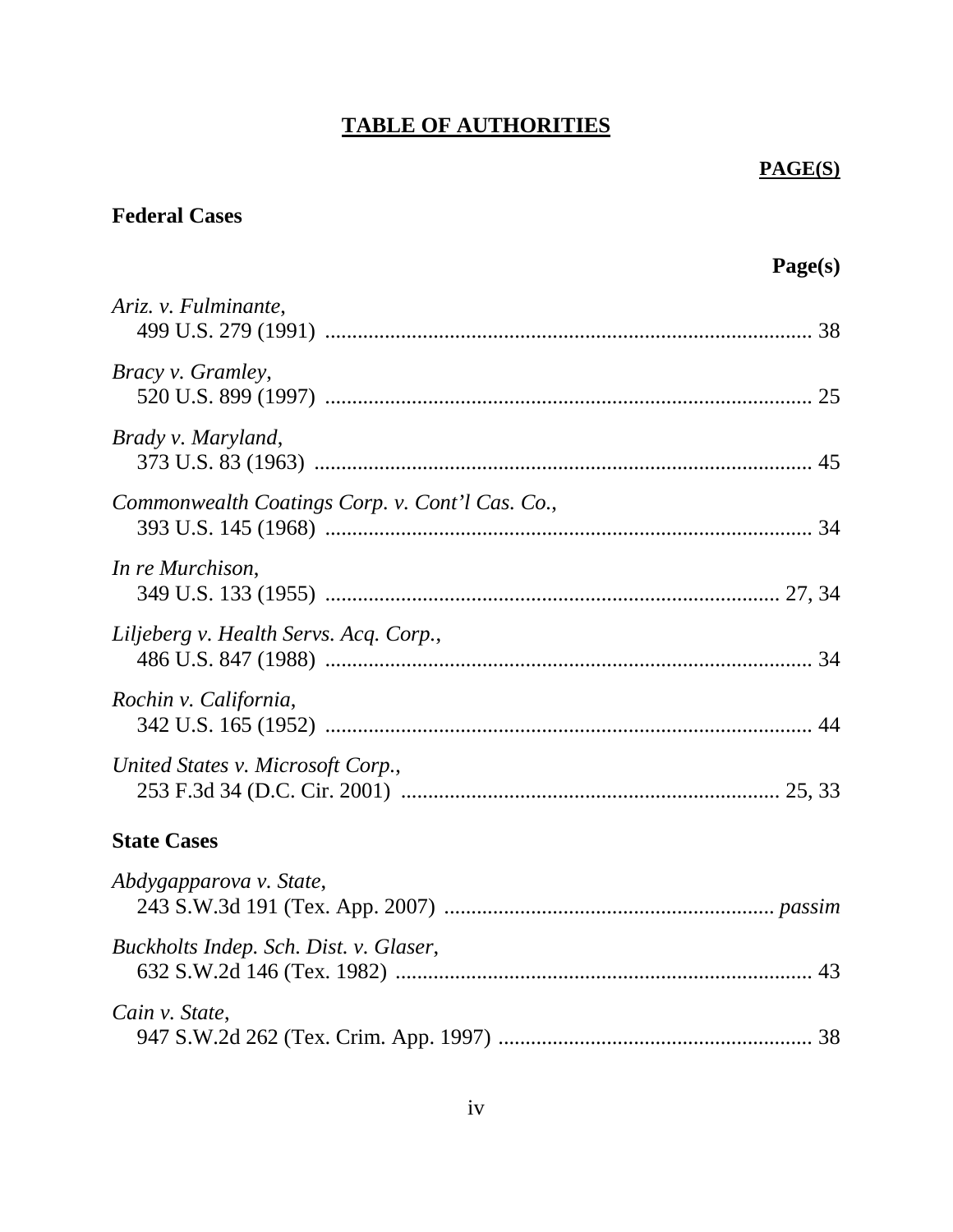# **TABLE OF AUTHORITIES**

### **PAGE(S)**

| Davis v. State,                                                                         |
|-----------------------------------------------------------------------------------------|
| DeBlanc v. State,                                                                       |
| Ex parte Chabot,                                                                        |
| Ex parte Ghahremani,                                                                    |
| Ex parte Young,<br>No. WR-65,137-03, 2009 WL 1546625 (Tex. Crim. App. June 3, 2009)  15 |
| Fry v. Tucker,                                                                          |
| In re Thoma,                                                                            |
| Rhodes v. State,                                                                        |
| Whitehead v. Nev. Com'n on Judicial Discipline Eyeglasses,                              |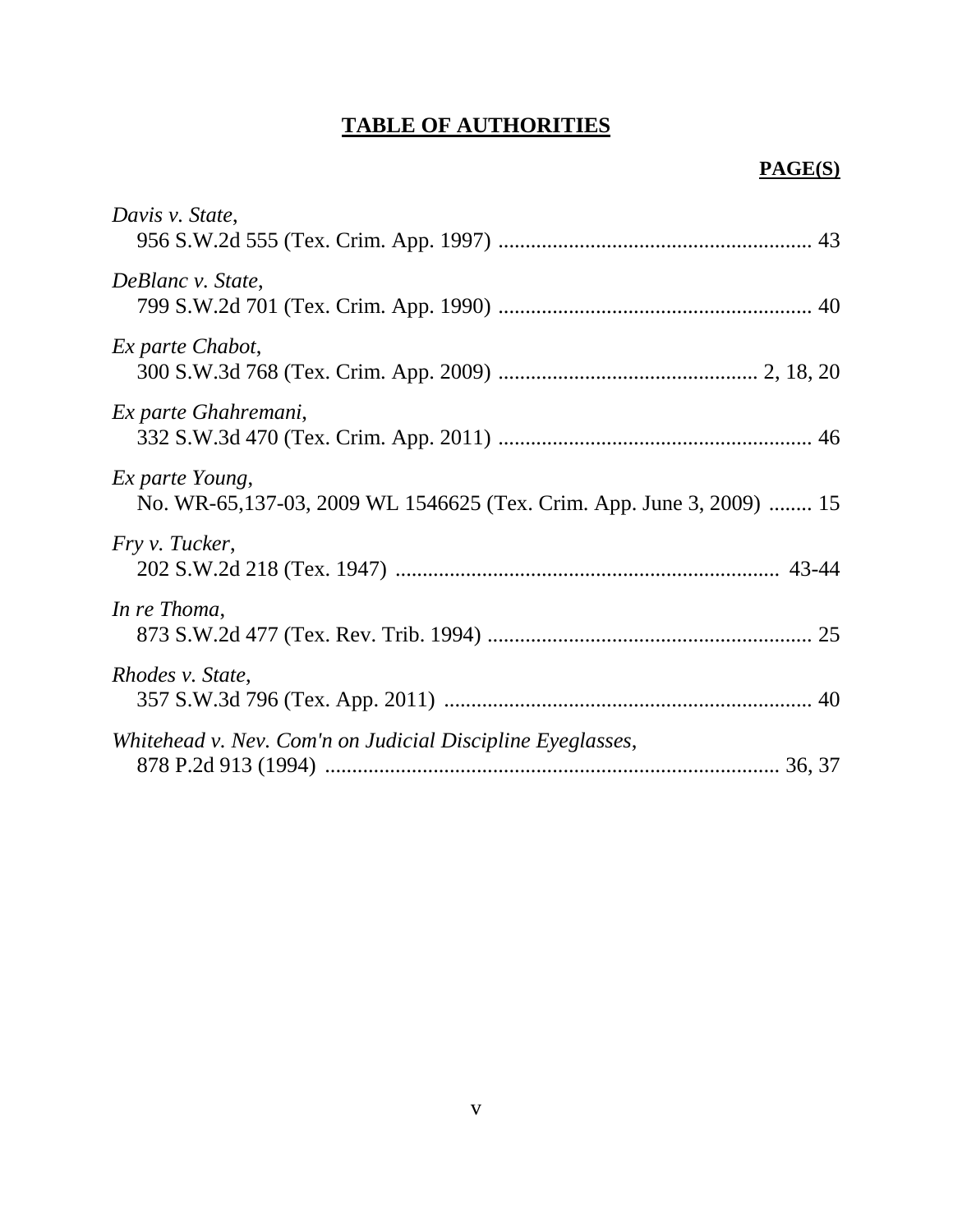# **TABLE OF AUTHORITIES**

### PAGE(S)

### **Rules**

# Other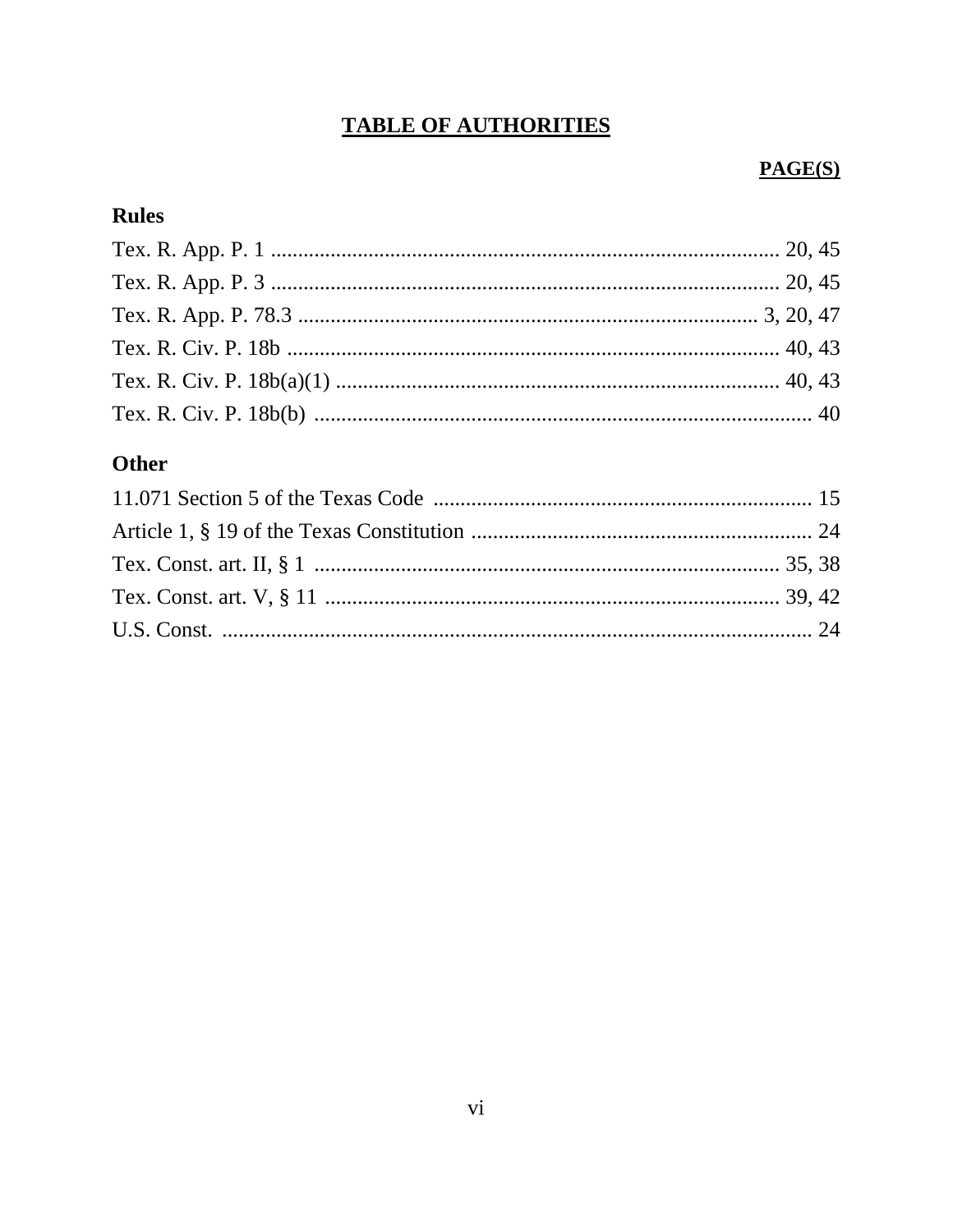# **APPLICATION FOR A WRIT OF HABEAS CORPUS IN A CAPITAL CASE**

"'Were the power of judging joined ... to the executive power, the judge might behave with all the violence of the oppressor."

*--* James Madison*, The Federalist No. 47*, (quoting Montesquieu).

#### **I. INTRODUCTION**

This Application is premised on an irrefutable fact: The trial judge overseeing Petitioner Clinton Young's conviction and death sentence employed a Midland County prosecutor to be a judicial clerk while that prosecutor was representing the State at Young's trial. The trial court ultimately paid this prosecutor, Ralph Petty, thousands of dollars for his work as a judicial clerk, including for work on Young's case, even while Petty was prosecuting Young and defending that conviction. The result was a biased tribunal that shattered any semblance of due process or an impartial proceeding.

Petty's long-standing dual role as a judicial clerk and prosecutor was not revealed to Young until after this Court had already stayed his execution to resolve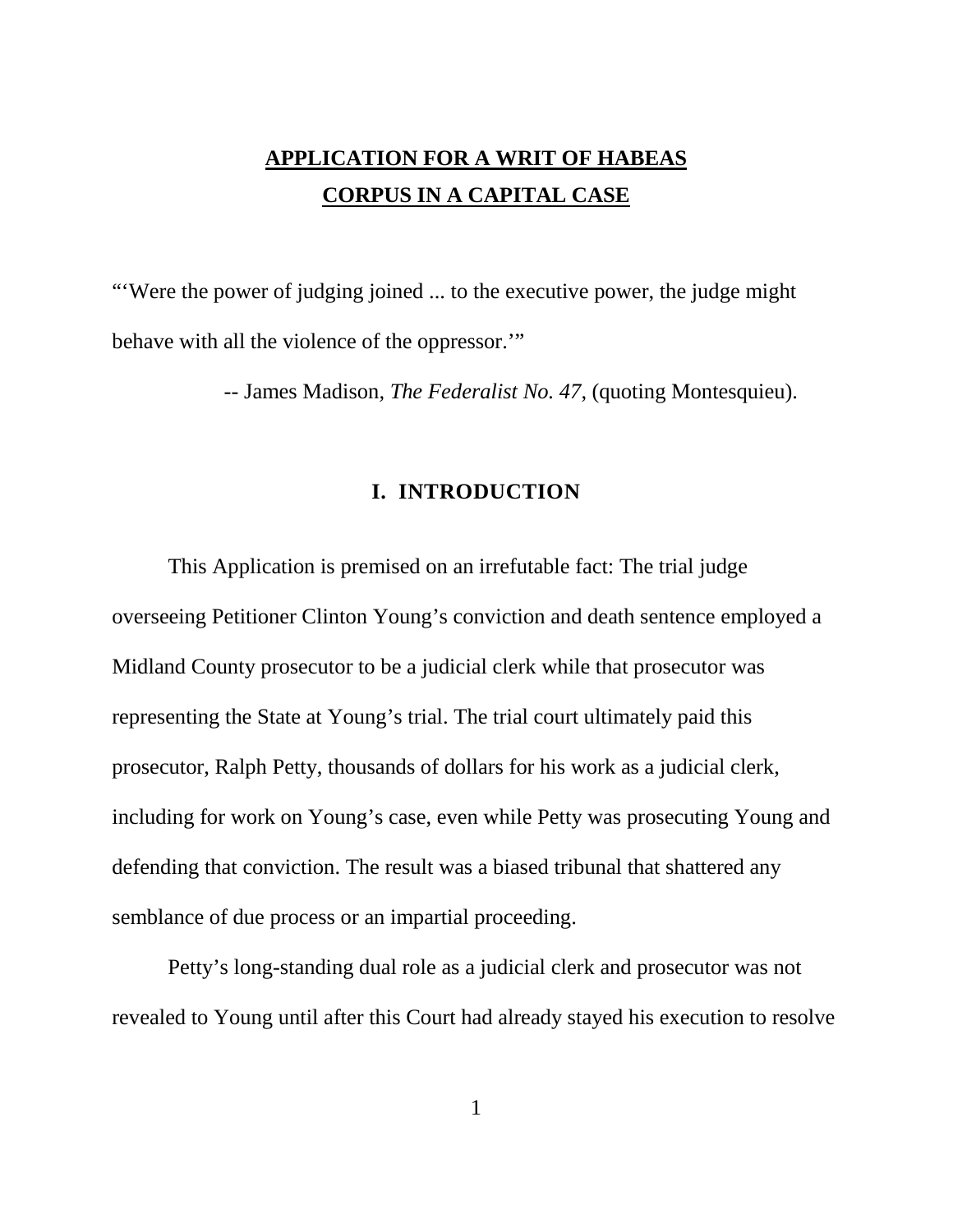a pending *Chabot*[1](#page-8-1) claim. On August 16, 2019, just two weeks before an evidentiary hearing was scheduled to begin, Young's counsel received a telephone call. It was Midland Assistant District Attorney Eric Kalenak, the prosecutor assigned to Young's post-conviction case. Kalenak informed counsel of a startling revelation: District Attorney Laura Nodolf just that day discovered that former Assistant District Attorney Ralph Petty was being paid by Midland District Court judges as a "de facto law clerk" on cases in which he also had appeared as the prosecutor, including on Young's case. Kalenak was purportedly blindsided by the discovery of these payments.

A week later, on August 22, 2019, the Midland District Attorney's Office moved to recuse itself from Young's case, citing the court's arrangement with Petty as a "direct violation" of various ethical cannons. The trial court granted the recusal request the same day.

Meanwhile, Young immediately began fact-finding efforts to uncover the full scope of Petty's dual-role as prosecutor and court law-clerk. What Young uncovered through documents obtained from the Midland Treasurer and Auditor was startling: for approximately 17 years, Deputy District Attorney Ralph Petty

<span id="page-8-1"></span><span id="page-8-0"></span> <sup>1</sup> A claim under *Ex parte Chabot*, 300 S.W. 3d 768 (Tex. Crim. App. 2009) alleges that unknowing but material false testimony was introduced at trial.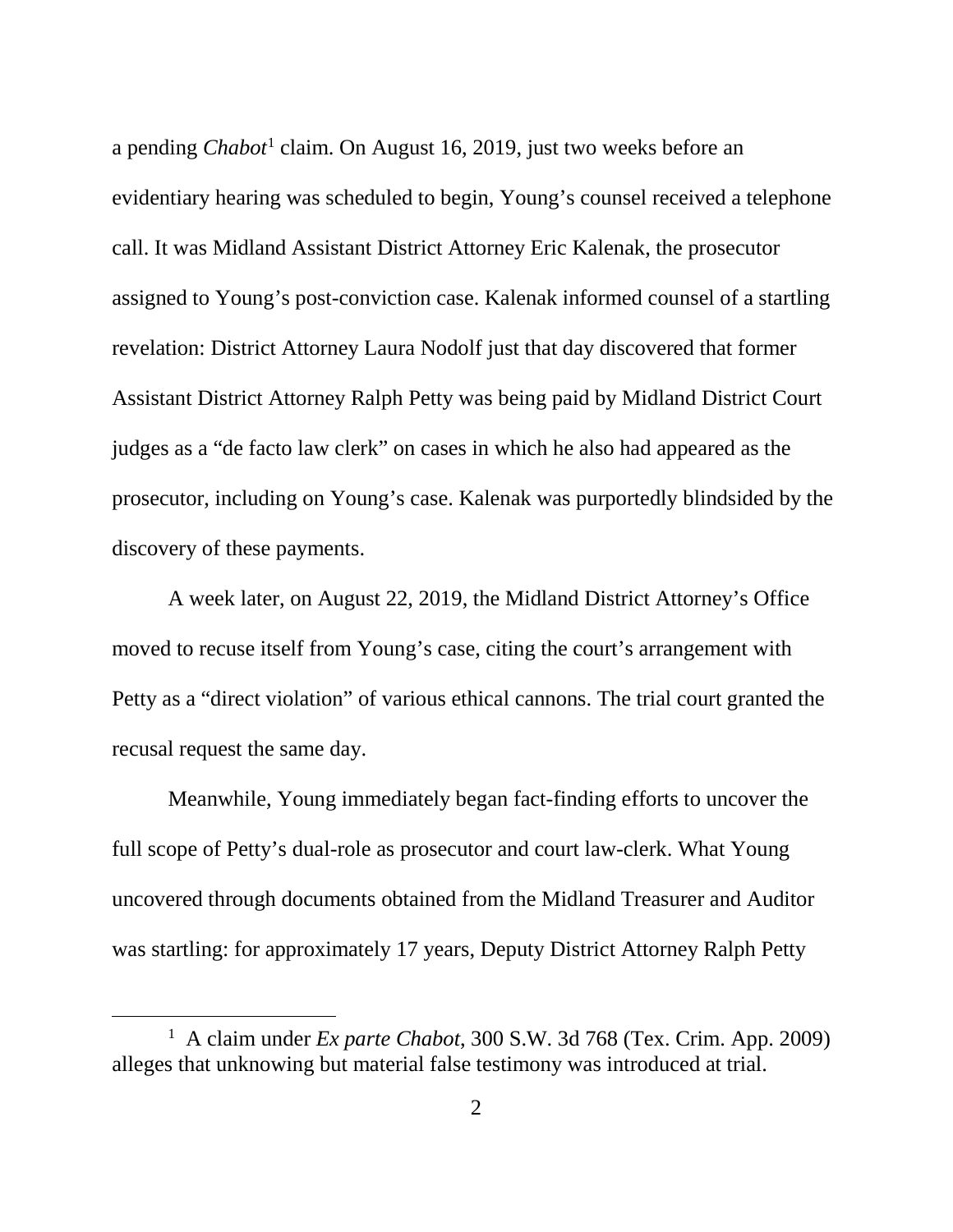had billed the trial court and other Midland Judges for tens of thousands of dollars for work as a judicial clerk, all while he was working as a prosecutor appearing in these courts, sometimes on the same cases he was working on as a judicial clerk.

The information Young obtained informally is merely the tip of the iceberg. Young requested leave of the trial court to conduct depositions and issue subpoenas to more fully develop the factual basis of Petty's unethical dual-role, but his motion for discovery was denied on the grounds that the district court did not have jurisdiction to order discovery prior to authorization by this Court. Regardless, the records DA Nodolf and Young had already uncovered demonstrate that Young's trial proceeding was structurally broken, lacking any semblance of impartiality. The trial court's long-standing arrangement with the prosecutor, with the court paying Petty thousands of dollars to work as a law clerk while Petty was also appearing (and filing briefs) in Young's case as a prosecutor, amounts to blatant judicial bias and a violation of the separation of powers. The trial judge should have been disqualified from this case.

<span id="page-9-0"></span>Texas Rule of Appellate Procedure 78.3 allows this Court to issue "any [ ] appropriate order required by the law and the nature of the case." Here, the only appropriate remedy is a new, impartial, and fair trial for Young. The facts upon which this Application is based are irrefutable and establish that the very structure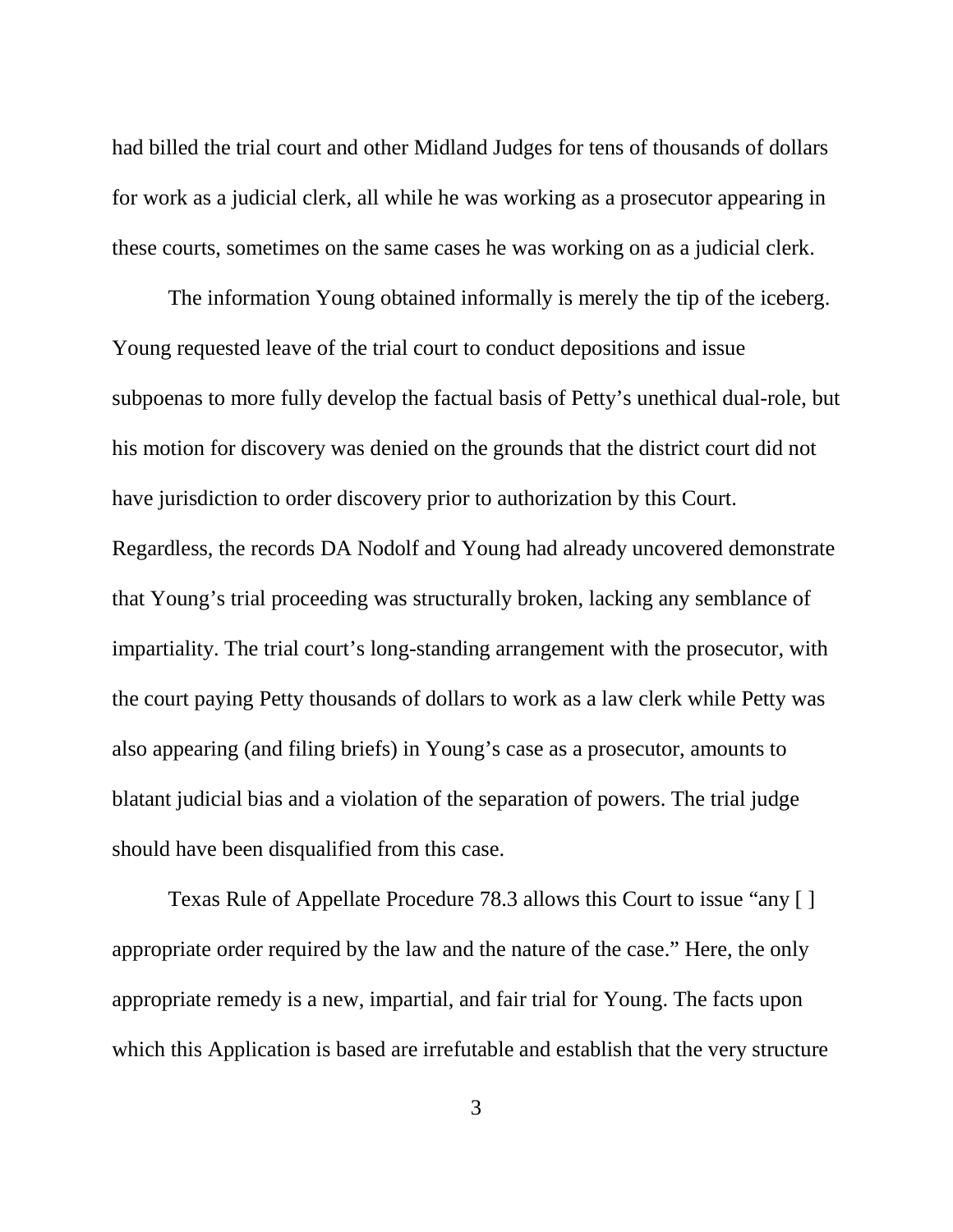of Young's capital trial—premised on an adversarial system with an impartial tribunal and fair-dealing prosecution—broke down. At the very least this Application satisfies Section 5 of Article 11.071's requirement for authorization.

The fundamental defects and violations infecting all stages of Young's case, from trial, to the motion for new trial, through direct appeal, and continuing into Young's initial and subsequent writ applications, continue to mount.<sup>[2](#page-10-0)</sup> Indeed, as this Court considers this Application, a claim that the prosecution presented false testimony is pending in the convicting court. It was authorized as Young was scheduled to be executed and while the Midland District Attorney withheld a tape of the main prosecution witness admitting that his testimony was false. With this latest disclosure of defects impacting Young's conviction and sentence, the necessity of vacating Young's conviction—and providing him a new, fair, trial—is manifest. At this point, the proceedings stemming from Young's manifestly unfair trial and habeas proceedings, where Ralph Petty was literally being paid by the trial court to dispense with Young's post-conviction applications while he opposed

<span id="page-10-0"></span> <sup>2</sup> <sup>2</sup> Young will be filing a suggestion to reopen Young's prior appellate and habeas proceedings in the Court of Criminal Appeals upon this Application's transfer to the Court of Criminal Appeals.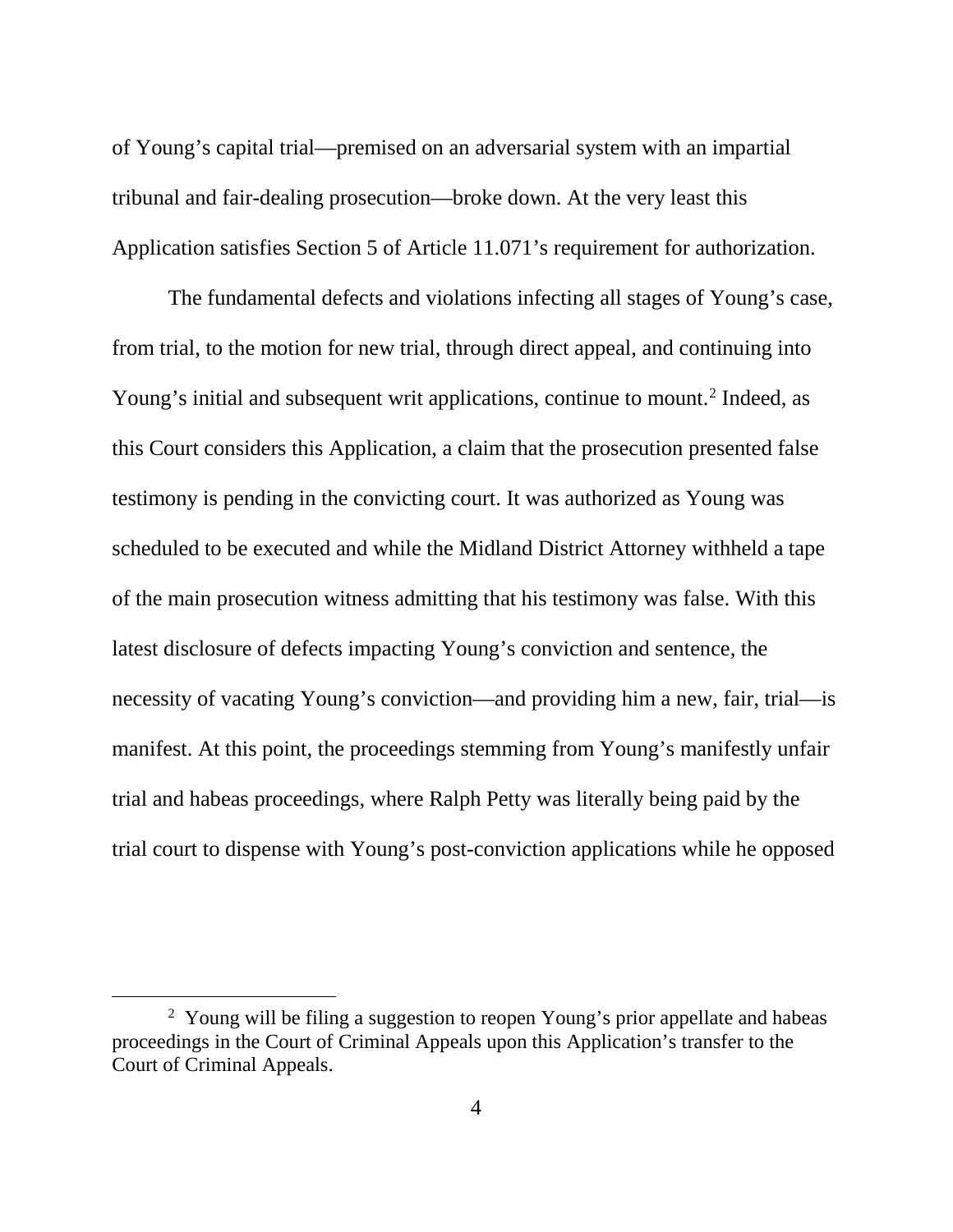those applications as a prosecutor, cannot be salvaged. A reset is needed; a new trial is required.

#### **II. STATEMENT OF THE CASE**

The following timeline is based upon the facts known to Young at this time. Sources include (1) the trial and post-conviction record, (2) the invoices Petty submitted to the Midland County Courts, (3) IRS records of the Midland County District Attorney's Office ("Midland DA"), and (4) declarations of counsel. These documents were obtained in 2019 through disclosure by the Midland DA and though public records requests.

Young has not had the benefit of discovery or depositions. Furthermore, Judge Hyde is deceased and Ralph Petty has refused counsel's request for an interview. Authorization and a new trial are warranted based on the irrefutable documentation submitted with this petition; however, Young requests the opportunity to amend these allegations if this Court authorizes this claim and remands the case to the trial court for further proceedings.

#### **A. Ralph Petty became a full-time prosecutor in 2001 and yet continued to work as a judicial clerk.**

Ralph Weldon Petty has been licensed to practice law in Texas since 1973. By the year 2000, and possibly earlier, he served as law clerk to various Midland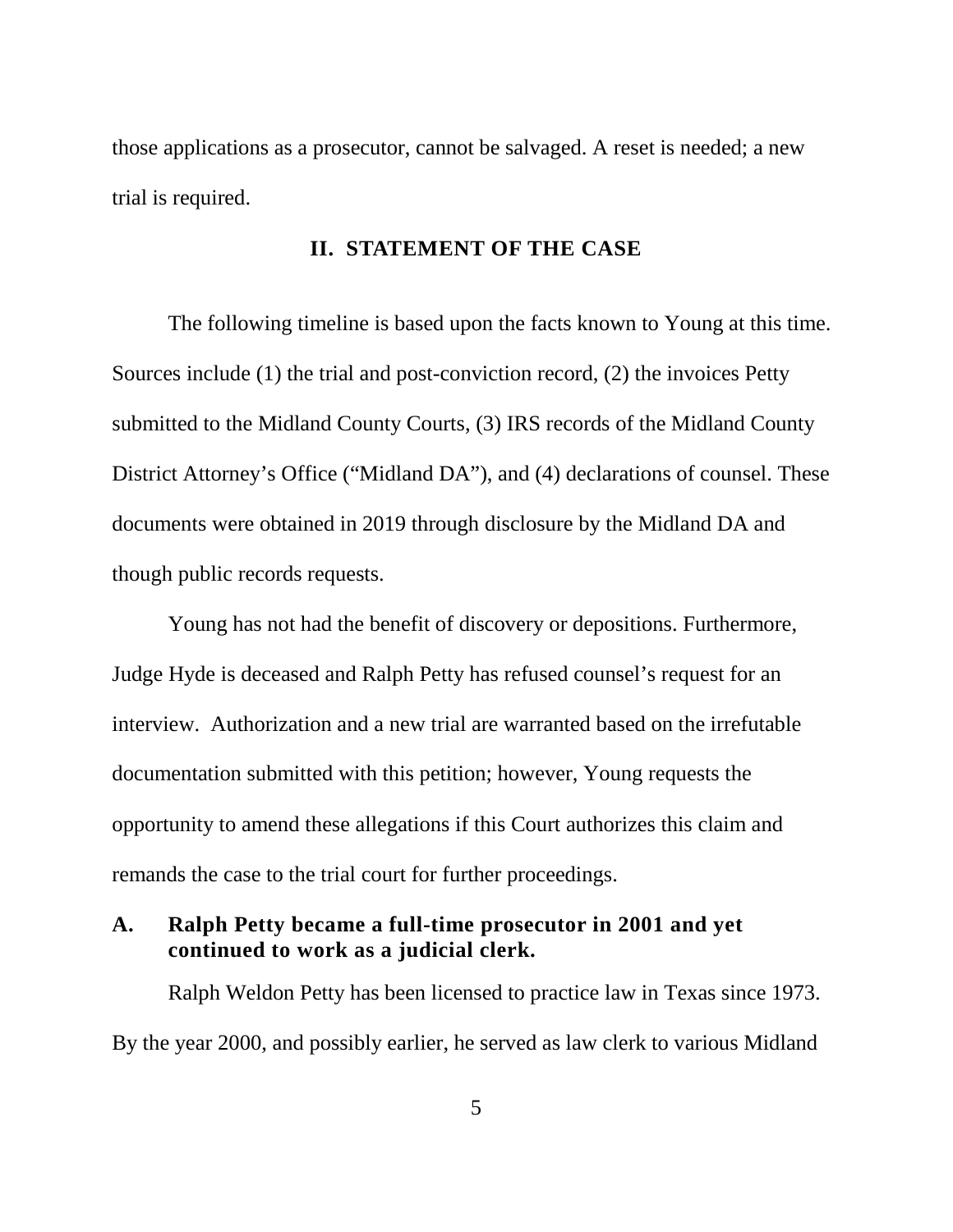County judges on individual cases. Judge Hyde (the trial judge would later preside over Young's trial and initial writ application) was one of these judges.

In 2001, Petty was hired as a full-time prosecutor for the Midland DA. (Ex. 1, IRS form response.) According to Former Midland DA Teresa Clingman, "[w]hen [Petty] came back to work as a full-time prosecutor, he still worked after hours for the judges as [he did] before." *Id*. His work included "responding to writs of habeas corpus, [and] post conviction [sic]." (*Id*. at 9.) Petty did his work as a prosecutor at the office but "works for the judges at his home." (*Id*. at 10.)

Texas Code of Civil Procedure, Article 2.08 prohibits any district attorney from serving as "counsel adverse[ ] to the State in any case[.]" Yet, the trial court employed Petty to work as a judicial clerk, in a role where Petty would have been obligated to be impartial, even after it knew of Petty's full-time role as a prosecutor and his resulting inability to take positions adverse to the state. It is no surprise that Petty's dual role gave the State an unfair advantage and made the trial court a biased tribunal.

///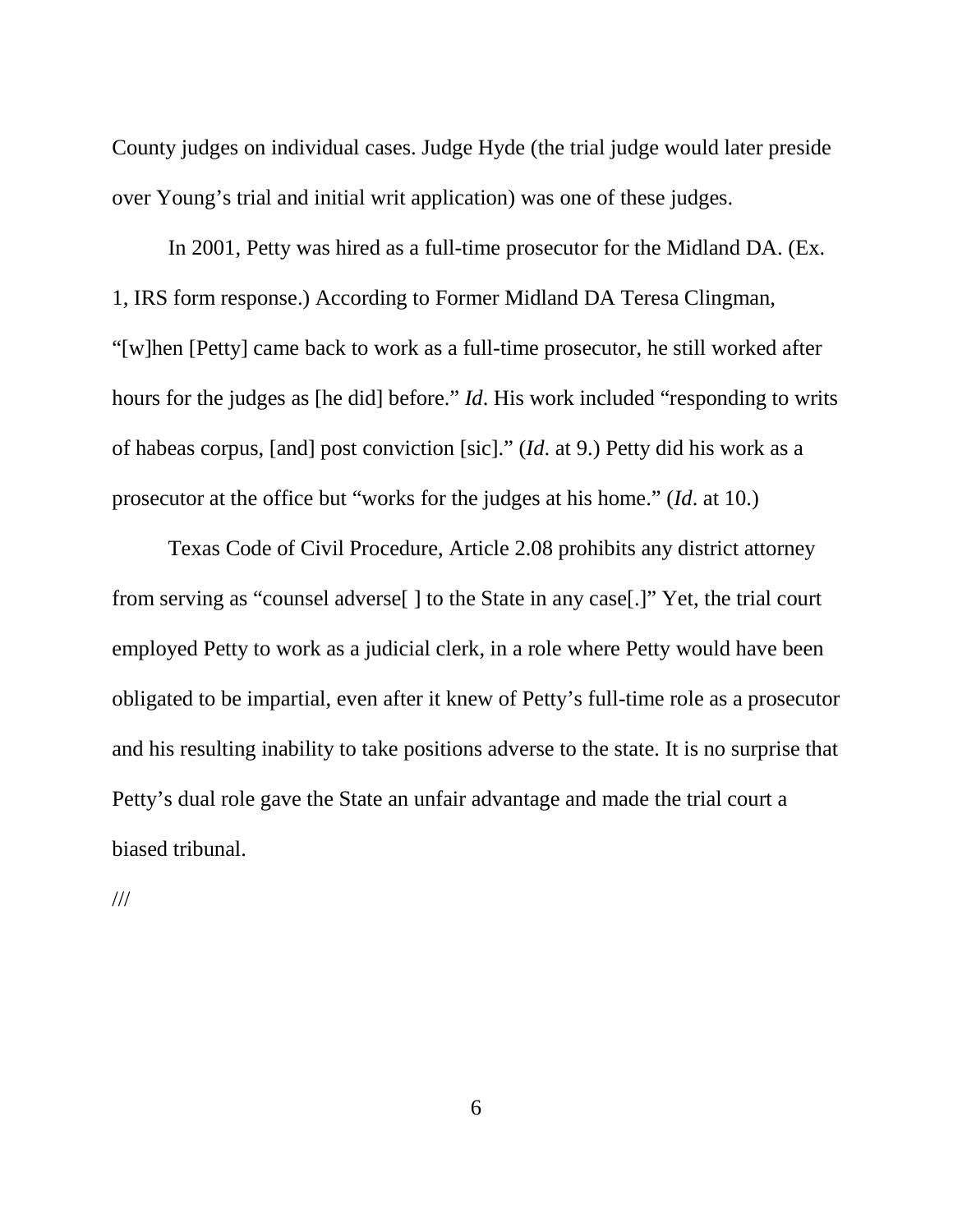#### **B. In 2002, County Counsel issued an advisory opinion that Petty should not work as a law clerk on cases in which he appears as a DA**

In 2002, Judge Hyde, perhaps realizing the inherent problems with employing Petty as a judicial officer, sought an advisory opinion from Russell Malm, the Midland County Attorney, on "whether Ralph Petty may receive pay for the work he renders to the District Judges on post-conviction writs, in addition to his salary as an Assistant District Attorney." (Ex. 2, Aug. 14, 2002 Opinion by Russell Malm to Hon. Judge Hyde). Malm's opinion was based on the understanding that Petty would not undertake a dual role in any case:

> When a post-conviction writ is assigned to Mr. Petty by a Judge, Mr. Petty reviews the file, performs any necessary research and submits a recommendation and proposed order to the Judge. He does not act as a representative of the District Attorney's office in doing so and his boss, Mr. Schorre, does not require Mr. Petty to do this work.

(*Id*. at 16.)

Most importantly, Malm stated that "Mr. Petty's duties as an Assistant District Attorney do not include work on post-conviction writs." (*Id.*) If a writ "progresses to the stage that the involvement of the District Attorney's Office is necessary, another attorney within the Department handles the case." (*Id.*) Based upon this understanding of the facts, Malm concluded that Petty "may receive

7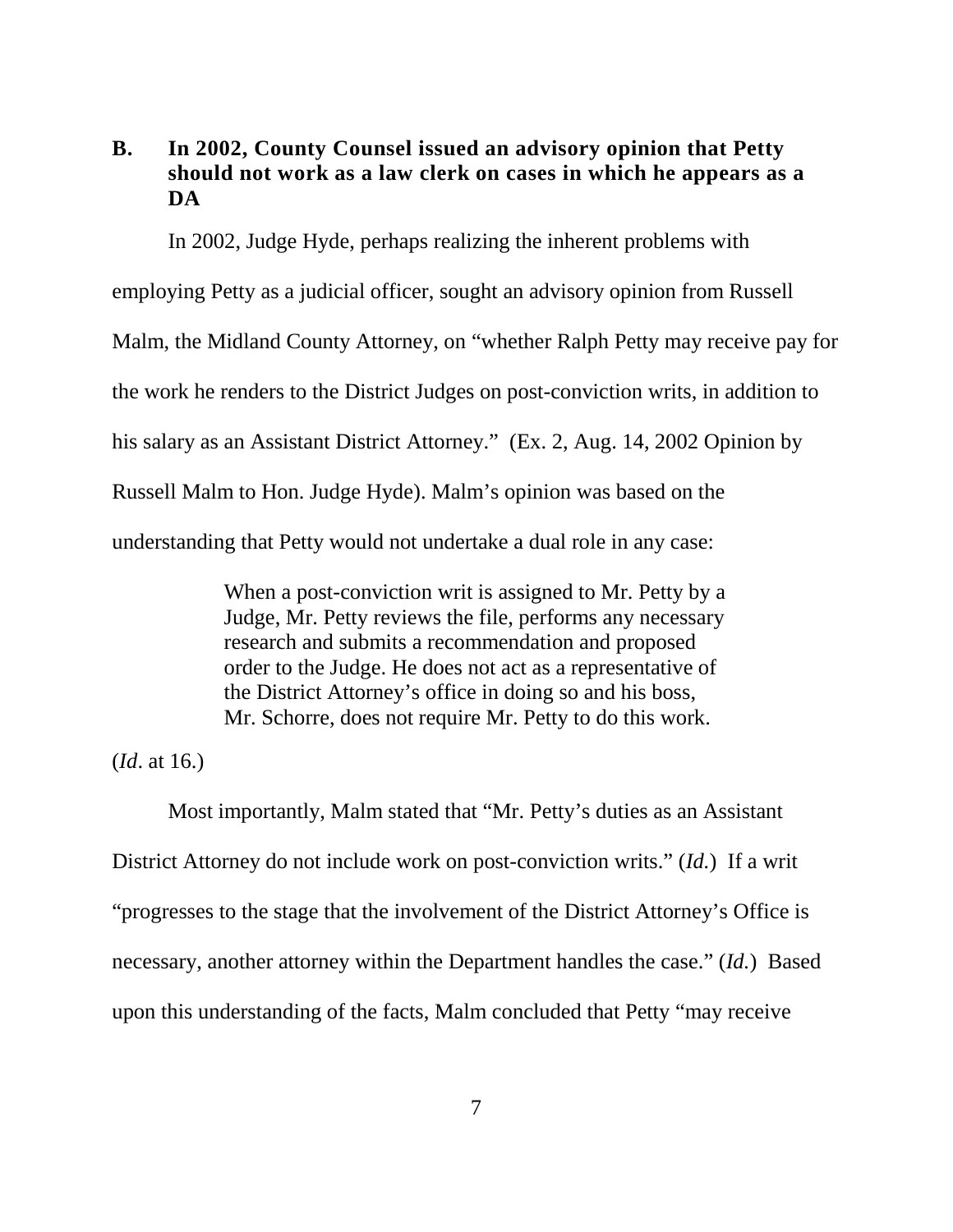additional compensation for work he performs for District Judges related to postconviction writs." (*Id.* at 17.)

As shown below, the trial court disregarded Malm's advice. Petty did serve as a dual role as a judicial clerk in cases where he was the prosecutor, including work on Young's case. And Petty's role as a prosecutor did include work on postconviction writs, contradicting Malm's understanding of Petty's work.

#### **C. Petty worked as a law clerk during Young's trial while also appearing as one of Young's prosecutors.**

Young was arraigned on February 12, 2002 in the 238th Judicial District, before the Honorable John G. Hyde. (2 RR 4.) Judge Hyde presided over Young's entire case, including the pre-trial proceedings, the trial, and the litigation of the motion for new trial. Voir dire began in January of 2003 (16 RR 4), opening statements began on March 17, 2003 (21 RR 16), the jury announced its verdict on April 11, 2003 (37 RR 27), and the motion for new trial was heard on June 19, 2003 (38 RR 6).

During the foregoing timeframes, Petty also worked for Judge Hyde as a judicial clerk. As illustrated in the chart below, just during Young's trial proceeding Petty was paid for his work for Judge Hyde on approximately 20 other criminal cases for which he was paid \$300-600 per case. He earned \$7,200 total during this period.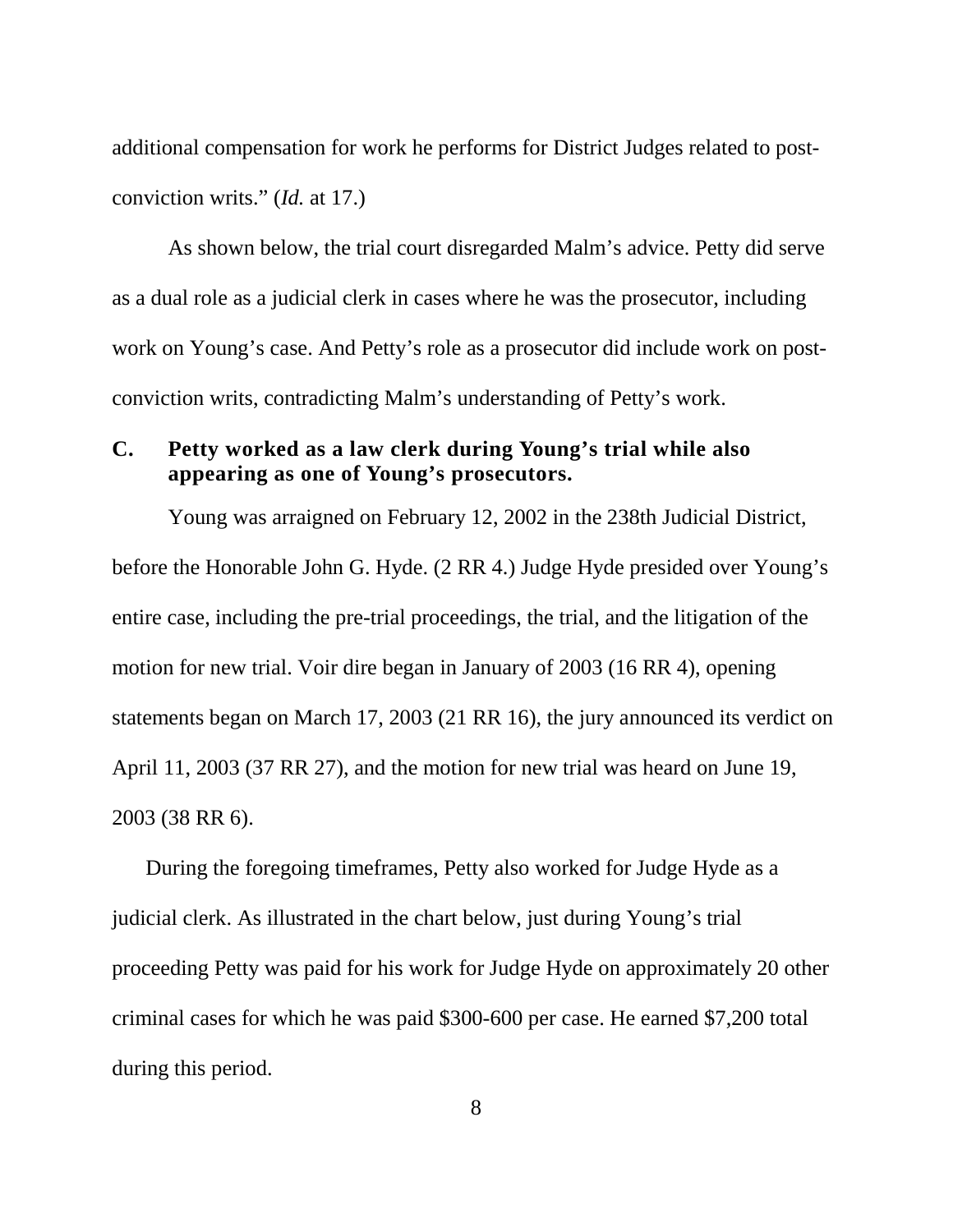| <b>Payments Authorized by Judge Hyde to Ralph Petty</b><br><b>During Young's Trial Proceeding</b> |                            |                   |                     |                |
|---------------------------------------------------------------------------------------------------|----------------------------|-------------------|---------------------|----------------|
| Date of<br><b>Invoice</b>                                                                         | <b>Defendant</b>           | Case $No(s)$      | Source <sup>3</sup> | <b>Amount</b>  |
| $2002 - 02 - 22$ ;<br>$2002 - 11 - 07$                                                            | Ramirez, Robert            | CR16631-A         | A, O                | \$300<br>\$300 |
| $2002 - 03 - 04$                                                                                  | Epting, Garland            | CR14546           | A, O                | \$300          |
| 2002-04-16                                                                                        | Miller, Edward D.          | CR26586-A         | A, O                | \$300          |
| 2002-05-20                                                                                        | Berry, Robert E.           | CR27263-A         | A, O                | \$300          |
| 2002-06-03                                                                                        | Walker, James              | <b>CRA18458-B</b> | A, O                | \$300          |
| 2002-06-20                                                                                        | Lopez, Marcelo             | CR23070           | A, O                | \$300          |
| 2002-08-12                                                                                        | Luna, David M.             | CR24415           | A, O                | \$300          |
| 2002-08-30                                                                                        | Rodriguez, Manuel          | CR18392           | A, O                | \$300          |
| 2002-09-10                                                                                        | Woods, Newton              | CR14933           | A, O                | \$300          |
| $2002 - 09 - 23$                                                                                  | Sheppard, David            | CR13164           | A, O                | \$300          |
| $2002 - 10 - 23$                                                                                  | Pennington, Jerry<br>Allen | CR19379-A         | A, O                | \$300          |
| $2002 - 11 - 07$                                                                                  | Stringer, Sammy            | CR14274-A         | A, O                | \$300          |
| $2003 - 01 - 17$                                                                                  | Pickle, David              | <b>CR8517-A</b>   | $\mathbf I$         | \$300          |
| 2003-01-21                                                                                        | Sauls, Gerald Lynn         | CRB14434-A        | I, A                | \$600          |
| $2003 - 03 - 10$                                                                                  | Diltz, Gary                | CR23342-A         | I, A, O             | \$400          |
| 2003-04-21                                                                                        | Bowden, Timothy<br>Leon    | CR24248           | I, A, O             | \$400          |

<span id="page-15-0"></span> <sup>3</sup> <sup>3</sup> The sources of data for this chart are identified as follow: "A" are Auditor's Records, *see* Ex. 4; "O" are Orders of the Court (written by Petty), *see* Ex. 3; and "I" are Invoices from Ralph Petty to the County Auditor, *see* Ex. 5.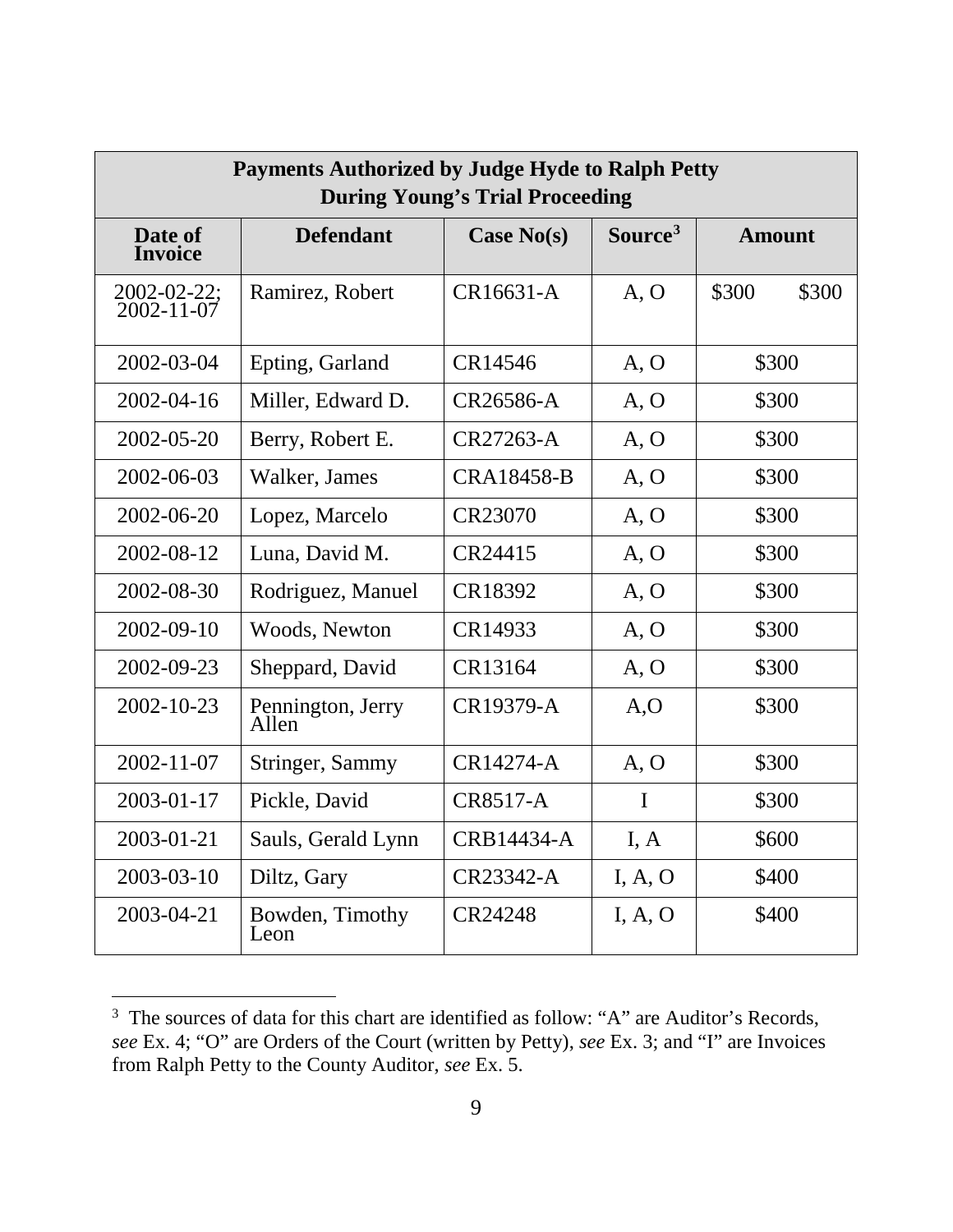| <b>TOTAL</b> |                        |           | \$7,200 |       |
|--------------|------------------------|-----------|---------|-------|
| 2003-07-14   | Johnson, Fredrick      | CR19077-B | A, I    | \$400 |
| 2003-04-28   | Walker, Willie Gene    | CR27505-A | I, A, O | \$400 |
| 2003-04-28   | Holmes, James<br>Edgar | CR23201-B | I, A    | \$400 |
| 2003-04-23   | Lerma, Martin          | CR24760-A | I, A, O | \$400 |

As shown above (documented in Exhibits 3 and 4), Petty was paid thousands of dollars for his work on the foregoing cases. This work was not just as an advisor; the orders issued in the foregoing cases during Young's trial proceeding including their distinctive format and caption page unique to Petty's work product—indicates that Petty was drafting documents in these cases. (Ex. 3; *see Infra* at 33-34.) Young's case, however, is the only *capital* case for which Petty worked for both the court and the prosecutor.

At the same time Petty was working for the trial court, Petty was appearing as a prosecutor against Young. In addition to strategizing behind-the-scenes preparation and investigation, Petty appeared as a representative of the State in the trial court, for which he was working as a judicial clerk, on the following matters:

- Examining witnesses at a January 2, 2003 pretrial hearing (RR vol. 12);
- Drafting the state's Motion to Amend Indictment (4 CR 713; see also 4 CR 752 (order));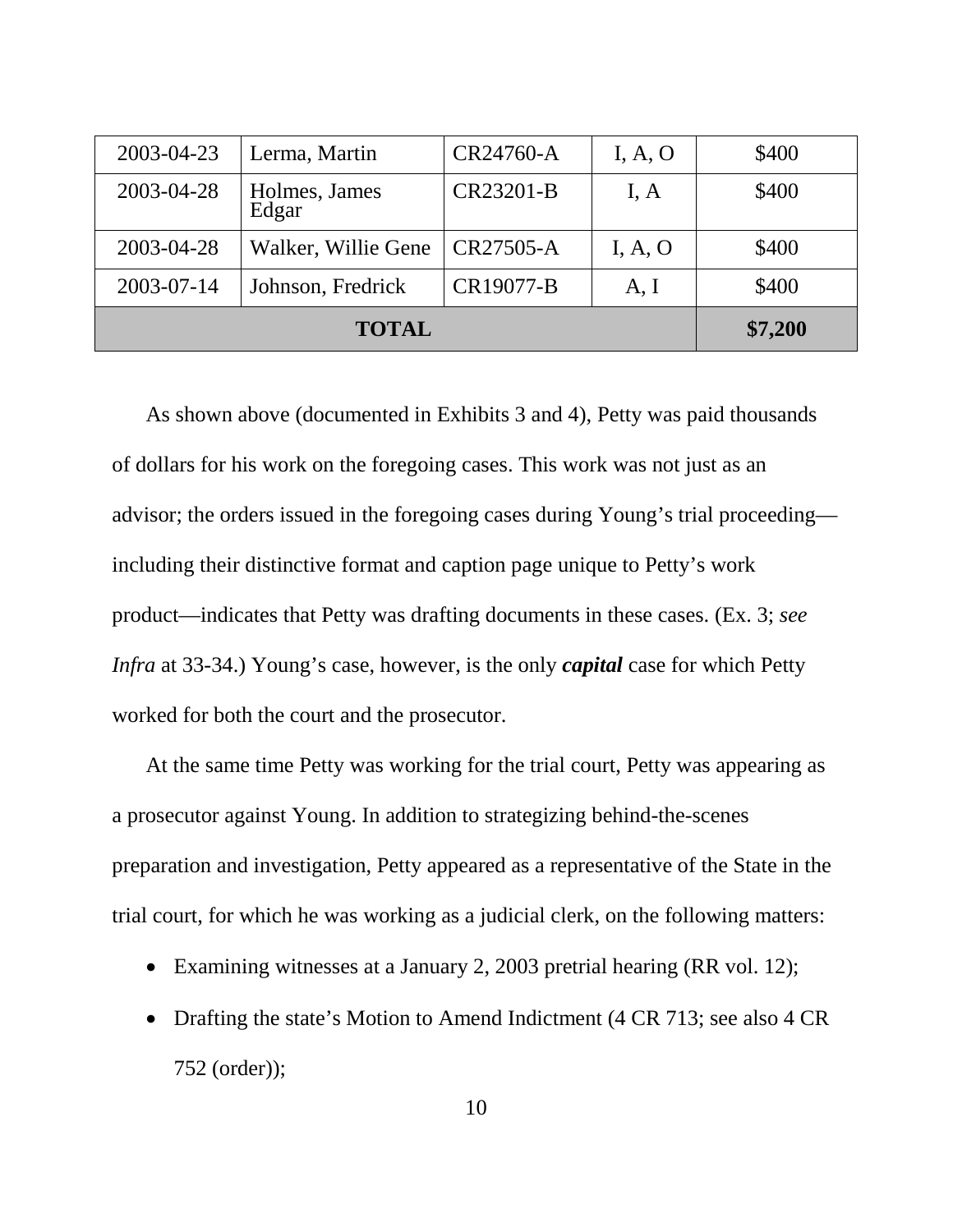- Arguing the state's motion to amend in court (RR vol. 13);
- Arguing the state's proposed jury charge and opposing Young's counsel's objections to it, (RR vol. 28);
- Examining witnesses at the hearing on Young's motion for new trial (RR vol. 38 and 39).

Petty's unique and extensive relationship with Judge Hyde as a trusted judicial clerk during Young's trial shattered the partiality Judge Hyde was required to impart when resolving the foregoing litigation. Moreover, Judge Hyde and Petty were surely discussing aspects of Young's trial in chambers. Thus, in his capacity as the trial court's clerk during Young's, Petty was working, advising, or, at the very least, influencing the trial court on Young's case, even while Petty was duty bound to represent the interests of the State. (*See* Tex. Code. Civ. Pro., Art. 2.08.)

#### **D. The trial court hired Petty to work as a law clerk on Young's initial writ application, while Petty was the assigned DA opposing that application.**

On April 22, 2005, attorney Gary Taylor timely filed Young's original application for postconviction writ of habeas corpus. (CR 1-162.) Taylor subsequently withdrew as counsel for Young, and the Court appointed attorney Ori White to represent Young in his place. On January 17, 2006, White filed his "supplement" to the original application for postconviction writ of habeas corpus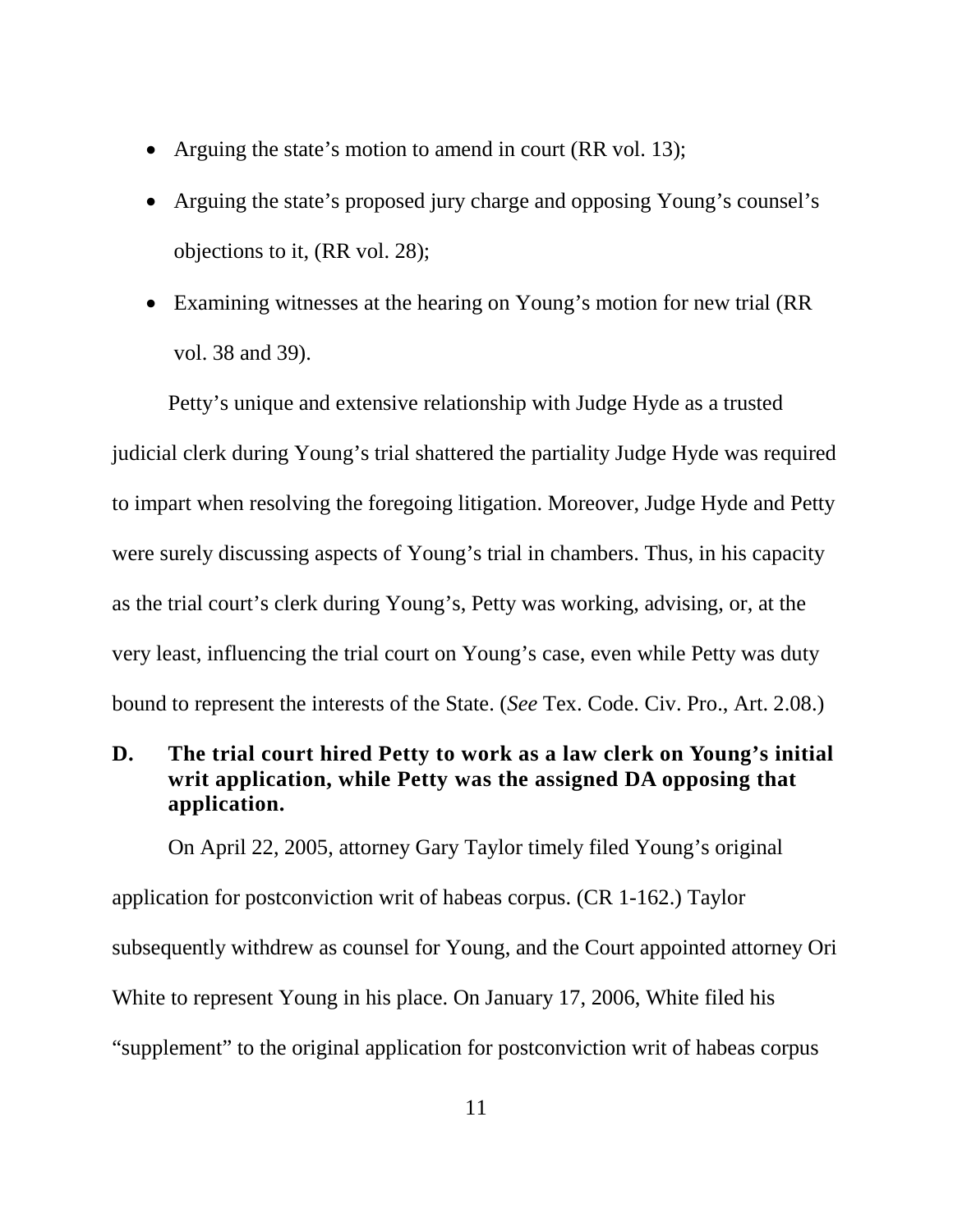in the 385th District Court of Midland County, Texas. The trial court sent all of the claims raised by White and Taylor to this Court, which determined that the supplemental claims constituted Young's first subsequent application for writ of habeas corpus.

Judge Hyde set the matter for an evidentiary hearing in 2006. Petty was the prosecutor assigned by the Midland DA to represent the State and defend Young's conviction during the 2006 writ proceeding. (*See* Ex. 34, Cover Page of State's Suggested Order, June 1, 2006.) While Young's writ application was pending before Judge Hyde, Petty authored the State's pleadings opposing Young's application and appeared, in-person, as the prosecutor at the 2006 evidentiary hearing. (Ex. 6.)

While Petty was appearing in person and in briefs as the prosecutor, Petty was simultaneously contracting with Judge Hyde to serve as Hyde's judicial advisor *on Young's application*. In contrast to Petty's typical payment of \$300-400 per case, Petty received a total of \$1500 for work on Young's case. (*Compare* Ex. 7 [chart] *with* Ex. 5, at 189, 2006 Invoice for Young's Case). This amount is more than Petty's typical payment and could reflect Petty's ongoing work on Young's case during Young's trial through his initial writ proceeding.

12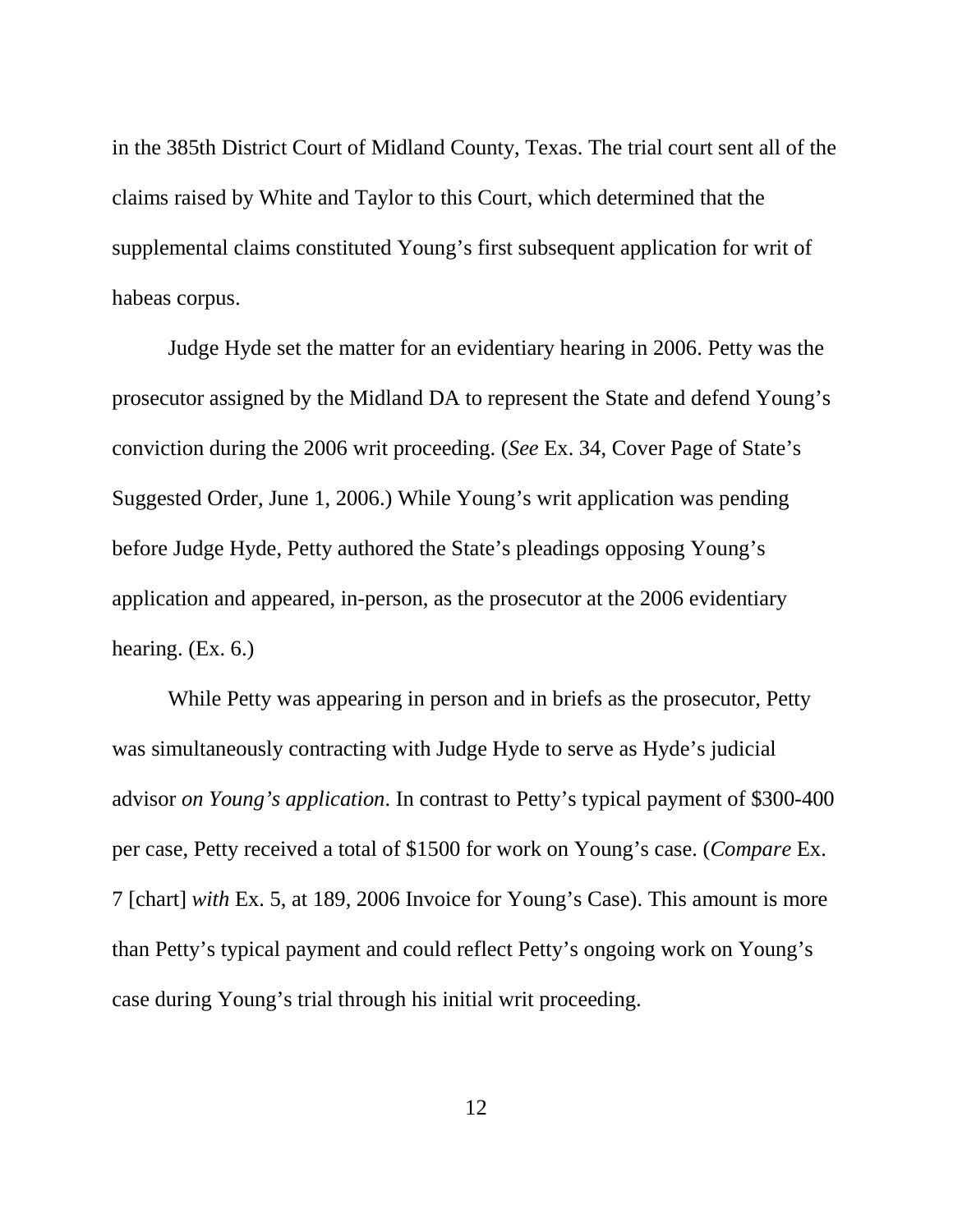The invoice (pictured below) shows that Petty was paid by Judge Hyde

"[f]or legal work" on Young's case:

| 000 YOO                                                                                                                                                                                       |                                                                                                                           |
|-----------------------------------------------------------------------------------------------------------------------------------------------------------------------------------------------|---------------------------------------------------------------------------------------------------------------------------|
| 100-14-00-0032                                                                                                                                                                                |                                                                                                                           |
| Weldon Ralph Petty, Jr.<br>Attorney at Law                                                                                                                                                    | <b>Voice:</b>                                                                                                             |
|                                                                                                                                                                                               |                                                                                                                           |
|                                                                                                                                                                                               | <b>INVOICE TO</b>                                                                                                         |
|                                                                                                                                                                                               | The District Courts of Midland County, Texas<br>Midland County Courthouse<br>200 West Wall Street<br>Midland, Texas 79701 |
| connection with:                                                                                                                                                                              | For legal work performed by Weldon Ralph Petty, Jr. in                                                                    |
| Postconviction writ of habeas corpus<br>Defendant: Clinton Lee Young - capital murder<br>Cause number: CR 27, 181-A<br>385th District Court<br>Midland County, Texas<br>Date: January 8, 2007 |                                                                                                                           |
| Amount: \$1,500                                                                                                                                                                               |                                                                                                                           |
| WELDON RALPH PETTY JR.<br>SSI#                                                                                                                                                                | 2007                                                                                                                      |
| <b>APPROVED:</b>                                                                                                                                                                              |                                                                                                                           |
| ாரங்<br>238TH DISTRICT COURT<br><b>MIDLAND COUNTY TEXAS</b>                                                                                                                                   |                                                                                                                           |
|                                                                                                                                                                                               |                                                                                                                           |

Not surprisingly, Judge Hyde issued an order denying Young's writ applications on December 20, 2006. (*See Ex Parte Clinton Lee Young*, cause nos. WR-65,137-01 and WR-65,137-02, 2006 WL 3735395 (Dec. 20, 2006).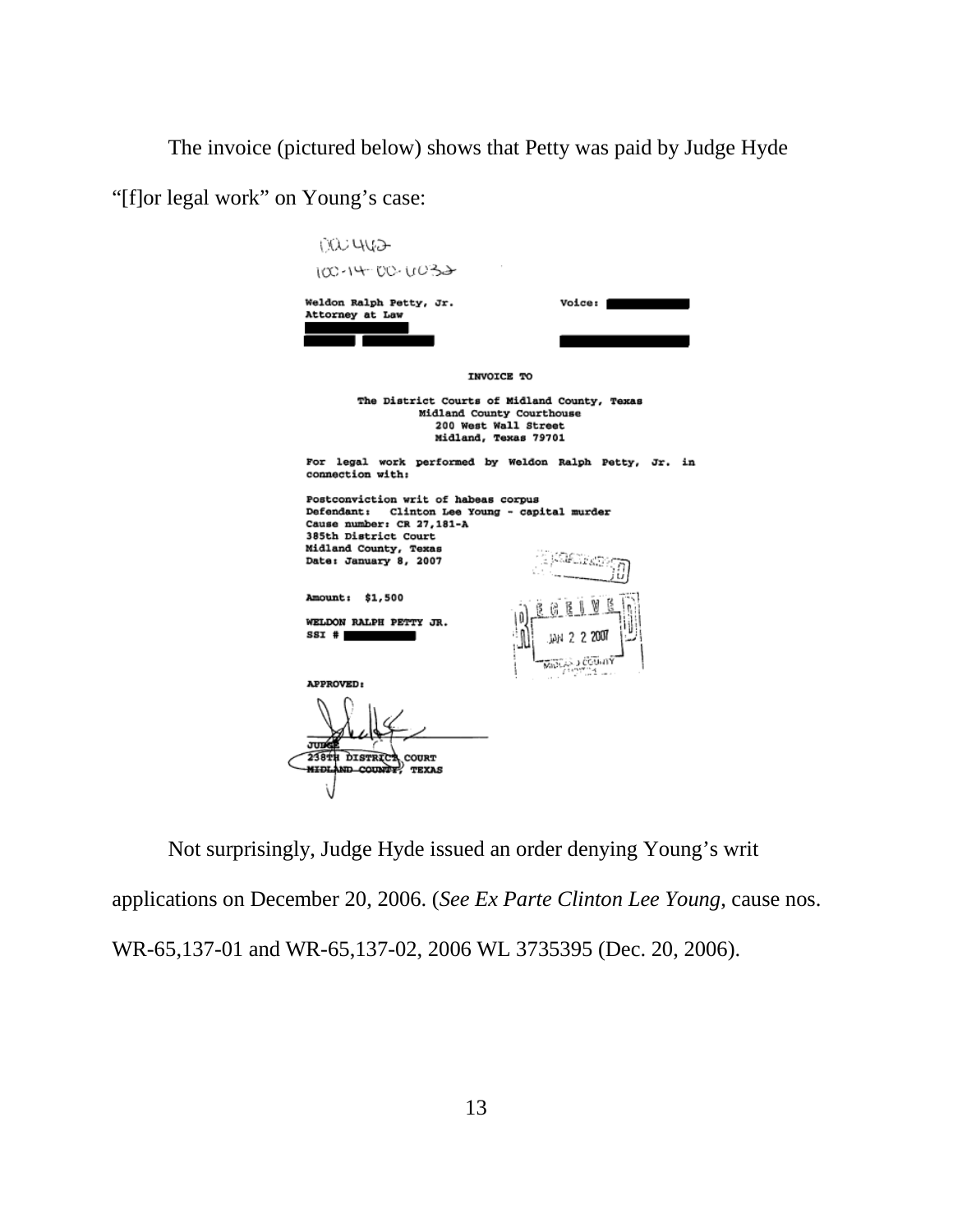### **E. The IRS audited the Midland County DA in 2008 over Petty's dualemployment**

As part of its review of the 2006 tax year filings, the Federal Internal Revenue Service (IRS) had questions about Petty receiving paid compensation from both the Midland District Attorney's Office (documented through an IRS W-2 tax form) and the Midland District Courts (documented through an IRS 1099 tax form). As a result, the IRS required the Midland District Attorney to submit a 4564 Form to explain Petty's compensation from both entities. (Ex. 1, Form 4564.) On July 3, 2008, Midland District Attorney Teresa Clingman, who was one of the lead prosecutors at Young's trial, submitted the form. In it, she describes what she knew of the details surrounding Petty's dual employment by Midland judges and the Midland District Attorney's Office.

Clingman wrote to the IRS that Petty, while serving as "a full time prosecutor," also "work[ed] at the discretion of various judges responding to writs of habeas corpus, post conviction [sic]." (*Id*. at 9.) Clingman explained that "State law requires the judges to answer the write [sic]. (*Id*. at 9.) They hire Ralph [Petty] to do it." In other words, "[i]f a writ of habeas corpus is filed, per conversation, he responds to it for the judges at their discretion or assignment." (*Id*. at 10.) Young is unaware of whether the IRS took any further action. The DA's office did not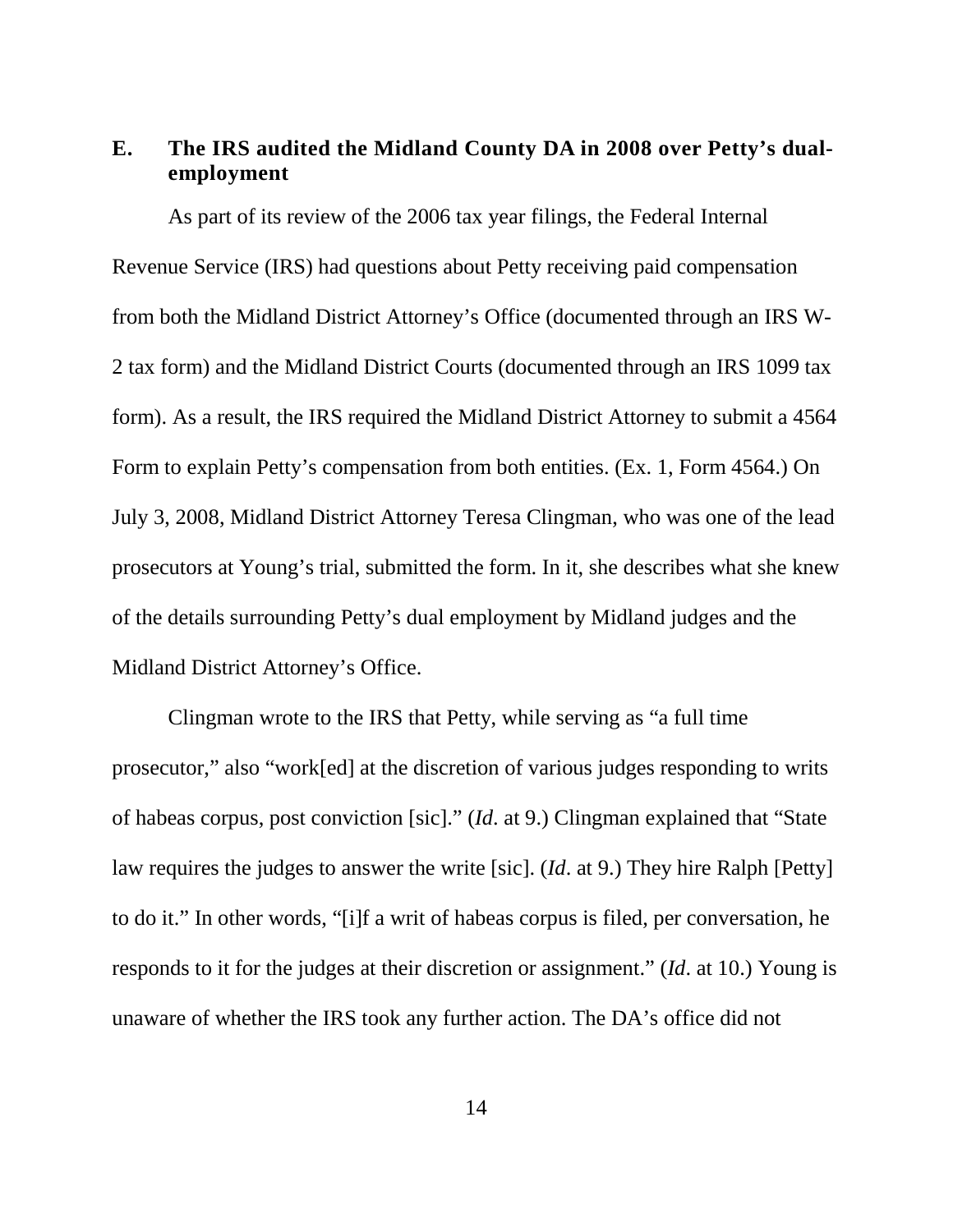disclose information concerning Petty's dual-employment to Young's counsel during this time period.

#### **F. Petty worked as a law clerk on Young's 2009 writ application, even though Petty was the assigned DA**

<span id="page-21-1"></span>On March 25, 2009, Mr. Young filed a second subsequent application for postconviction writ of habeas corpus in the 385th District Court of Midland County, Texas. That second subsequent application was transmitted to this Court, as required by Article 11.071 Section 5 of the Texas Code of Criminal Procedure. On June 3, 2009, this Court remanded some of the claims to the trial court for consideration. *Ex Parte Clinton Lee Young*, cause number WR-65137-03, 2009 WL 1546625 (Tex. Crim. App. June 3, 2009).

<span id="page-21-0"></span>The trial court, Judge Robert Moore presiding, held an evidentiary hearing in January and July of 2010. Petty, again, was the prosecutor representing the state at the hearing. (Ex. 9, Index of 2010 hearing transcript.) Petty was also paid by Judge Moore for work as a judicial clerk. (Ex. 10, Invoices from Judge Moore.)

Petty submitted to Judge Moore a "suggested order" dismissing each of Young's authorized claims. (*See* Ex.11, Cover and Table of Contents of State's Suggested Order.) Judge Moore adopted Petty's suggested order verbatim. *Compare* Ex. 12, Cover and Table of Contents of Moore's Order *with* Ex. 11.) This Court, relying on Moore's findings, denied relief on Young's claims in 2012. Ex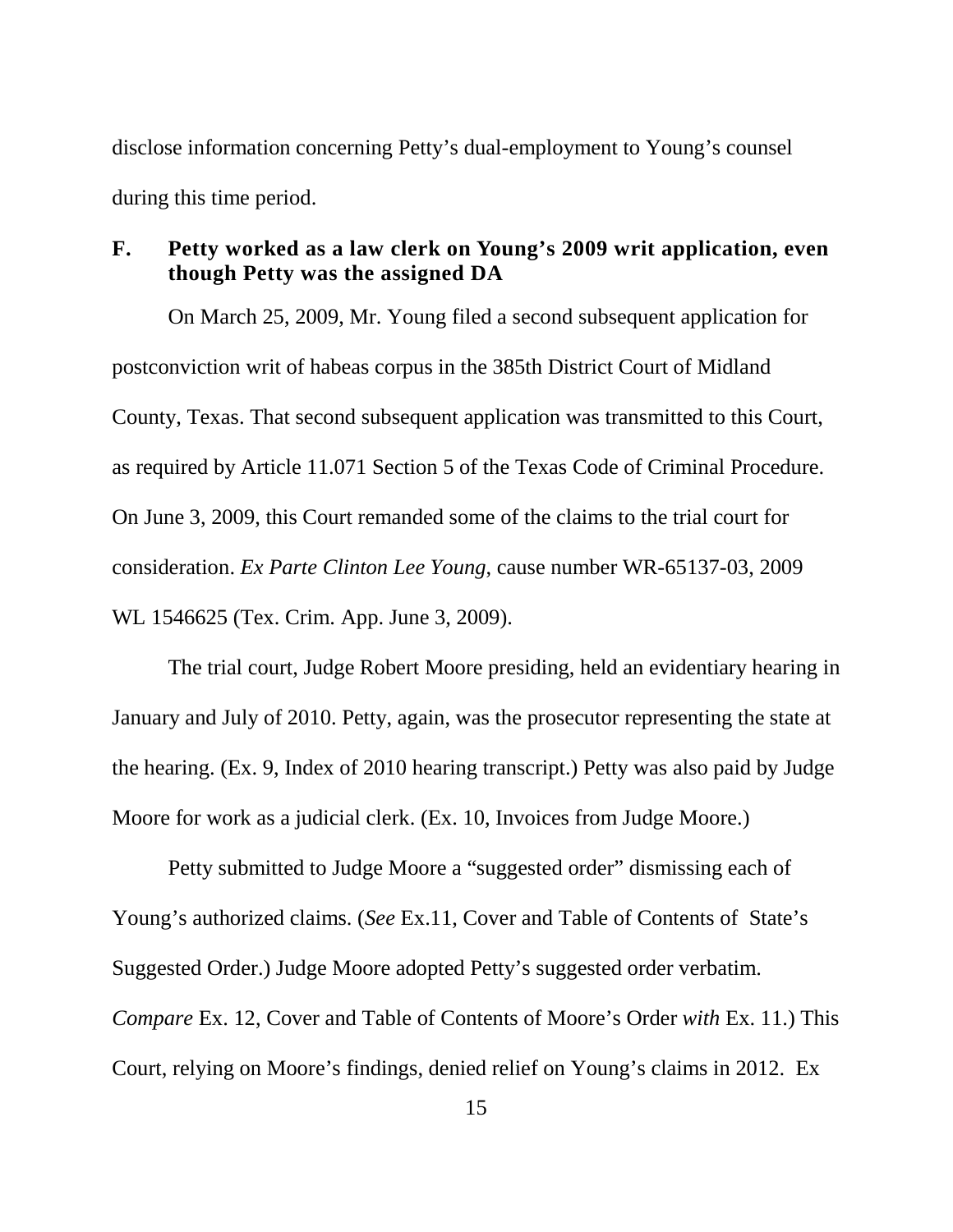Parte Clinton Lee Young, Court of Criminal Appeals cause number WR-65,137-03 (June 20, 2012).

Following the conclusion of the state proceeding, the Texas Attorney General's Office represented the State as Young pursued his federal habeas corpus remedies. During that time, Petty consulted with and/or advised the Attorney General's Office about Young's case.

#### **G. Petty represented the State in Young's subsequent proceedings, including the 2017 execution warrant.**

On May 1, 2017, the Midland DA moved the trial court, Judge Robert Moore presiding, to issue a warrant for Young's execution. Judge Moore issued the warrant and set an execution date of October 26, 2017. (Ex. 13, Execution Warrant.) Petty "was primarily responsible for handling [Young's] post-conviction writ litigation until October 17, 2017," which was one day before this Court authorized Young's *Chabot* claim and stayed his execution. (Ex. 14, State's Mot. To Determine Grounds for Recusal, at ¶ 6.) Indeed, when the Midland DA sought an execution warrant, Petty, in his capacity as an assistant DA, filed a 150-page "summary of the evidence" for the Court. No such pleading is required or typical in such a proceeding.

On August 28, 2017, Young moved Judge Moore to modify or withdraw the October 26, 2017 execution date pursuant to Code of Criminal Procedure, Article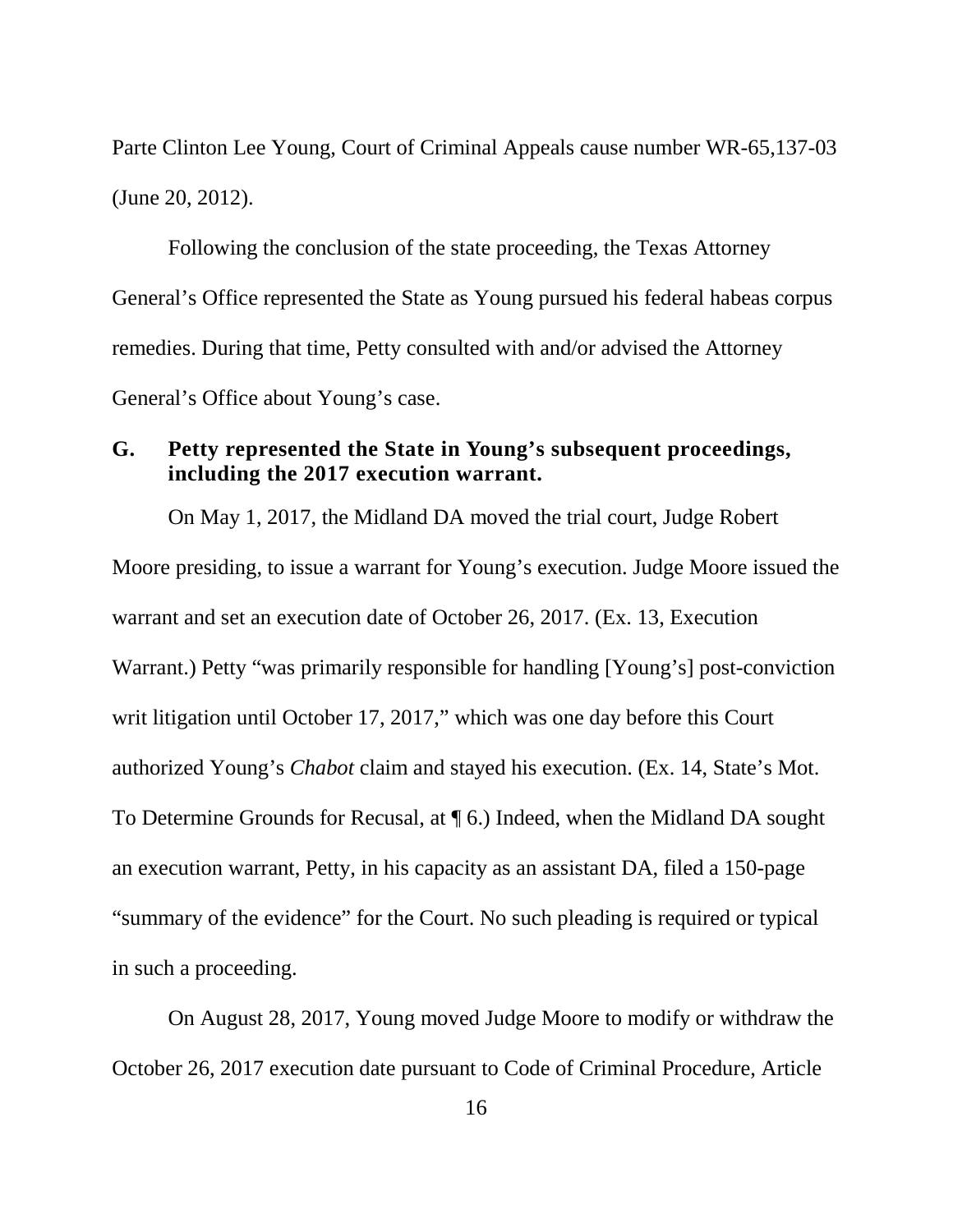43.141(d) and (e). Judge Moore set a hearing on that motion was set for October 16, 2017. (*See* Ex. 15, Sept. 15, 2017 Order Granting Hearing.)

On October 3, 2017, two weeks before the hearing, Young's counsel read an internet article from the Midland Reporter-Telegram that stated that witness David Page (the subject of Young's *Chabot* claim) was scheduled to testify and had been granted use-immunity for the hearing. (Ex. 16, Motion to Rescind.) Unbeknownst to Young or his counsel, on September 15, 2017, Petty moved Judge Moore for orders (1) granting use-immunity to Page and (2) appointing him counsel for purposes of taking his testimony at the hearing. (*See* Ex 17, Mot. to Grant Page Use Immunity; Ex. 18, Mot. to Appoint Page Counsel.) Two days before the motions were formally filed, on September 13, 2017, Judge Moore signed orders granting both of Petty's motions. (Ex. 19, Order Granting Use Immunity; Ex. 20, Order Appointing Counsel.) Young's counsel was not served with the motions or the orders granting the motions.

Upon learning of the *ex parte* contact by Petty and the Court's orders, Young moved to rescind the hearing on the basis that Judge Moore was not permitted to hear witness testimony and engage in factfinding before this Court authorized Young's claims under Article 11.071, section 5. The hearing with Page as a witness did not take place, but Page had already been moved to the Midland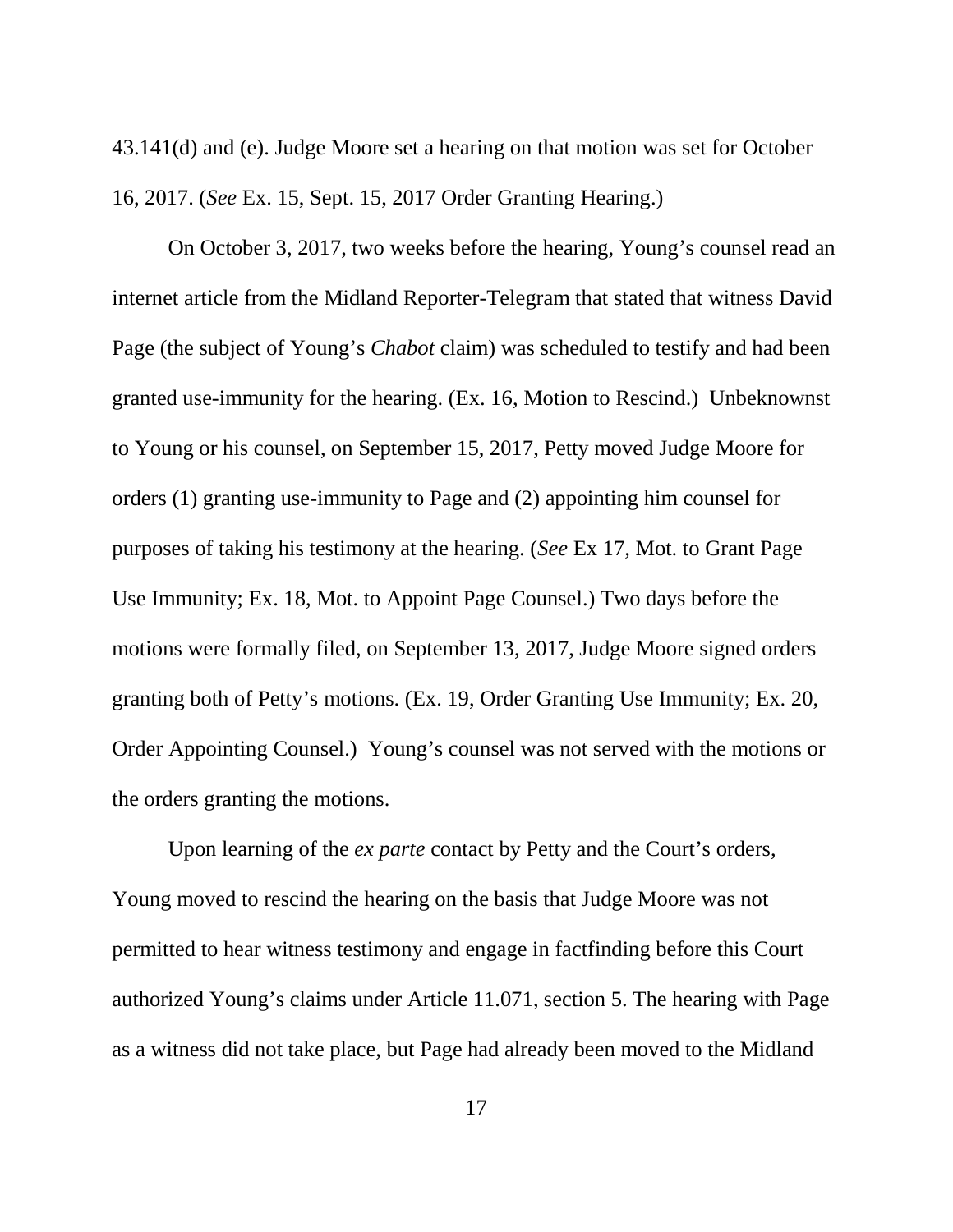County jail after the Midland DA obtained a bench warrant. (Ex. 21, Bench Warrant.) This was done without Young's knowledge. Instead, Petty appeared in person to argue for Young's execution warrant and oppose his motion to modify the execution date and conduct additional gunshot residue testing.

<span id="page-24-0"></span>On September 29, 2017, Young filed a subsequent postconviction application for writ of habeas corpus, which was transferred to this Court. That application alleged, *inter alia*, that under *Ex Parte Chabot*, 300 S.W.3d 768, Young was entitled to a new trial based on the state's unknowing presentation of David Page's false testimony that Young kidnapped and shot Petrey.

On October 4, 2017, Midland District Attorney Laura Nodolf interviewed Page in Midland, Texas. (Ex. 22, Oct. 4, 2017 DA Interview of Page; Ex. 23, M. Farrand Decl., at  $\P$  9.) In that interview, Page admitted that (1) he, not Young, kidnapped Samuel Petrey at gunpoint, (2) Young never suggested to slit Petrey's throat, (3) he testified falsely at trial when denying he bought a pair of gloves hours before Petrey was shot. *Id*.

Despite the fact that Nodolf's interview with Page was exculpatory for Young and confirmed the allegations presented to this Court (that Page testified falsely), Petty and the Midland DA's Office kept Nodolf's interview of Page secret, not even telling Page's newly-appointed attorney. (Ex. 24, W. Leverett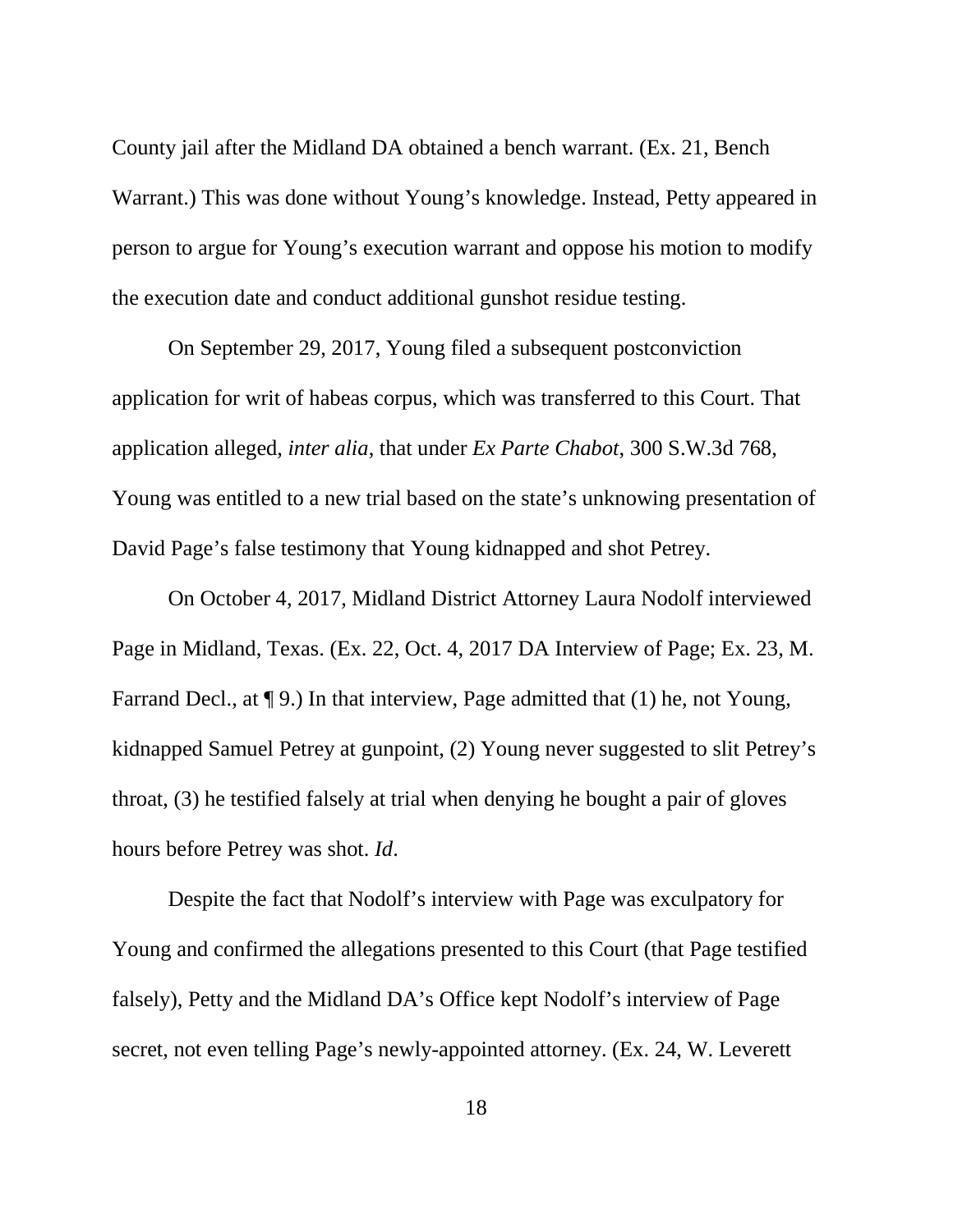Decl., ¶¶ 5-6.) A day after Page's interview, October 5, 2017, the court held a telephonic hearing at which both parties appeared, and Petty made no mention of the interview at all.

On October 17, 2017, just nine days before Young was scheduled to die, in its response to Young's writ application filed in this Court, the Midland DA's Office, via Petty, again omitted any mention of Page's recent interview by Ms. Nodolf wherein he admitted to lying during his testimony. In fact, despite knowing about this interview, the Midland DA actually argued that Page's testimony at trial was truthful. It appears that this is the approximate time that Petty's lead role on this case ended.

On October 18, 2017, this Court authorized Young's *Chabot* claim and stayed his execution. On October 25, 2017, a newly-assigned Midland DA, Eric Kalenak, finally e-mailed Young's counsel disclosing Nodolf's taped interview of Page for the first time. (Ex. 23, Attachment A (e-mail from DA Kalenak).)

#### **H. Midland County DA moved to recuse itself in 2019 after disclosing Petty's dual-employment to Young for the first time.**

On August 16, 2019, while purportedly researching unrelated matters with the county treasurer, Laura Nodolf, the District Attorney, claimed to have discovered that Ralph Petty had been billing the District Court judges for work he had been performing for the District Attorney's Office as its primary lawyer in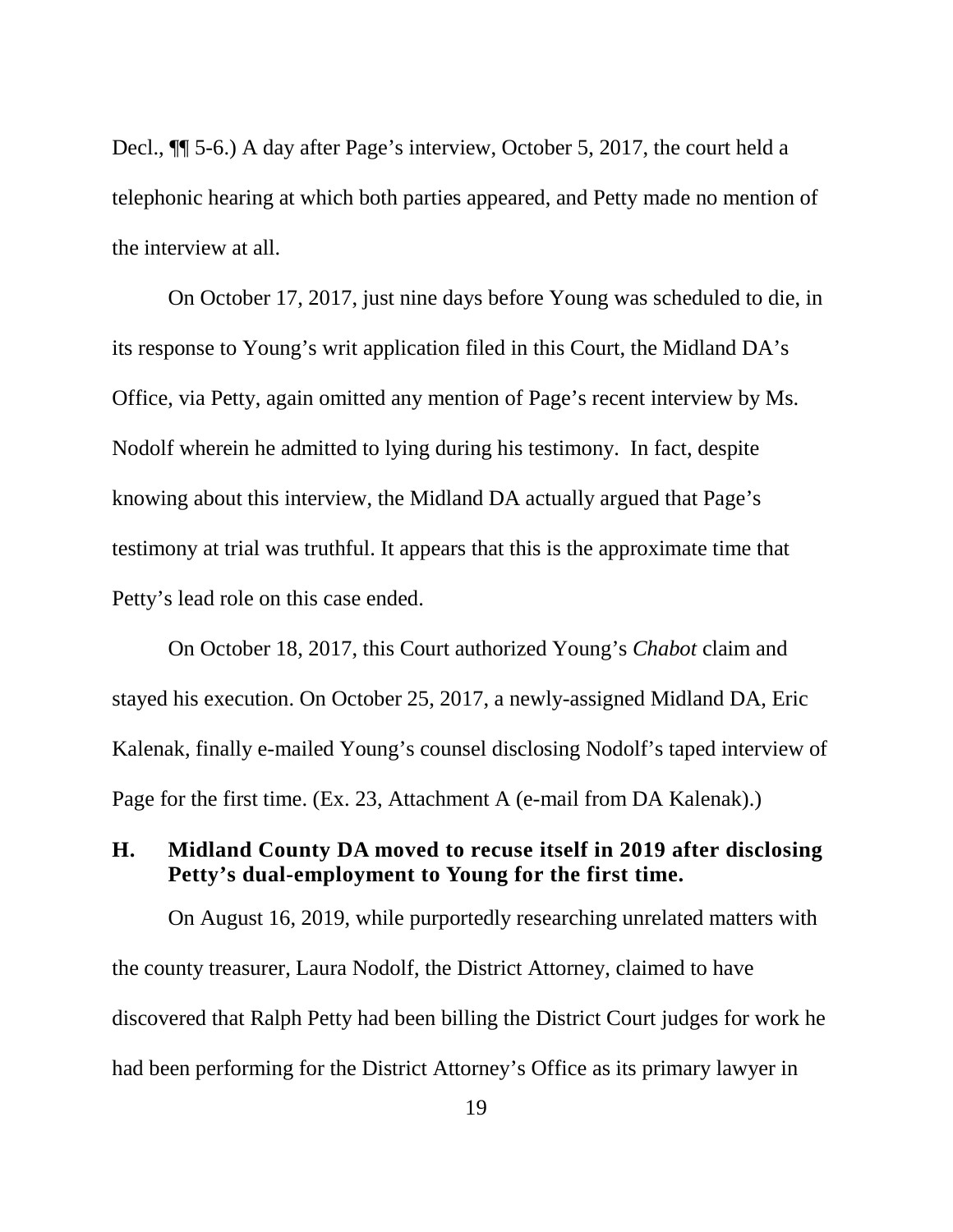post-conviction writ of habeas corpus cases. The District Attorney's Office believes that this included work he performed on this case (Ex. 14, DA Motion to Recuse.)

<span id="page-26-2"></span><span id="page-26-1"></span><span id="page-26-0"></span>The DA characterized Petty's work "as a *de facto* law clerk for the judges presiding in this case—indeed, apparently on this case—while he was representing the State in these same matters." *Id*. The DA acknowledged that this would be "in direct violation" of Rule 1.11(a) and (c), Rule 3.05(b), and Rule 3.08 of the Texas Disciplinary Rules of Professional Conduct. As a result, the DA asked to recuse itself "[g]iven the deep entwinement of the attorneys currently working in the District Attorney's Office in matters that may be the subject of future litigation in this case[.]" (*Id*.)

<span id="page-26-3"></span>Following the Midland DA's recusal, on September 4, 2019, Philip Mack Furlow, the Dawson County District Attorney, was appointed "as Attorney Pro Tem to act for the State in this matter." (Ex. 25, Order Appointing Attorney Pro Tem.)

#### **III. THIS APPLICATION IS TIMELY AND BASED ON FACTS THAT WERE NOT REASONABLY AVAILABLE TO YOUNG DURING HIS PRIOR WRIT PROCEEDINGS**

Article 11.071, Section 5(a)(1) permits this Court from considering the merits of this Subsequent Application so long as "the current claims and issues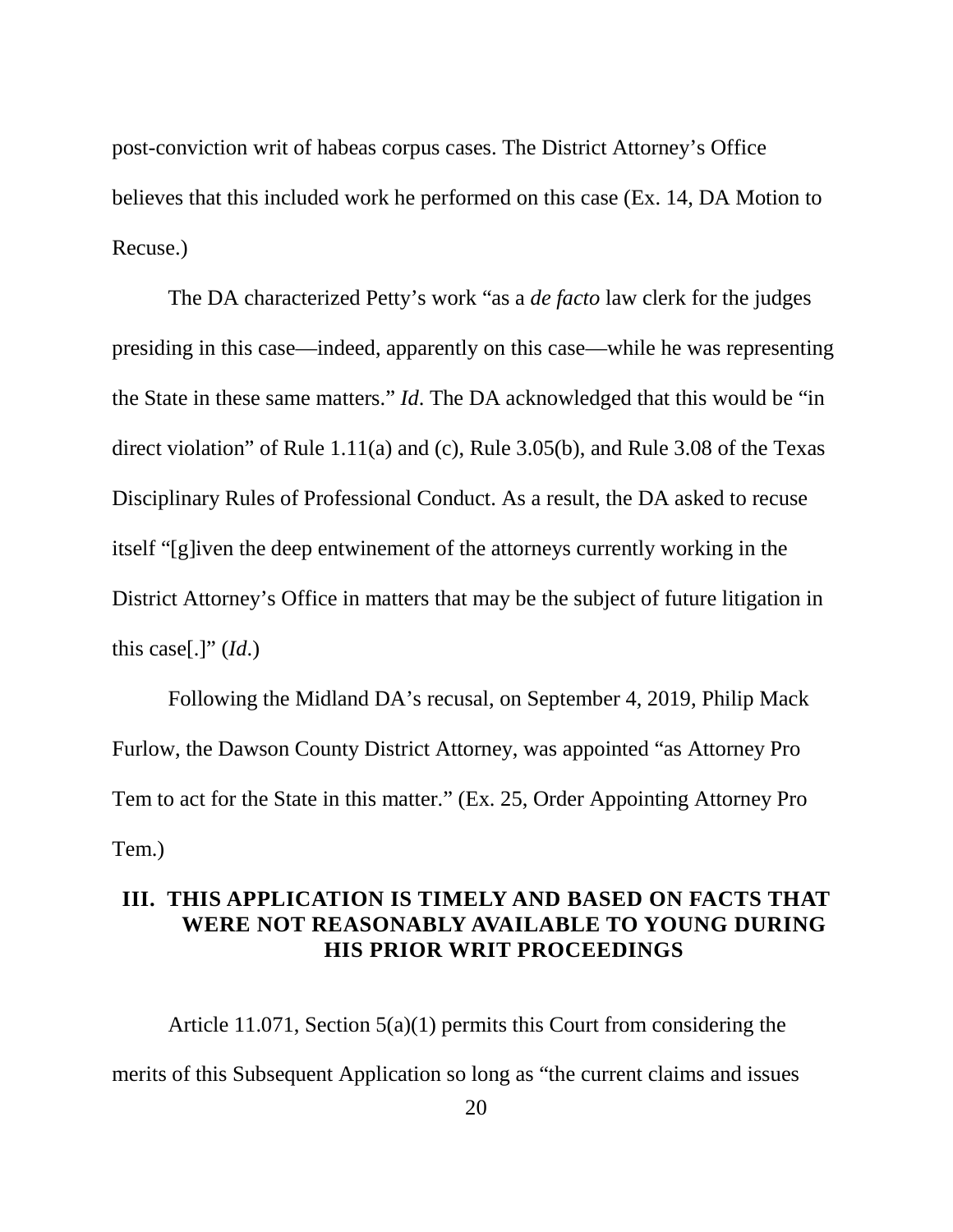have been and could not have been presented previously . . . because the factual or legal basis for the claim was unavailable on the date the applicant filed the previous application."

Here, Young had no way of knowing about the factual basis of this claim until the Midland District Attorney discovered Petty's dual role and Assistant District Attorney Kalenak informed Young's counsel. Indeed, they purportedly did not know of Petty's and the District Court's ethical violations until August 16, 2019, when District Attorney Nodolf discovered the court's payments to Petty. Accordingly, the factual basis of this claim was not available before that date, including when Young filed his previous Applications.

Young did not delay bringing the instant application to this Court. Upon learning of Petty's dual role, the Midland District Attorney filed a motion to recuse itself on August 22, 2019. (Ex. 14, Mot. to Recuse.) On September 4, 2019, a new prosecuting office, the Dawson County District Attorney, was appointed to represent the State in Young's pending *Chabot* proceeding.

At the same time as the Midland DA was removing itself from the case, Young diligently sought to obtain documents to understand the scope of Petty's dual role. On August 30, 2019, eleven days after first learning of Petty's dual role by Assistant District Attorney Kalenak, Young's counsel submitted an open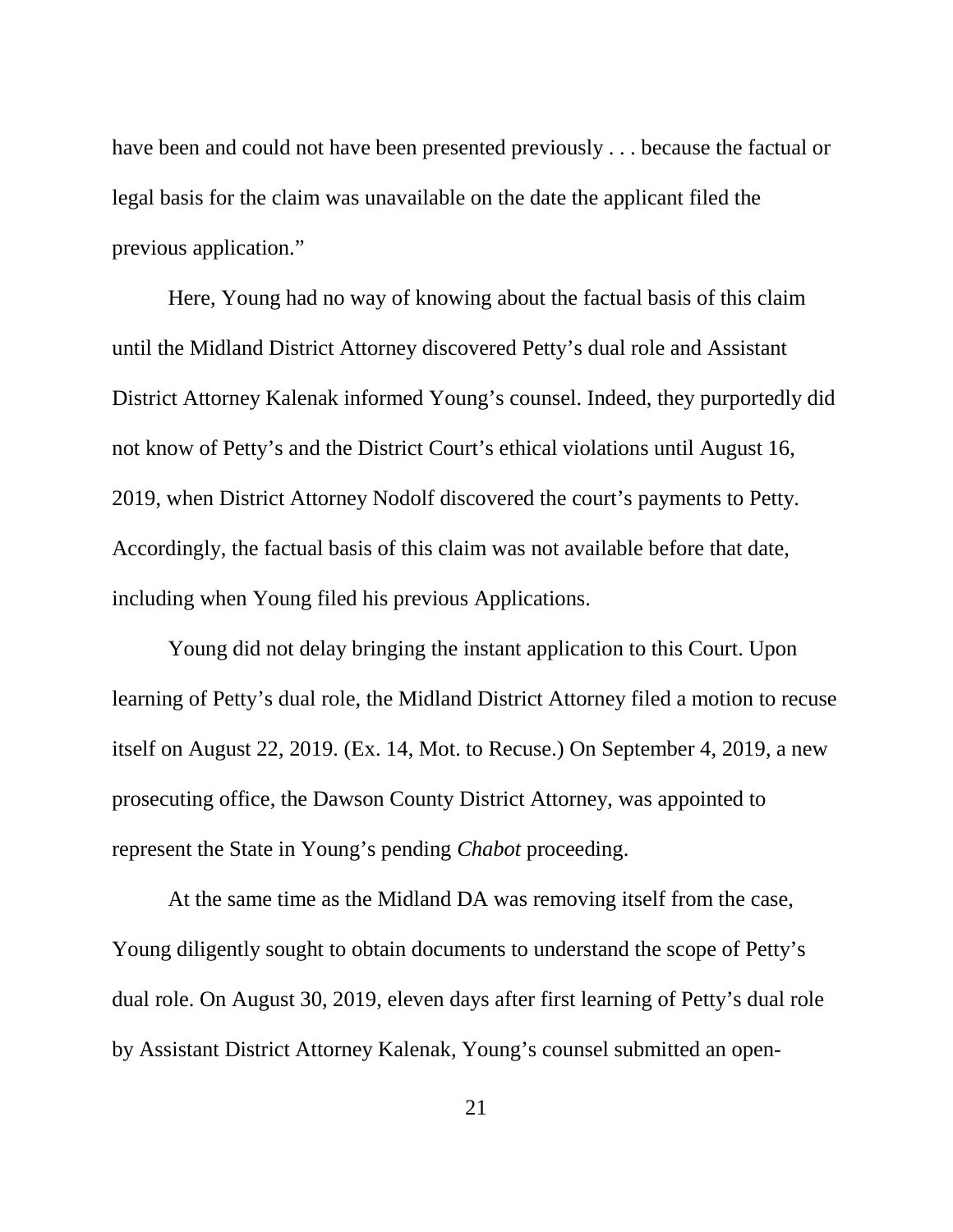records request for all records pertaining to Petty's employment with the courts and the prosecutor's office. (Ex. 26, Letter to County Counsel.) Responsive materials were provided to Young on October 15, 2019. (Ex. 28, E-mail & Disclosures from Malm.) These materials included invoices from the Midland County Auditor and Midland County Treasurer, results from an audit by the IRS regarding Petty's work, and County Counsel Russel Malm's opinion about Petty's dual role in 2001.

Young's counsel also attempted to interview or voluntarily depose pertinent witnesses to Petty's dual role, including District Attorney Laura Nodolf and Assistant District Attorney Eric Kalenak. For example, on October 2, 2019, Young's counsel e-mailed Midland County Counsel Russel Malm to request interviews with Nodolf and others. (Ex. 27, E-mail to Malm.) Previously, Young's counsel had been informed that any communication with Nodolf or others at the Midland District Attorney's Office had to go through Malm. (*Id*.)

Malm informed Young's counsel that any informal requests for depositions or interviews had to go to the new prosecutor (the Dawson County District Attorney's Office). (Ex. 27, E-mail to Malm.). Less than two weeks after the new District Attorney's Office was appointed, on September 16, 2019, Young filed a motion for discovery related to Petty's dual role, so that Young could develop a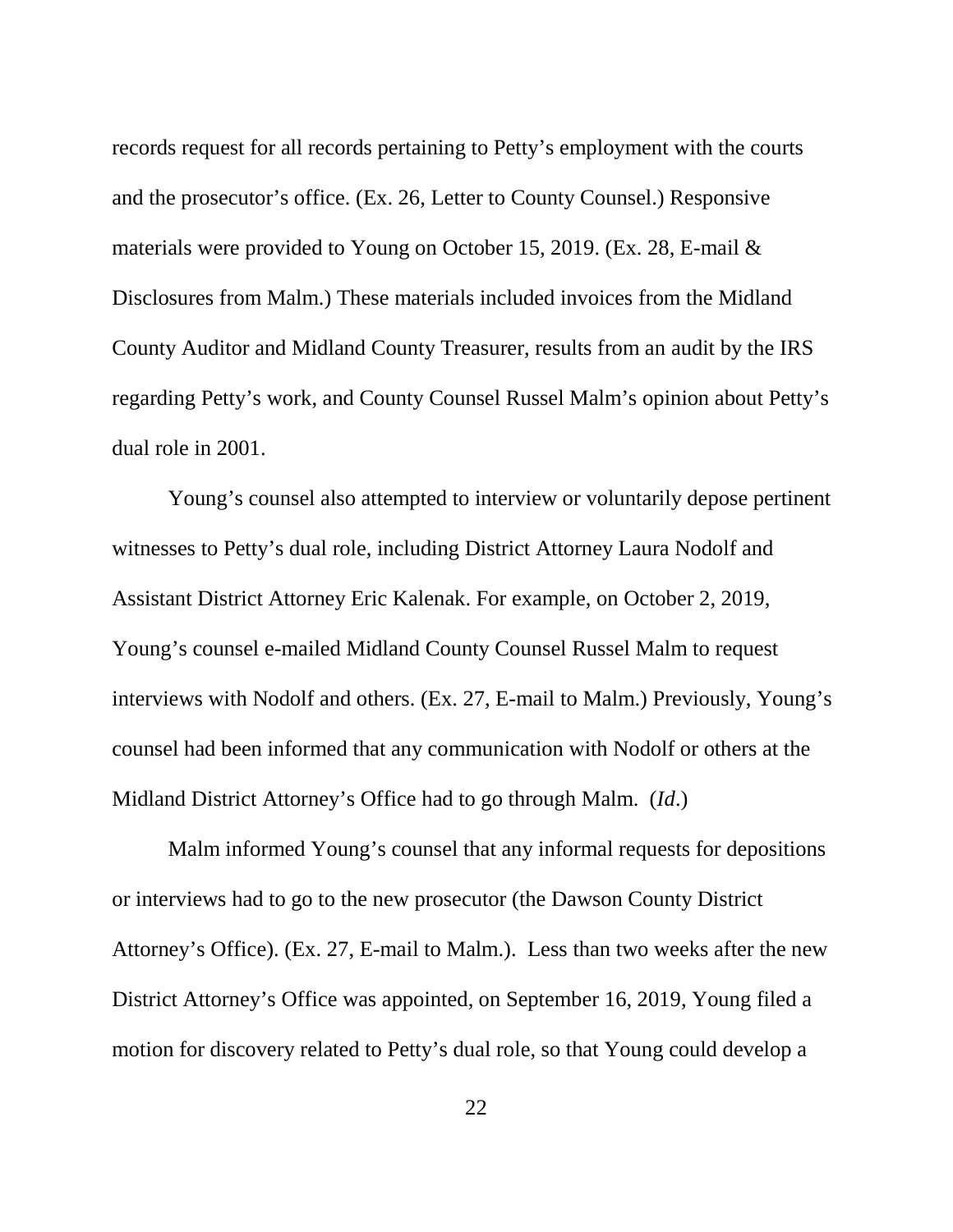more complete factual basis to raise the instant claim in this Court. (Ex. 31, Mot. for Discovery.)

The resolution of that discovery motion was delayed, however, because of the unexpected death of Judge Brad Underwood, presiding over Young's case. A new judge, the Honorable Sid Harle, was appointed on October 17, 2019. (Ex. 29, Appt. Order.) Judge Harle denied Young's discovery motion on January 22, 2020 at an in-person status conference, citing a lack of jurisdiction and inviting Young to seek authorization in this Court. That denial prompted Young to seek authorization from this Court, even if the full scope of facts has not been uncovered. The filing of this Application is not unreasonable delay given counsel's simultaneous obligation to prepare for the *Chabot* evidentiary hearing and the practical limitations created by circumstances surrounding the COVID-19 pandemic, associated school closings, and stay-at-home orders in counsels' jurisdiction. Should this Court seek further information about the personal and practical limitations imposed because of the pandemic and the associated response, Counsel can provide them upon request.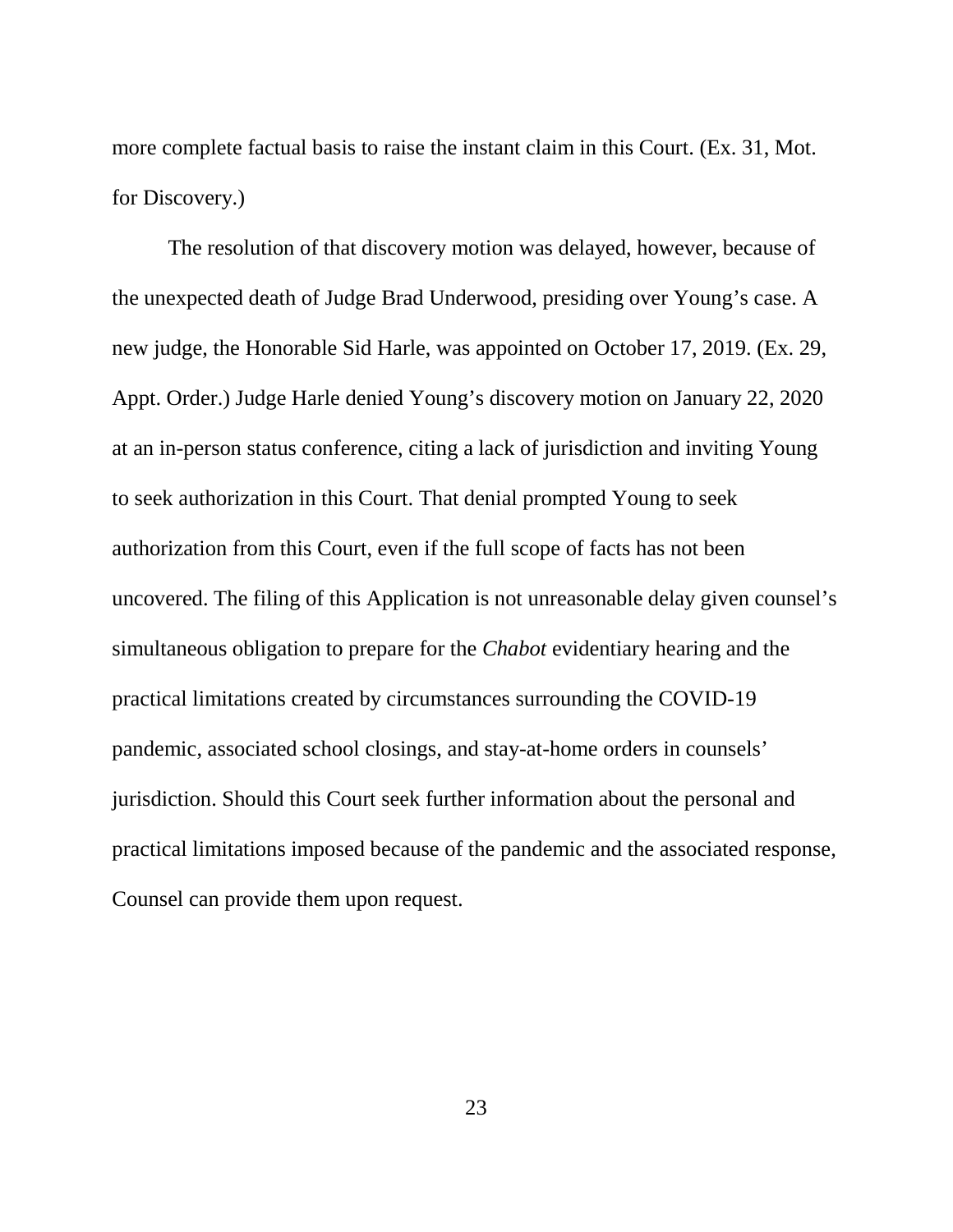#### **IV. CLAIMS FOR RELIEF**

# **CLAIM ONE: THE JUDICIAL BIAS AND STUCTURAL DEFECT FROM THE TRIAL COURT'S HIRING OF A PROSECUTOR AS A PAID JUDICIAL CLERK DURING YOUNG'S TRIAL VIOLATES DUE PROCESS AND THE SEPARATION OF POWERS.**

Young's trial judge had been paying Assistant District Attorney Ralph Petty for work as a law clerk, before, during and after Young's trial. Petty was one of the prosecutors at Young's trial. Petty's dual role with the Court and the prosecutor was not disclosed to Young until August of 2019. The trial court's improper contact and arrangement with a prosecutor who was representing the State at Young's trial violates Young's due process rights, the Texas and United States Constitution's requirement of Separation of Powers, and the Texas Constitution's requirement of an unbiased trial judge.

# **A. The Judicial Bias from Petty's simultaneous role as a judicial clerk and prosecutor during Young's trial violated Young's due process rights.**

<span id="page-30-1"></span><span id="page-30-0"></span>The Fifth, Sixth, and Fourteenth Amendments to the United States Constitution and Article 1, § 19 of the Texas Constitution guarantee a fair trial as necessary to due process under the law. In other words, "the right to a fair and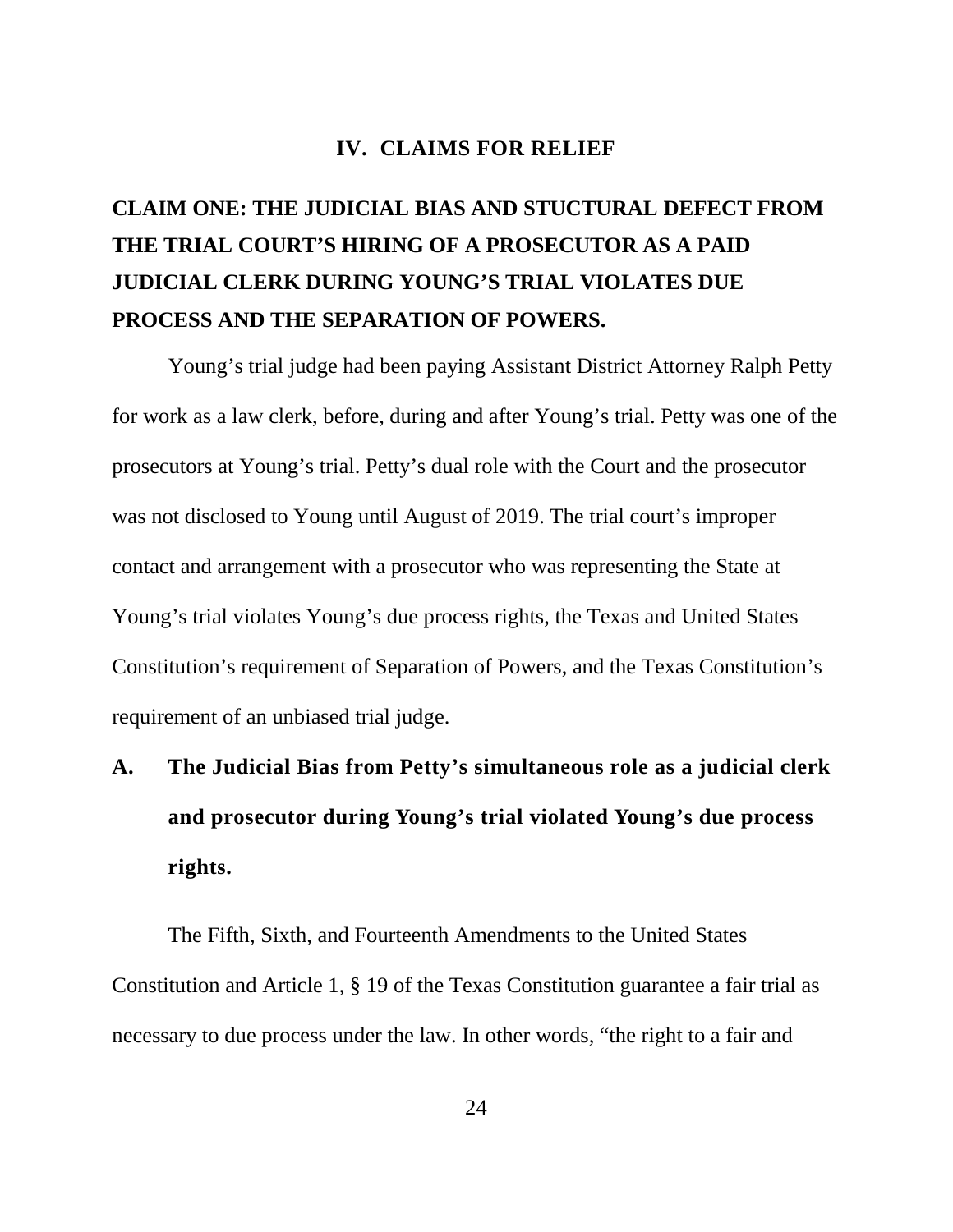<span id="page-31-0"></span>impartial judge is fundamental to our system of justice." *Abdygapparova v. State*, 243 S.W. 3d 191, 206 (Tex. App. 2007); *see also Bracy v. Gramley*, 520 U.S. 899, 904 (1997) ("[T]he floor established by the Due Process Clause clearly requires a fair trial in a fair tribunal.") And because "'[d]eference to the judgments and rulings of courts depends upon public confidence in the integrity and independence of judges,'" judges must avoid even the appearance of partiality. *United States v. Microsoft Corp*., 253 F.3d 34, 115 (D.C. Cir. 2001) (quoting Code of Conduct for United States Judges, Canon 1 cmt. (2000)).

<span id="page-31-1"></span>The trial court's arrangement with Petty, whereby he hired Petty as a law clerk while Petty was also a prosecutor during Young's trial, violated Young's due process rights by resulting in impermissible *ex parte* contact and creating judicial bias—both actual and implied.

#### **1. Petty's role as judicial clerk to Judge Hyde during Young's trial resulted in prohibited** *ex parte* **contact between the trial court and prosecutor.**

<span id="page-31-2"></span>"*Ex parte* communications are prohibited because they are inconsistent with the right of every litigant to be heard and with maintaining an impartial judiciary" and *"*to ensure equal treatment of all parties." *Abdygapparova*, 243 S.W. 3d at 207-08 (quoting *In re Thoma*, 873 S.W.2d 477, 496 (Tex. Rev. Trib. 1994)). Due process is violated by *ex parte* contact that erodes the appearance of impartiality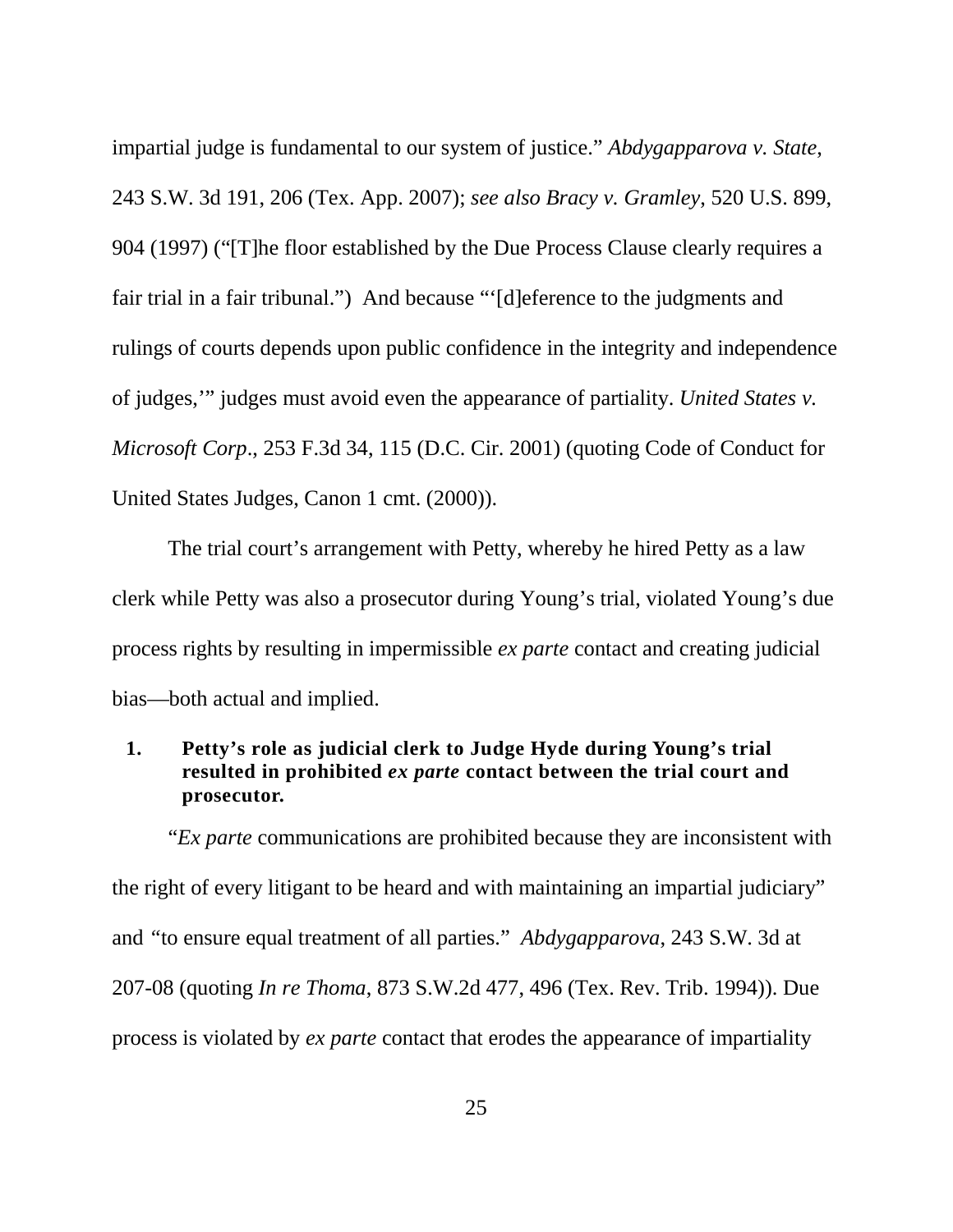and jeopardizes the fairness of the proceeding. For example, a capital murder conviction was vacated and a new trial ordered when the trial judge "improperly engaged in *ex parte* communications with the prosecutor in violation of [the applicant's] due process rights." *Abdygapparova*, 243 S.W. 3d at 206. These due process concerns are reflected in the Texas Code of Judicial Conduct, which consequently prohibits judges from initiating, permitting or considering *ex parte* communications concerning the merits of a proceeding. Tex. Code Jud. Conduct, Cannon 3(B)(8). Similarly, Texas's code of professional conduct prohibits lawyers from engaging in *ex parte* contact with the judiciary. *See* Tex. Disciplinary Rules Prof'l Conduct 3.05(b).

In *Abdygapparova*, the prosecutor and trial court exchanged "notes" during voir dire commenting on the defendant's ability to talk with counsel, the hairstyle of one of the prospective jurors, the performance of the lawyers, and other noncase related matters. *Id*. at 206-07. A new trial was warranted because the "secretive nature and content of the *ex parte* notes show a bias on the part of the trial court . . . [who] became an advocate for the State, and an opponent of the defense[.]" *Id*. at 209. Specifically, the communications with the prosecutor suggested that there was a "'chumminess' between the prosecutor and the trial court from which the jury could interpret that the trial court was 'taking sides.'" *Id*.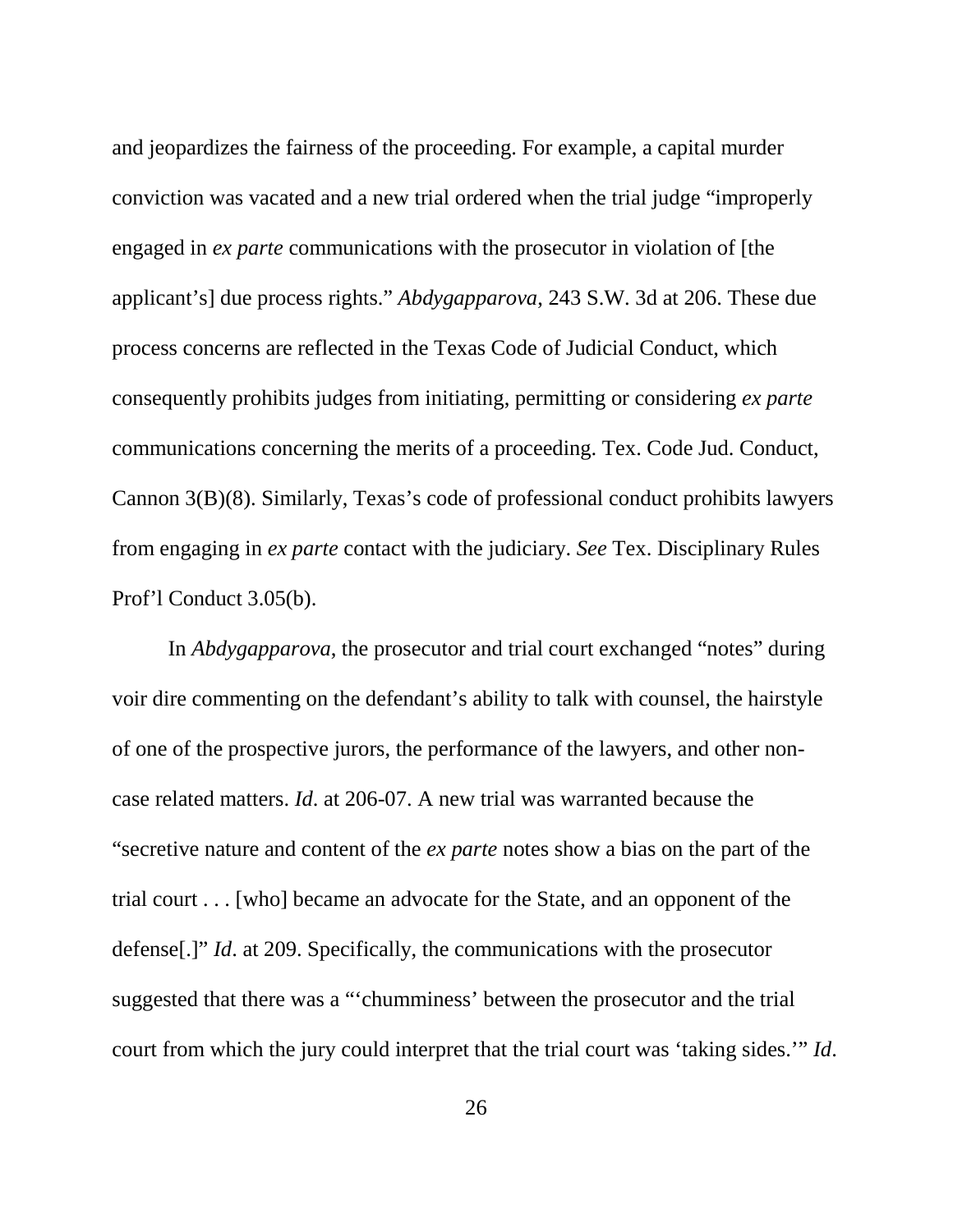at 210. As a result, the "entire trial process" robbed "Abdygapparova of her basic protections and undermin[ed] the ability of the criminal trial to reliably serve its function as a vehicle for the determination of guilt or innocence." *Id*.

Here, Petty acting as a paid law clerk for the trial court while Petty was also acting as a prosecutor during Young's trial amounted to a far more egregious and intolerable risk of *ex parte* communications than what occurred in *Abdygapparova*. Paid thousands of dollars for legal work on dozens of cases, Petty was a trusted confidant on legal issues for Judge Hyde. As a paid law clerk to Judge Hyde, Petty necessarily had access to and communication with the trial court that neither party—neither the defense nor the prosecution—enjoyed. Yet, at the same time Petty was acting as a law clerk, he was also appearing as a prosecutor in Young's case, signing and arguing motions and advocating for the State. Young and defense counsel had no idea that this prosecutor had a secret relationship with the trial court as the court's paid clerk, preventing Young from objecting or seeking a fairer tribunal. Moreover, the hidden arrangement left Young with no way to know what issues Petty discussed with Judge Hyde in his "secret chambers" during Young's trial. *In re Murchison*, 349 U.S. 133, 138 (1955).

<span id="page-33-0"></span>It is a foundational concept that "it is simply not fair to require an accused to appear before a tribunal where the [accused's] prosecutor is also acting as legal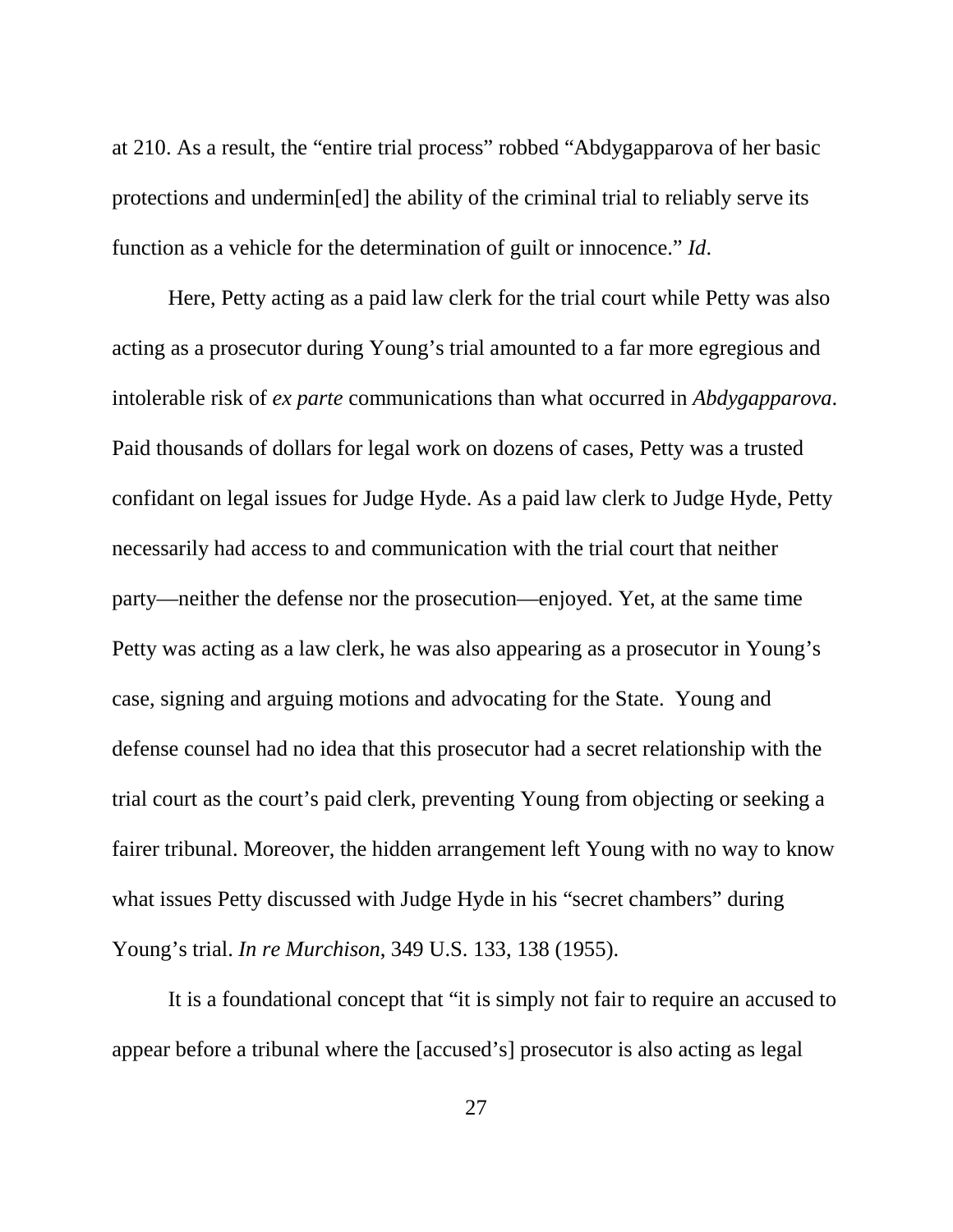counsel to the tribunal." *Whitehead*, 878 P.2d at 920. In other words, the risk of a fundamentally unfair proceeding resulting from a trial judge employing a prosecutor as a judicial clerk, while that prosecutor is still representing the state in that Judge's courtroom, is so inherently violative of due process that there is scant precedent discussing it. This blatantly improper arrangement between a prosecutor and judge is so rare that it warrants this Court's authorization, a new trial or, at the very least, a remand for fact finding and a hearing.

The risk of *ex parte* contact resulting from Petty's special relationship with Judge Hyde is not just speculative. Indeed, there are instances where the Midland DA learned confidential information that was submitted by Young's defense to Judge Hyde *ex parte* and *in camera*, creating at least a reasonable inference that Petty was conveying information he learned from his role as a Judge Hyde's clerk to the Midland DA (where Petty worked full time). For example, on April 23, 2002, Judge Hyde issued an *ex parte* order appointing a Gerald Byington as a defense mitigation investigation. (Ex. 32, Order Apptng. Byington). On May 1, 2002, Young's counsel submitted a confidential invoice for \$5,033 to Judge Hyde. (Ex. 32, pp. 570-574.) Somehow, the Midland DA learned of Byington's appointment by Judge Hyde, and even had a copy of Byington's confidential billing records. (Ex. 30, G. Byington Decl., at  $\P$  12.) Midland DA Al Schorre used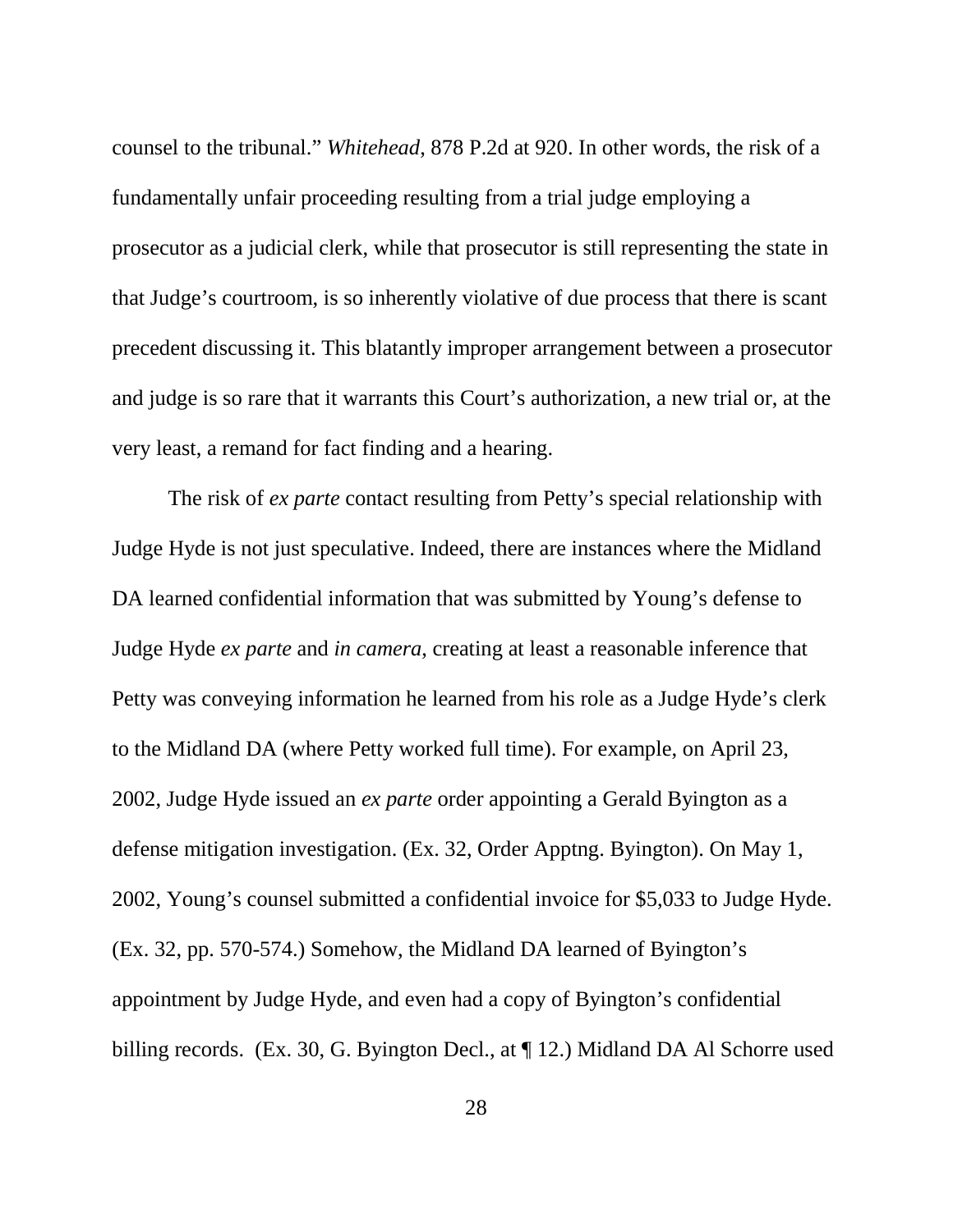that information to submit a complaint to the Texas Commission on Private Security asserting that Byington was engaging in unlicensed activity, which was later dismissed as meritless. (8 RR 14-39; Ex.33, Oct. 17, 2002 letter by Dan Meador.)

Schorre's knowledge of Byington's appointment raises at least a prima facie inference that Petty was conveying information that he learned from serving in the special role of Judge Hyde's judicial clerk to the Midland DA Al Schorre, who was simultaneously employing Petty as a full-time prosecutor. It would be shocking if Petty did *not* discuss Young's case with Judge Hyde during Young's trial, given the extensive work Petty was doing for Hyde as a judicial clerk during that time. Accordingly, the inherent and actualized risk of extreme *ex parte* contact where Young's prosecutor was also acting as a judicial clerk to the trial court necessitates authorization, a new trial before an impartial tribunal or, at the very least, a remand for fact finding and a hearing.

//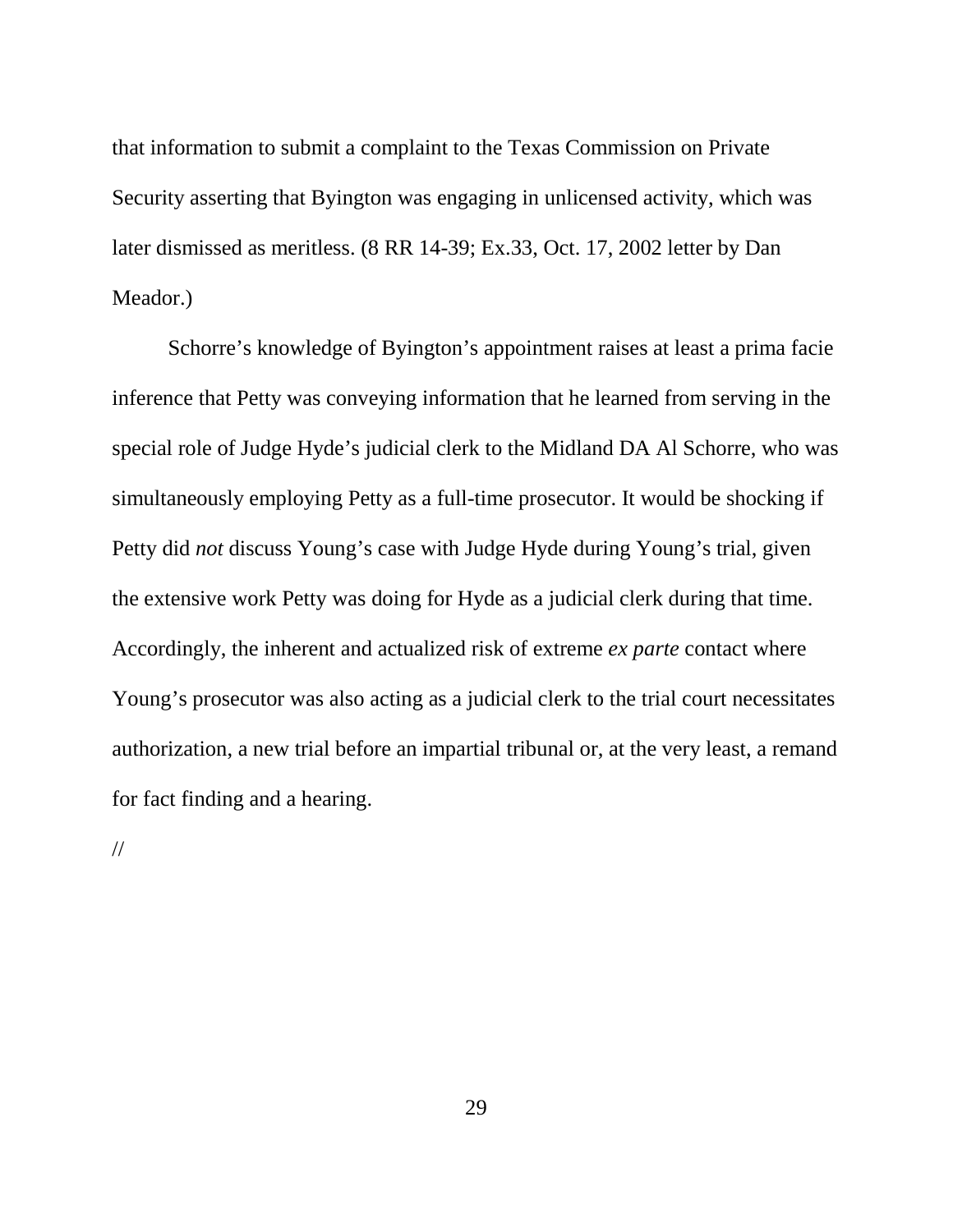#### **2. The trial court harbored actual bias against Young, and the state gained unfair benefits, because of Petty's arrangement with the trial court.**

For Young, the risk of an unfair trial resulting from Petty's dual role as prosecutor and judicial clerk is not speculative. The existing record already shows ample evidence that Petty's role as a judicial clerk (while he was also one of Young's prosecutors) resulted in actual bias against Young at his trial.

As explained in Section II.C above, Petty appeared as a prosecutor during Young's trial proceedings. For example, Petty handled the following tasks in Judge Hyde's court as a prosecutor:

- Examined witnesses at a January 2, 2003 pretrial hearing on Young's request for a statistician (RR vol. 12);
- Drafted the state's Motion to Amend Indictment (4 CR 713; see also 4 CR 752 (order));
- Argued the state's motion to amend in court (RR vol. 13);
- Argued the state's proposed jury charge and opposing Young's counsel's objections to it, (RR vol. 28); and
- Engaged in other prosecutorial tasks, strategizing, or consulting that Young is presently unaware of absent authorization, subpoena and discovery power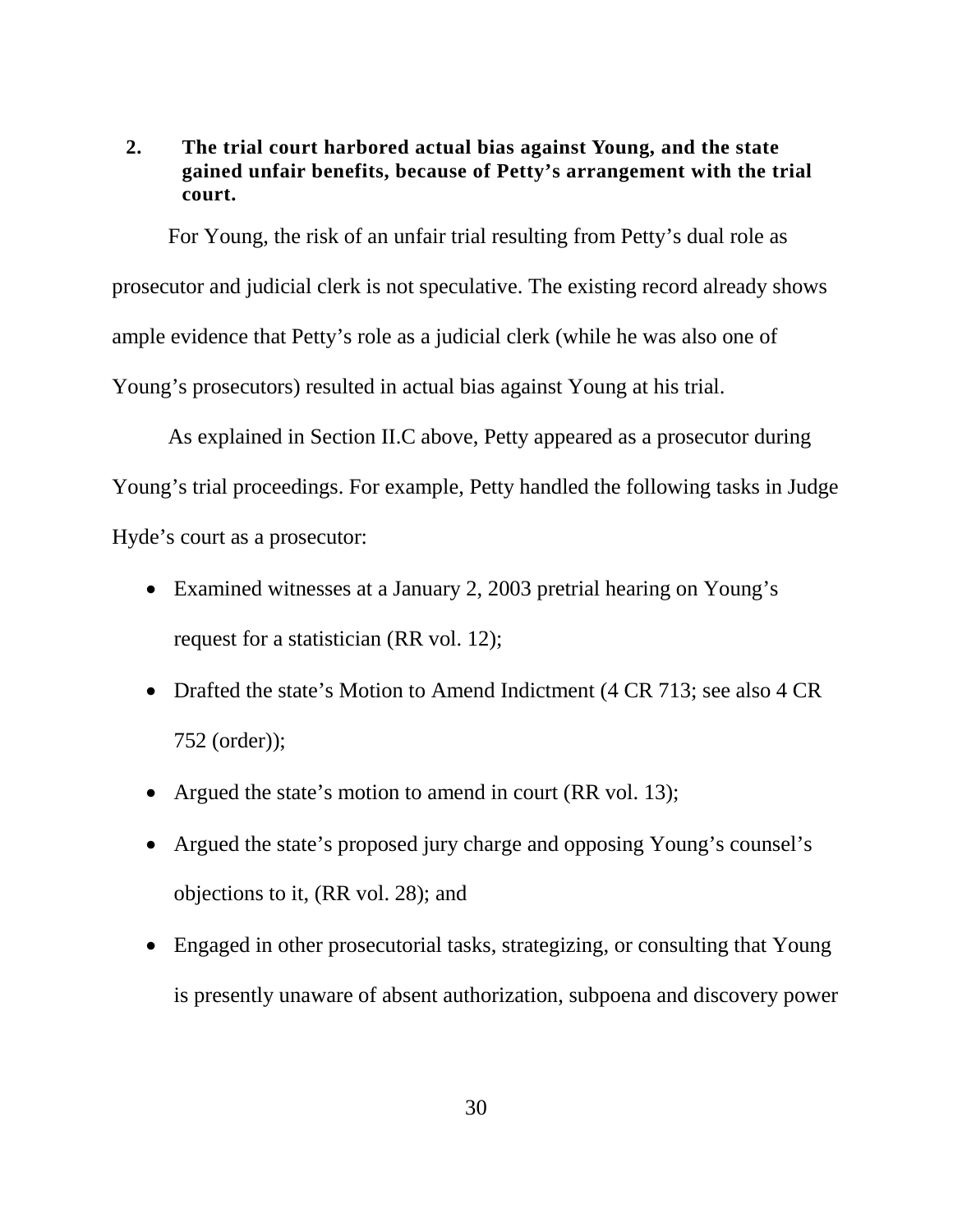to question the individuals employed by the Midland District Attorney's Office and participating in Young's trial.[4](#page-37-0)

Not surprisingly, the matters Petty handled as a prosecutor in Judge Hyde's courtroom received favorable rulings from the trial court, for whom Petty was also working. Judge Hyde denied Young's request for a statistician (4 CR 599); granted Petty's motion to amend the indictment and denied the defense motion to quash the indictment (4 CR 752, 749); and granted Petty's proposed jury charge and denied Young's objections to it (5 CR 808-34 (guilt); 5 CR 858-65 (punishment)). Petty's trusted status with Judge Hyde—as Judge Hyde's "*de facto* law clerk"—resulted in, or at least bolstered, the State's successes at trial.

Indeed, Petty drafted additional court-issued documents in Young's trial in his capacity as a judicial law clerk. The documents include: (1) the Charge of the Court to the Jury (Jury Instructions), (5 CR 808); (2) the Jury Verdict Forms (5 CR 835-865); (3) the Judgment of Capital Murder and Sentence of Death (5 CR 866); and (4) Commitment to the Institutional Division of the Texas Department of Criminal Justice (5 CR 872).

<span id="page-37-0"></span> $\frac{1}{4}$ <sup>4</sup> Young attempted to interview or depose multiple former and current members of the Midland District Attorney's office. (*See* Ex. 23, M. Farrand Decl., at ¶¶ 13, 15, 17- 18.)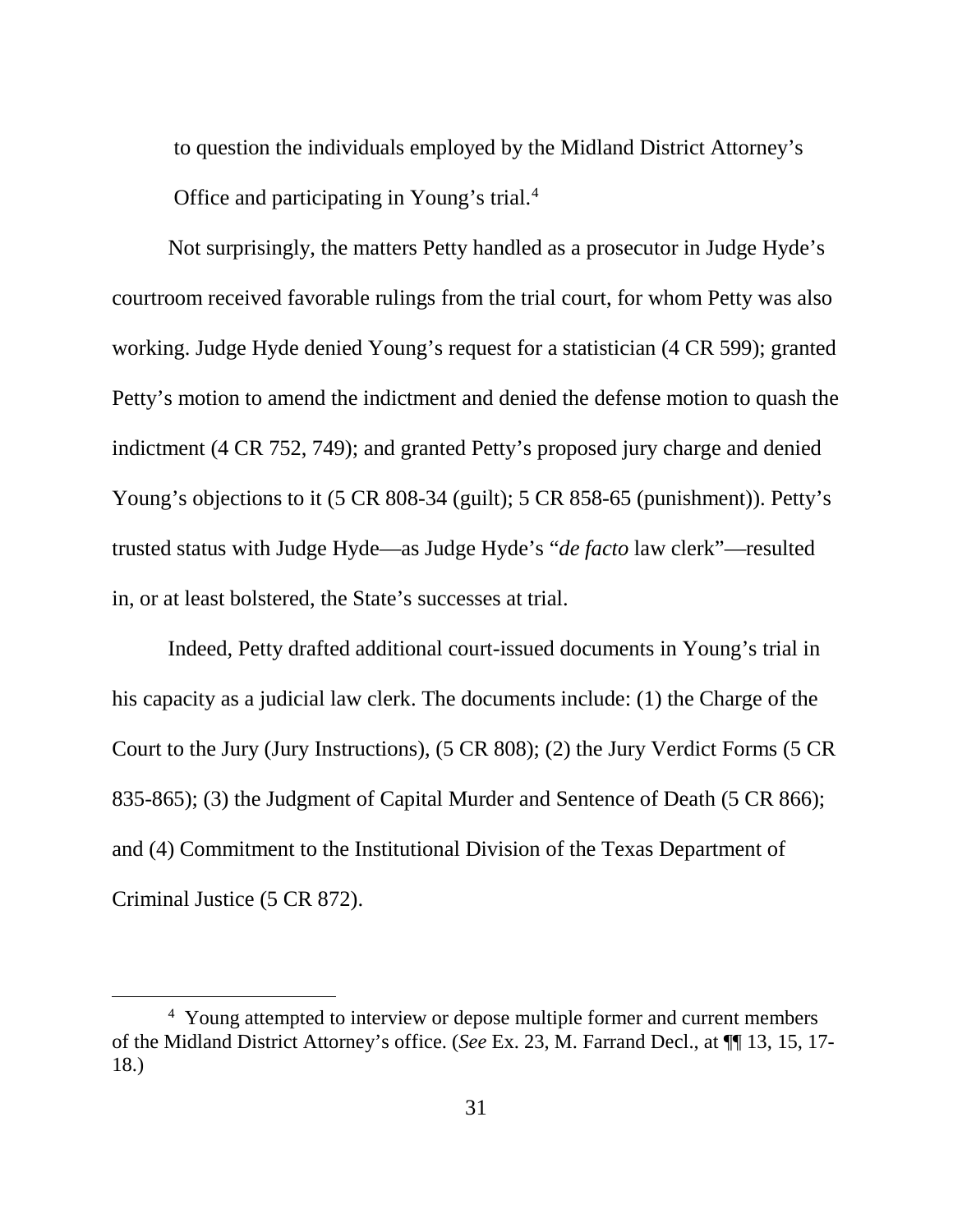As shown below, each of the foregoing documents appears in Petty's distinctive font and formatting style, including the font, use of asterisks ("\*") in the caption, that are common to all the documents Petty is known to have drafted in this and other cases. The orders issued in other cases for which Petty worked as a judicial clerk mirror this similar distinctive style, indicating Petty's authorship. (Ex. 3.) Meanwhile, these orders differ from the format of other orders issued by the same judge. The facial similarities illustrated below at least raise a prima facie inference that Petty wrote the orders for Judge Hyde.

|                                                                       | - - 15.30<br>missi et rinns<br>NO. CR 27,181                                           |  |  |
|-----------------------------------------------------------------------|----------------------------------------------------------------------------------------|--|--|
| THE STATE OF TEXAS<br>V.<br>CLINTON LEE YOUNG                         | DISTRICT COURT<br>٠<br>385TH JUDICIAL BISTRACT<br>٠<br>۰<br>MIDLAND COUNTY, TEXAS<br>۰ |  |  |
| ORDER<br>OVERRULING MOTION FOR NEW TRIAL<br>AFTER EVIDENTIARY HEARING |                                                                                        |  |  |
|                                                                       | On this day came on for consideration, the Defendant's                                 |  |  |
|                                                                       | Motion for New Trial in the above entitled and numbered                                |  |  |

cause, and the Defendant appeared in person and with his attorney of record and the State appeared by and through her. District Attorney, and both parties announced ready for the hearing. Thereupon, the evidence was presented, and after considering the evidence and the Defendant's Motion for New Trial, the Court is of the opinion that the said motion is without merit and should be overruled.

It is accordingly ORDERED that the Defendant's Motion for New Trial in the above entitled and numbered cause be and is, hereby, DENIED.



2月 (雪) 05 JUNI - 1 PH 3:35 NO. CR 27,181 VENGHALD CLOTH ST CLER<br>MSLAID CLOTH TEXAS **EX PARTE** IN THE DISTRICT COURT 385TH JUDICIAL DISTRICT CLINTON LEE YOUNG MIDLAND COUNTY, TEXAS

VOLUME I

STATE'S SUGGESTED ORDER FOR THE COURT ON APPLICANT'S APPLICATION FOR POSTCONVICTION WRIT OF HABEAS CORPUS

#### $.........$

#### SUBMITTED BY

#### RALPH PETTY ASSISTANT DISTRICT ATTORNEY MIDLAND COUNTY, TEXAS

#### FOR

JOHN G. HYDE **JUDGE PRESIDING** 385TH DISTRICT COURT MIDLAND COUNTY, TEXAS 200 W. WALL STREET, SUITE 400 MIDLAND, TEXAS 79701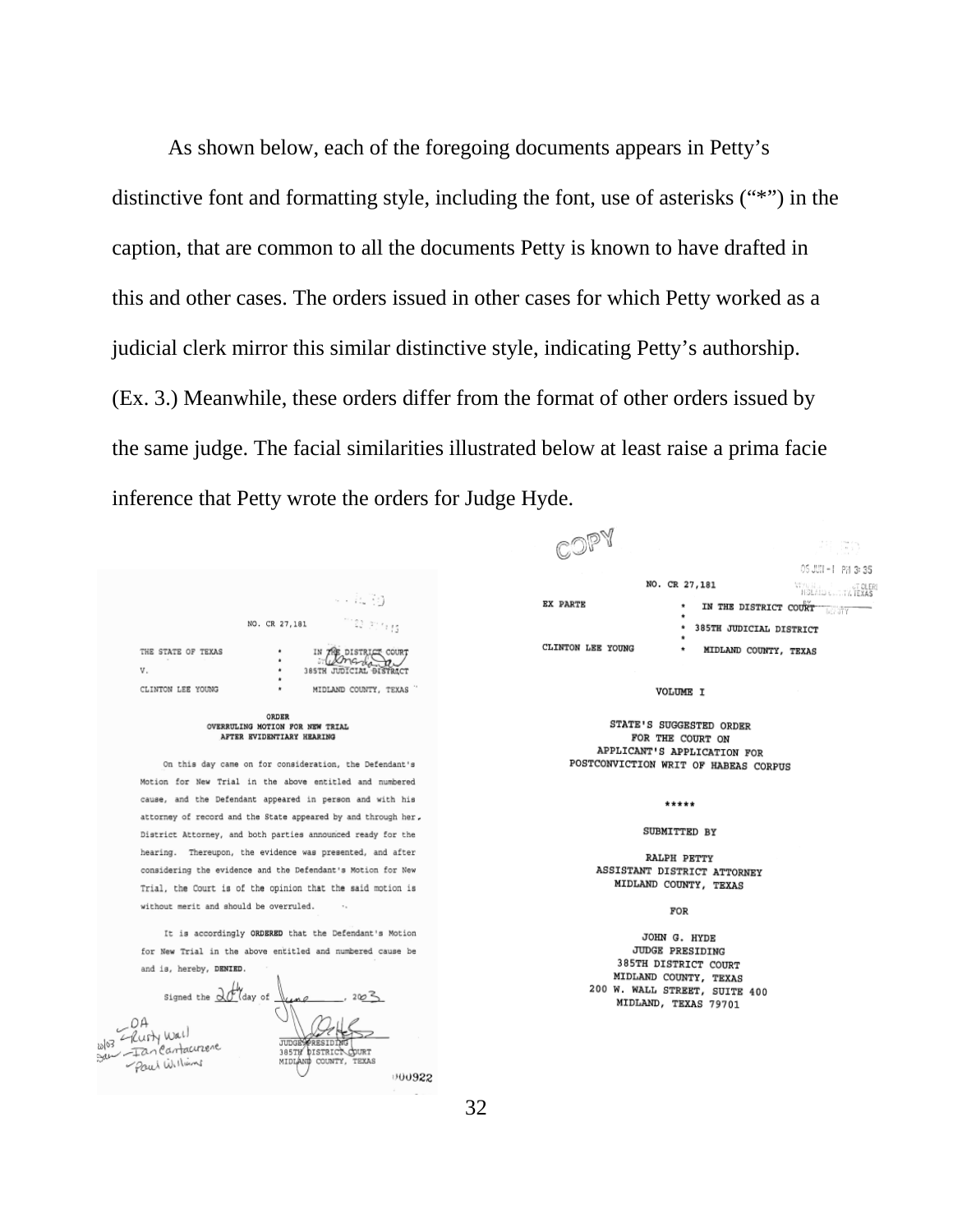(*Compare* 5 CR 922 *with, e.g*., Ex. 34, June 1, 2006 State's Suggested Order for the Court on Applicant's [Initial] Application for Postconviction Writ of Habeas Corpus.)

The actual bias resulting from Petty's dual role as judicial clerk and prosecutor also manifested in proceedings following Young's conviction and death sentence. For example, Petty, as a prosecutor, examined witnesses at the hearing on Young's motion for new trial. (*See* RR vol. 38 and 39.) Simultaneously, as a judicial clerk, Petty drafted the Order denying Young's motion for a new trial. (5 CR 922.) Petty also drafted the court's order relieving trial counsel and appointing appellate counsel. (5 CR 873).

#### **3. Even if Petty's dual role as judicial clerk and prosecutor did not result in actual judicial bias, it shattered the appearance of impartiality.**

Even if Petty's dual role as Judge Hyde's law clerk and prosecutor at Young's trial did not result in actual bias, the arrangement eviscerated the appearance of impartiality in violation of Young's due process rights.

<span id="page-39-0"></span>Due process requires that a trial judge not just be impartial, but that she avoids the *appearance* of partiality so that defendants and others in the courtroom can have an objective and reasonable faith that they are party to a fair proceeding. *United States v. Microsoft Corp*., 253 F.3d 34, 115 (D.C. Cir. 2001) "Such a stringent rule," to be sure, "may sometimes bar trial by judges who have no actual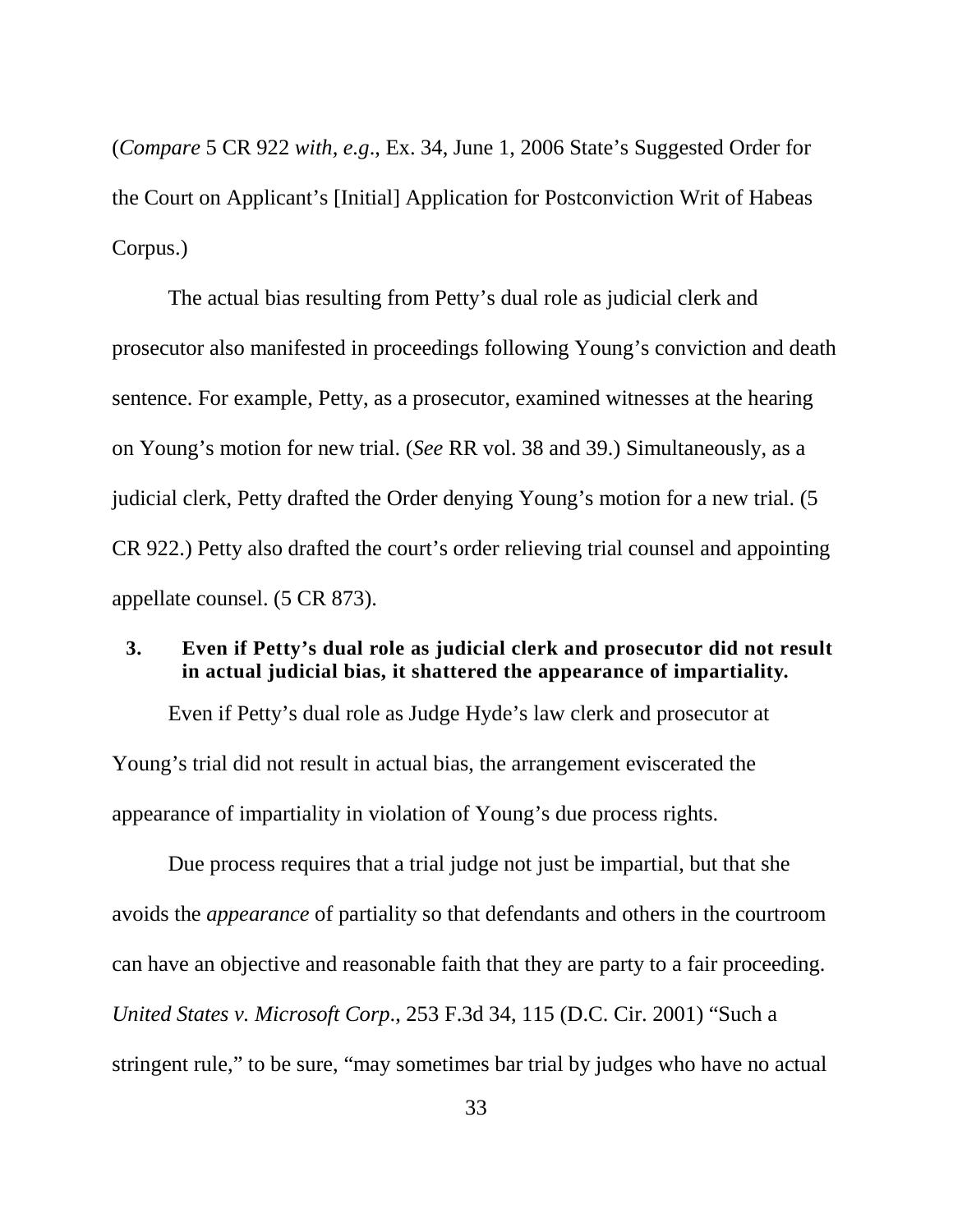<span id="page-40-2"></span><span id="page-40-1"></span>bias and who would do their very best to weigh the scales of justice equally between contending parties." *Murchison*, 349 U.S. at 136. But "'to perform its high function in the best way, justice must satisfy the appearance of justice.'" *Liljeberg v. Health Services Acquisition Corp*., 486 U.S. 847, 864 (1988) (quoting *In re Murchison*, 349 U.S. at 136). In other words, due process is violated when circumstances surrounding a trial court "might create an impression of possible bias." *Commonwealth Coatings Corp. v. Continental Casualty Co*., 393 U.S. 145, 149 (1968).

<span id="page-40-0"></span>Here, any reasonable person with knowledge that Judge Hyde was employing one of Young's prosecutors as a law clerk *during Young's trial* would reasonably have the impression that Judge Hyde was biased in favor of the prosecution. Judge Hyde authorized payments to Petty totaling \$7,200 just during Young's trial proceeding while Petty was acting as a law clerk for Judge Hyde on dozens of cases. This means that Petty had a special bond and relationship with Judge Hyde, who apparently trusted Petty to do work as a member of the judiciary. No reasonable jurist could set aside that long-standing relationship just because Petty was appearing as a prosecutor. Once aware of the trial court's relationship with the prosecutor, no defendant, litigant, or observer to the proceeding reasonably believe that the trial court could be impartial to both parties. Even the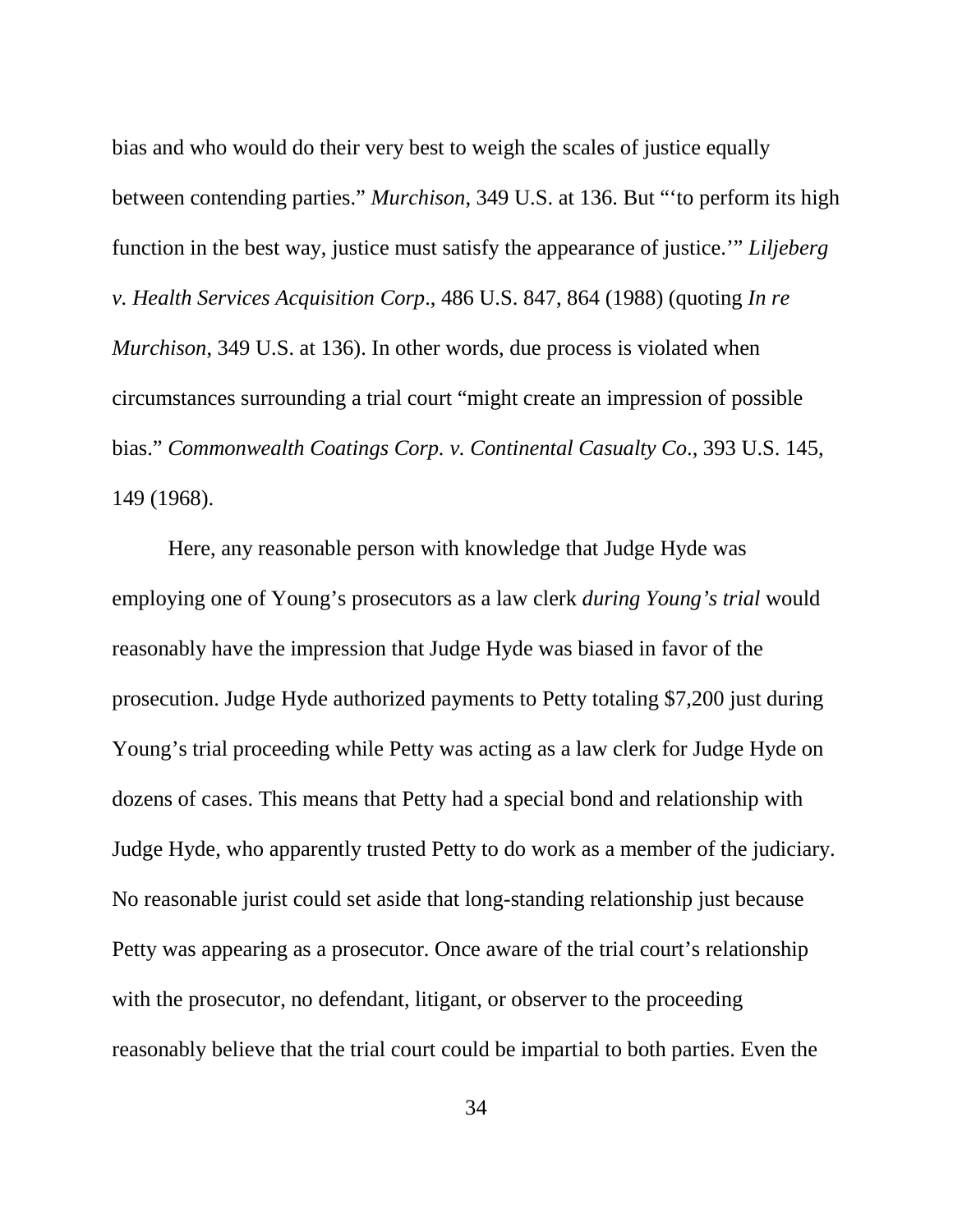lowest floor of due process protections demand more in order to consider a proceeding fundamentally fair. Accordingly, Young's conviction and death sentence resulting from such a patently partial and unfair proceeding cannot stand.

# **B. Petty's simultaneous role as a judicial clerk and prosecutor violated the state and federal separation of powers and the Texas Constitution.**

In addition to the judicial bias and due process violations stemming from the trial court's arrangement with Petty, the state and federal requirement of a separation of powers between branches of government was uniquely devastated in this case.

<span id="page-41-0"></span>In Texas, the government is divided into "three distinct departments" and "no person . . . being of one of these departments, shall exercise any power properly attached to either of the others, except in instances herein expressly permitted." Tex. Const. art. II, § 1. Here, Ralph Petty was working for the Executive Branch, as an Assistant District Attorney appearing as one of Young's prosecutors. At the same time, he was acting as a member of the Judicial Branch, with Judge Hyde authorizing payments to him for his work as a judicial advisor/law clerk during Young's trial. This arrangement vested to Ralph Petty the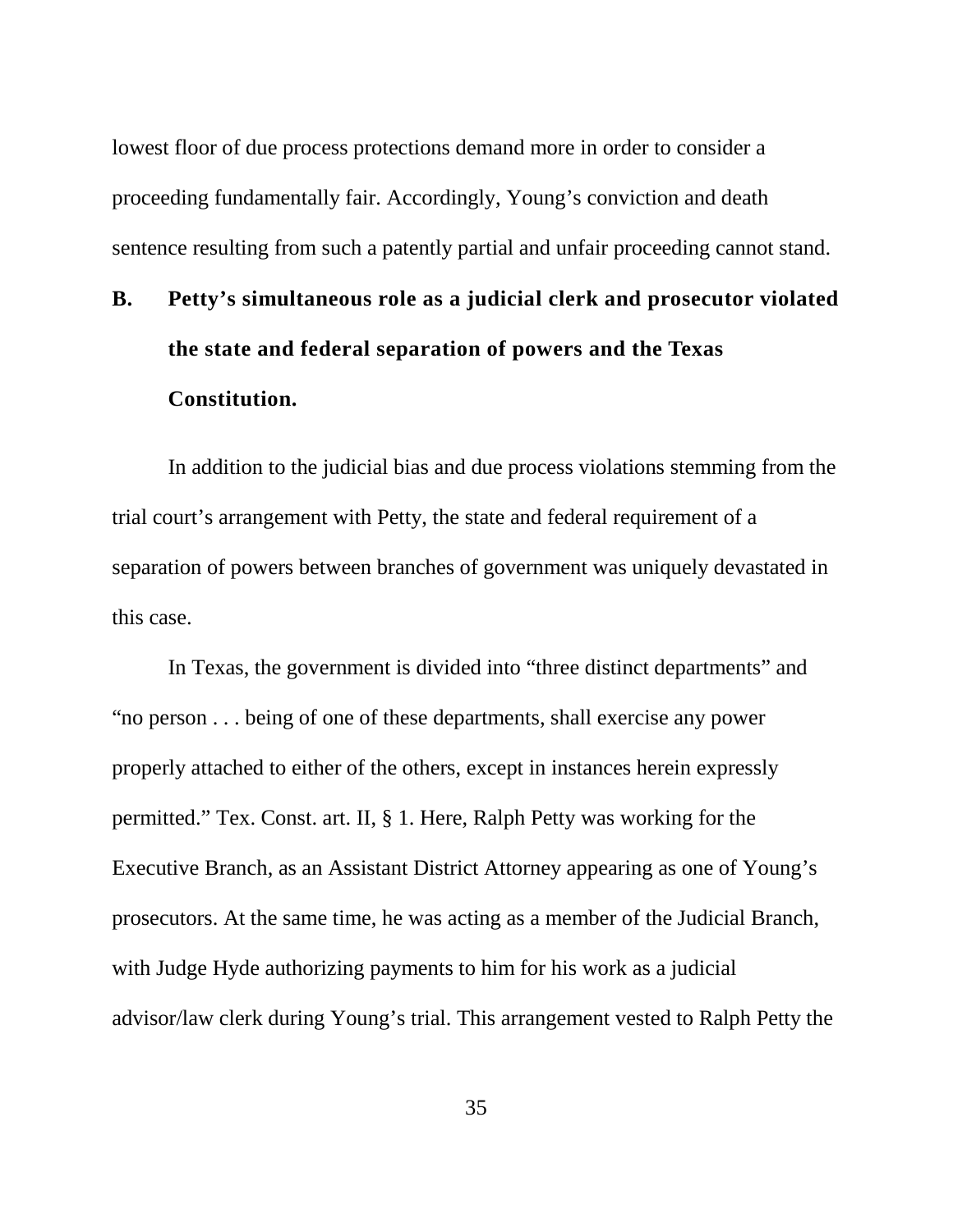simultaneous power of both the Judicial and Executive Branches, and it rendered Young's trial fundamentally unfair and a violation of the Separation of Powers.

<span id="page-42-0"></span>Because the nature of Petty's dual role in this case is so extreme and unprecedented, case law discussing an arrangement as blatantly violative of the Separation of Powers as Petty's arrangement with the trial court is sparse. But an instructive, albeit less explicitly problematic, situation was addressed by the Nevada Supreme Court in *Whitehead v. Nevada Com'n on Judicial Discipline Eyeglasses,* 878 P.2d 913 (1994). There, the Nevada Supreme Court struck down an arrangement where the state's Attorney General's Office was assigned the role of legal advisor to a Judicial Commission tasked with adjudicating instances of judicial misconduct, while the same Attorney General's office simultaneously prosecuted individual judges accused of misconduct before the Commission.

First, the Nevada Supreme Court noted that the arrangement provided "the Attorney General access to confidential documents and proceedings of the Commission" because the "Attorney General [was] acting as legal advisor to the Commission (which is Petitioner Whitehead's judge and jury)[.]" *Id*. at 916. Simultaneously, the Attorney General was "prosecuting Whitehead before the tribunal to which the Attorney General has been giving legal advice and counsel." *Id*.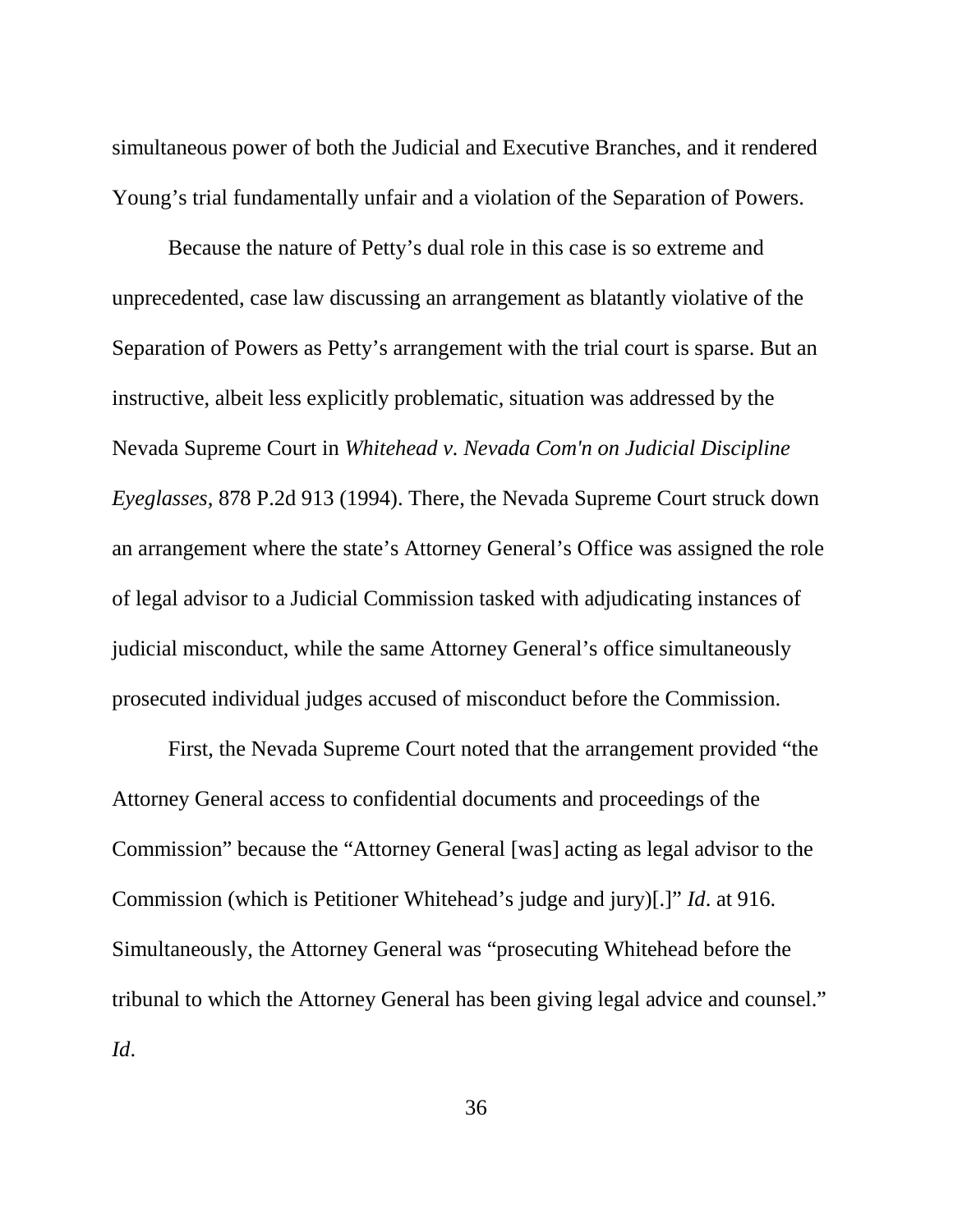Second, the Nevada Supreme Court held that the Attorney General's dual role was a violation of the separation of powers at the core of the federal and Nevada Constitutions and amounted to a disqualifying conflict of interest. Expressing the obviousness of the violation, the Court stated that "[m]ost readers of this opinion should not have to be further convinced that it is simply not fair to require an accused [ ] to appear before a tribunal where the [accused's] prosecutor is also acting as legal counsel to the tribunal." *Id*. at 920. The violation is even more obvious in this case. Here, too, it is simply unfair to let Young's conviction and death sentence stand where Young, the accused, appeared before Judge Hyde while one of Young's prosecutors was simultaneously acting as a legal advisor to Judge Hyde.

<span id="page-43-0"></span>The separation of powers violation here is even more pronounced than in *Whitehead*. There, the conflict involved an entire office, allowing the Nevada Attorney General to at least attempt to wall-off or shield particular individuals working for the judicial branch from the work of others in the same office acting as prosecutors. But here, it was *one individual*, Ralph Petty, who was simultaneously working as a Judicial and Executive employee on Young's case during the trial.. Such an arrangement runs afoul of the Texas Constitution, which prohibits any *person* from exercising "any power" of one branch (such as the Judicial Branch)

37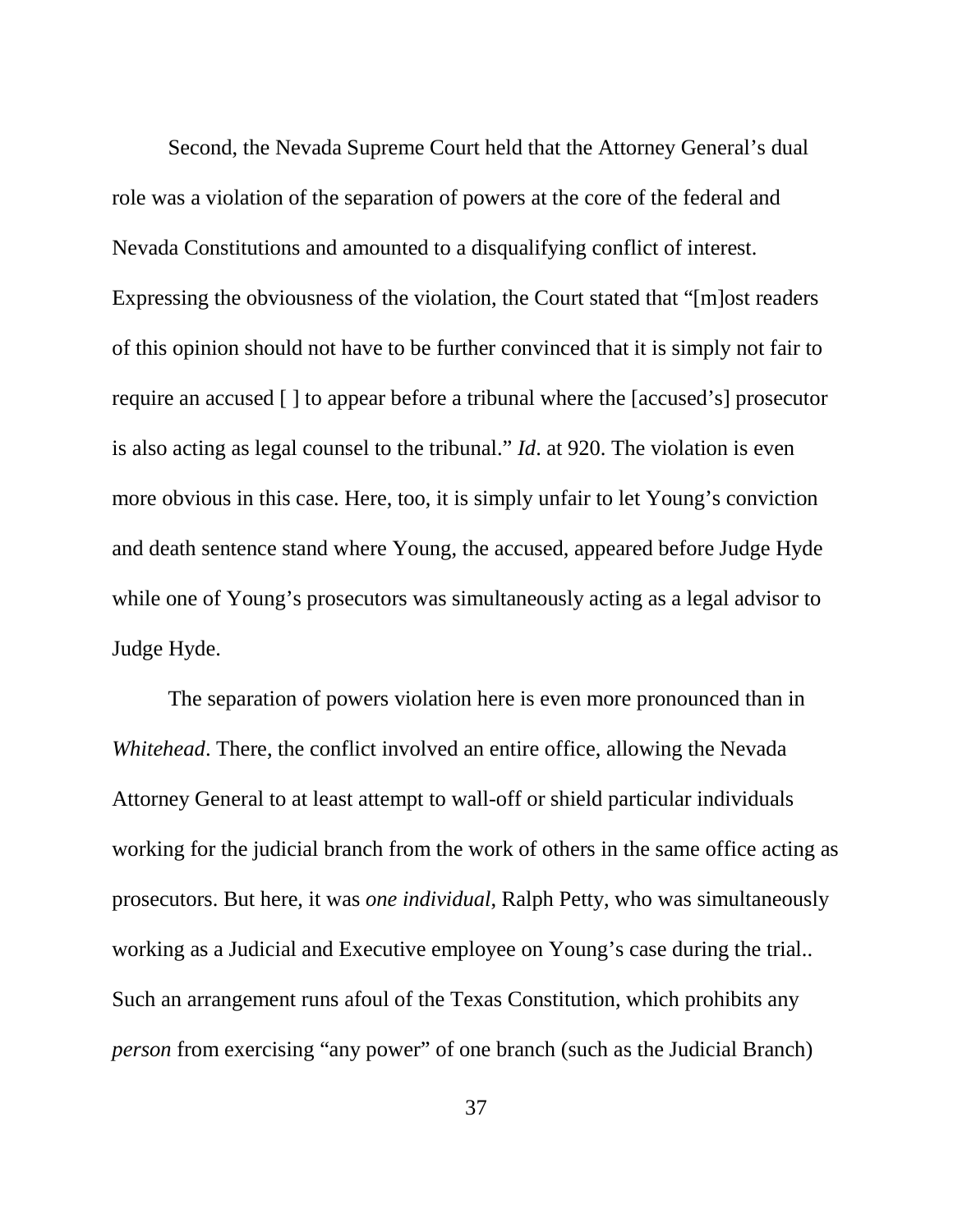<span id="page-44-2"></span>while simultaneously exercising the power of another branch (like the Executive Branch). Tex. Const. art. II, § 1

# **C. The Due Process and Separation-of-Powers violations stemming from the trial court's arrangement with the prosecutor is a structural defect that warrants a new trial.**

"The United States Supreme Court has repeatedly held that a violation of the right to an impartial judge is a structural error that defies harm analysis." *Abdygapparova*, 243 S.W. 3d at 209. This is because a biased trial judge affects the entire "framework within which the trial proceeds" and prevents the criminal trial from "reliably serv[ing] its function as a vehicle for determination of guilt or innocence." *Arizona v. Fulminante*, 499 U.S. 279, 309-10 (1991); *see also Cain v. State*, 947 S.W.2d 262, 264 (Tex. Crim. App. 1997) (acknowledging structural errors recognized by *Fulminante*).

<span id="page-44-1"></span><span id="page-44-0"></span>Accordingly, there is no harmless-error analysis necessary. Nor would it be feasible: Petty's ongoing proximity and status as a judicial clerk with Judge Hyde during Young's trial created untold and pervasive instances of *ex parte* strategizing, discussion, and contact, the prejudice from which is difficult to understate. From allowing Petty access to sealed and *ex parte* filings given to the trial court, to influencing the court to adopt Petty's positions and grant Petty's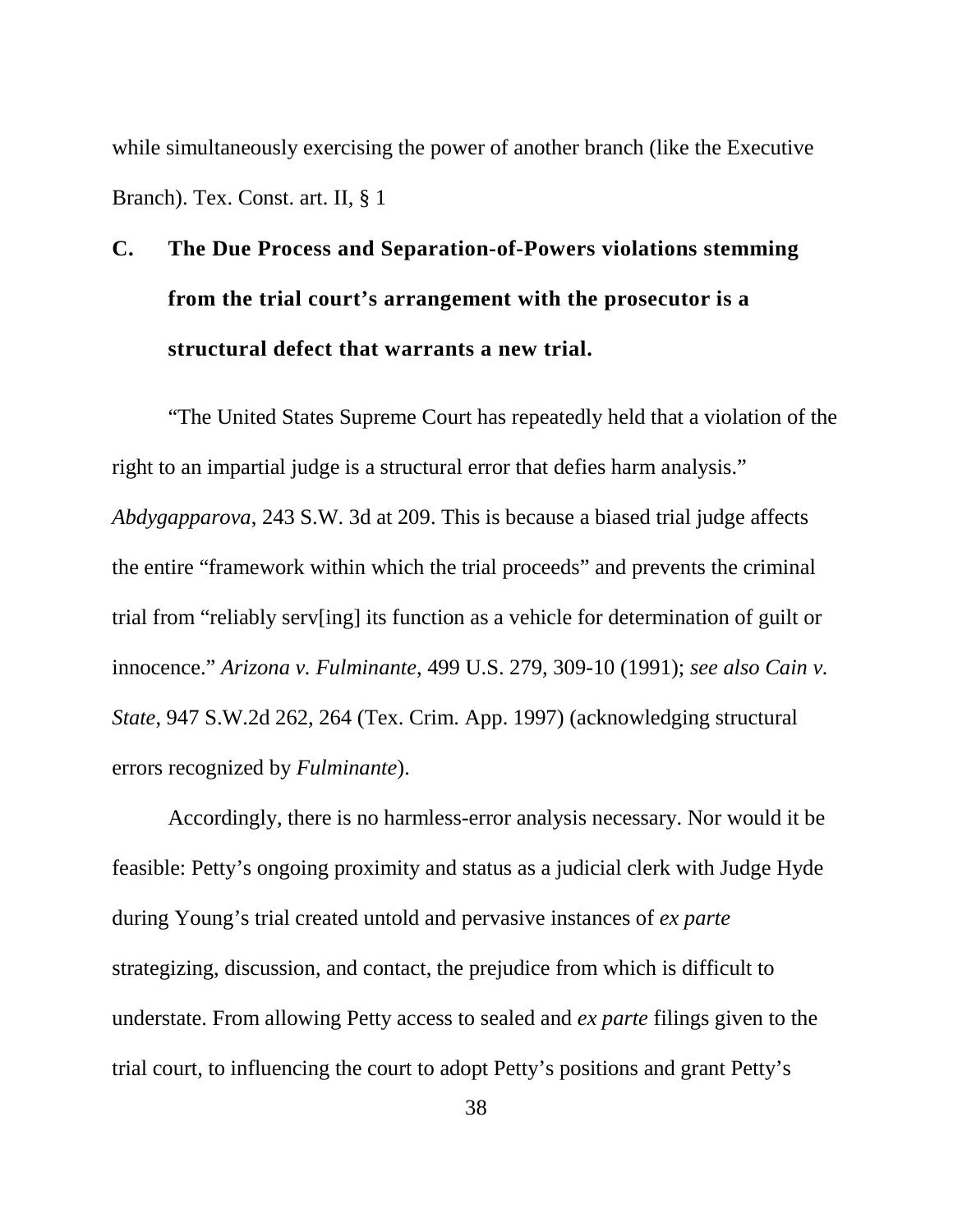motions as a prosecutor, the impact to Young's trial proceeding from Petty's dual role strikes at the heart of an adversarial proceeding guided by an impartial tribunal.

# **CLAIM TWO: JUDGE HYDE WAS REQUIRED TO DISQUALIFY HIMSELF AFTER HIRING ONE OF THE PROSECUTORS APPEARING AGAINST YOUNG AS A JUDICIAL CLERK, RENDERING THE TRIAL COURT'S JUDGMENT VOID AND A NULLITY.**

During Young's trial proceeding, Judge Hyde hired prosecutor Ralph Petty to work for the court on at least twenty separate cases, for which Petty billed the court a total of \$7,200. This arrangement, in the words of the Midland District Attorney's Office, made Petty "a *de facto* law clerk" of Judge Hyde during Young's trial. (Ex.14, DA Mot. to Recuse, at  $\P$  11.) This arrangement required Judge Hyde's disqualification from Young's proceeding.

#### **A. Grounds requiring disqualification under Texas law**

The Texas Constitution requires judicial disqualification when "either of the parties may be connected with the judge, either by affinity or consanguinity, within such a degree as may be prescribed by law, or when the judge shall have been counsel in the case." Tex. Const. Art. V, § 11.

<span id="page-45-0"></span>Similarly, Texas Code of Criminal Procedure, Article 30.01 designates "causes which disqualify" a judge. It states that "[n]o judge . . . shall sit in any case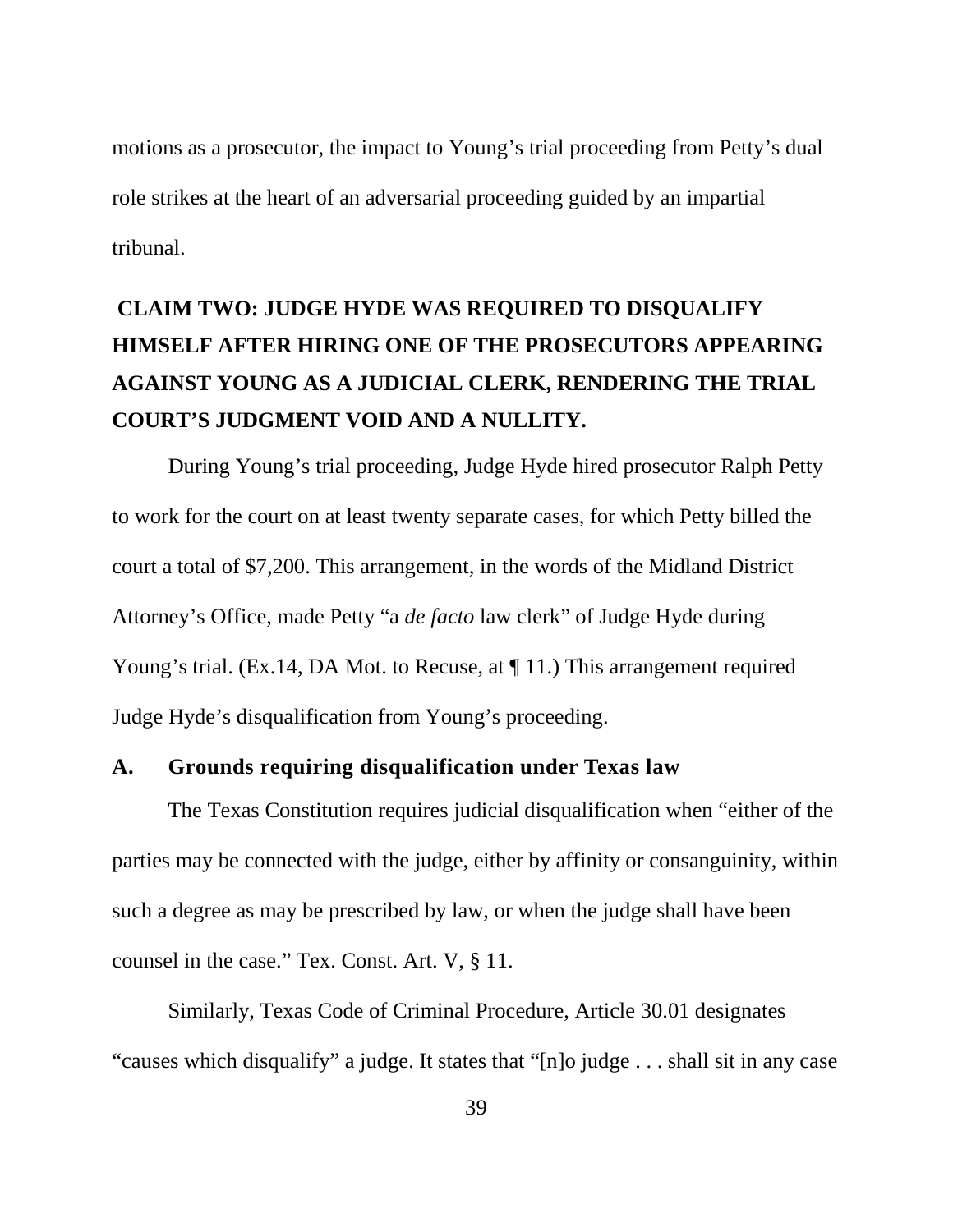. . . where he has been counsel for the State or the accused." Tex. Code of Crim. Proc., Article 30.01.

<span id="page-46-2"></span><span id="page-46-1"></span><span id="page-46-0"></span>Finally, Texas Rule of Civil Procedure 18b, applicable to criminal proceedings, *see Rhodes v. State*, 357 S.W.3d 796 (Tex. App. 2011); *DeBlanc v. State*, 799 S.W.2d 701 (Tex. Crim. App. 1990); *Arnold v. State*, 853 S.W.543 (Tex. Crim. App. 1993), sets forth grounds for which a judge *must* disqualify or recuse him or herself. Disqualification is required when, *inter alia*, "the judge has served as a lawyer in the matter in controversy, or a lawyer with whom the judge previously practiced law served during such association as a lawyer concerning the matter," Tex. R. Civ. P. 18b(a)(1).<sup>[5](#page-46-5)</sup>

#### <span id="page-46-3"></span>**B. Disqualification w required because Petty's role as a Judge Hyde's clerk meant the trial court was effectively acting as counsel for the State**

Petty's role as Judge Hyde's "*de facto* law clerk" effectively imputed Petty's role as a prosecutor to Judge Hyde. As this Court is aware, "[l]aw clerks . . . are expected to uphold the integrity and *independence* of the judiciary, avoid impropriety and the appearance of impropriety in all Court activities . . . and avoid,

<span id="page-46-5"></span><span id="page-46-4"></span> $\frac{1}{5}$ <sup>5</sup> Recusal is similarly mandatory when "the judge's impartiality might reasonably be questioned," or "the judge participated as counsel, adviser, or material witness in the matter in controversy . . . while acting as an attorney in government service[.]" Tex. R. Civ. P. 18b(b).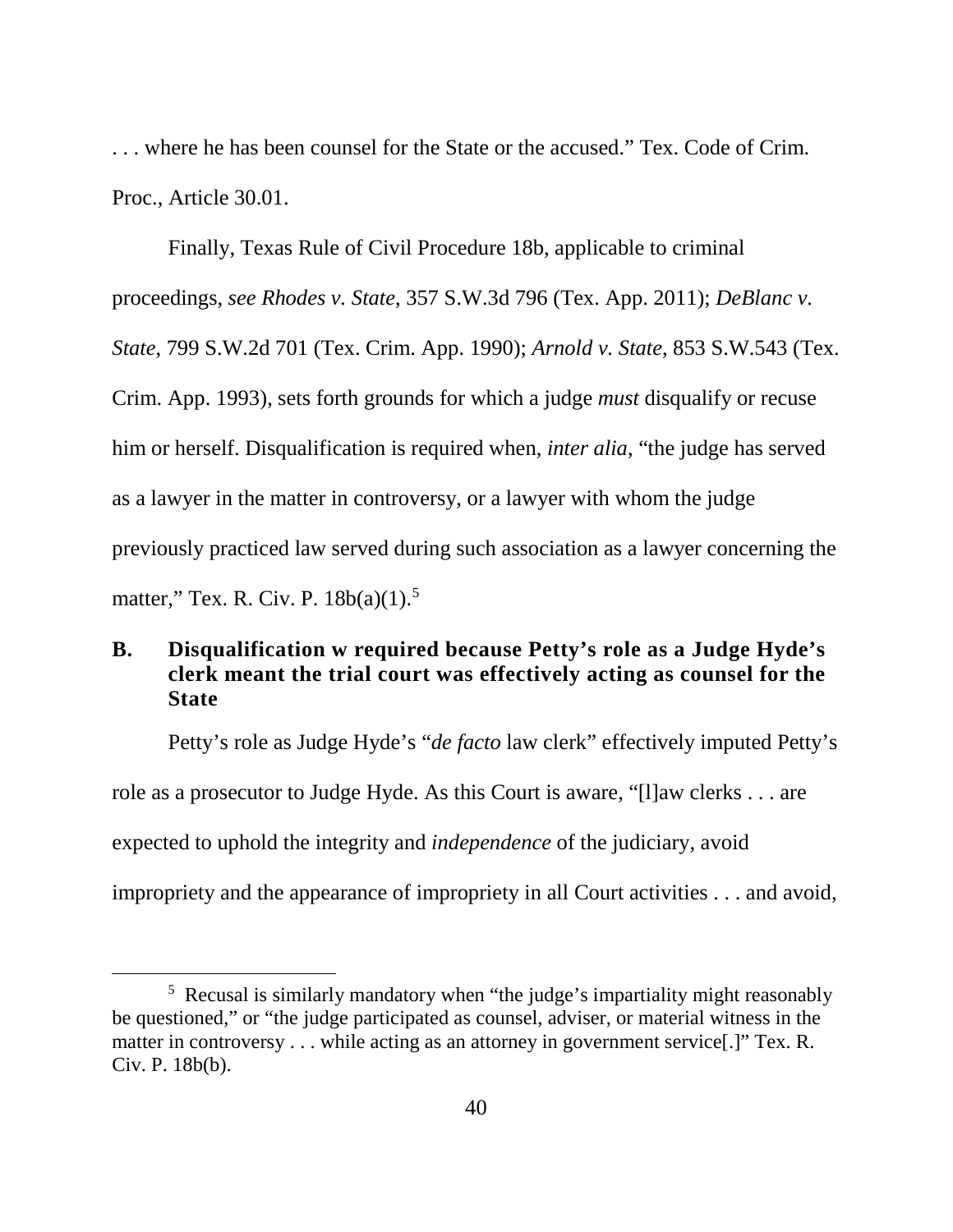when engaging in outside activities, the risk of *conflict* with those duties." (Ex. 35, Preamble to Code of Conduct for Law Clerks and Staff Attorneys of the Supreme Court of Texas (2002) (emphasis added).)

Canons governing law clerks treat them as an extended arm of the judiciary, prohibiting them from assisting the Court, "in any manner," in cases "in which, if the law clerk or staff attorney were a judge, there would be grounds for disqualification or recusal[.]" Canon 7(e), Code of Conduct for Law Clerks and Staff Attorneys of the Supreme Court of Texas. These Canons, for example, prohibit a law clerk from working on matters in which a clerk's *former* employer is involved as legal counsel, and from participating in recruiting activity from *future*  employers that "lend itself to an appearance of impropriety." Canons 5(a) and  $7(b).<sup>6</sup>$  $7(b).<sup>6</sup>$  $7(b).<sup>6</sup>$ 

Petty's work for Judge Hyde, therefore, required Judge Hyde's disqualification where Petty's conduct violated Texas law. For example, if Petty were a judge (as Canon 7 contemplates) he would have to be disqualified because "[n]o judge . . . shall sit in any case . . . where he has been counsel for the State or

<span id="page-47-0"></span> <sup>6</sup> While the Canons do not contemplate a *current* employee for a law firm (or prosecuting office) *simultaneously* working as a judicial law clerk, Petty's brazen arrangement with Judge Hyde to work as *a de facto* clerk as he appeared in Judge Hyde's courtroom as one of Young's prosecutors clearly violate these Canons.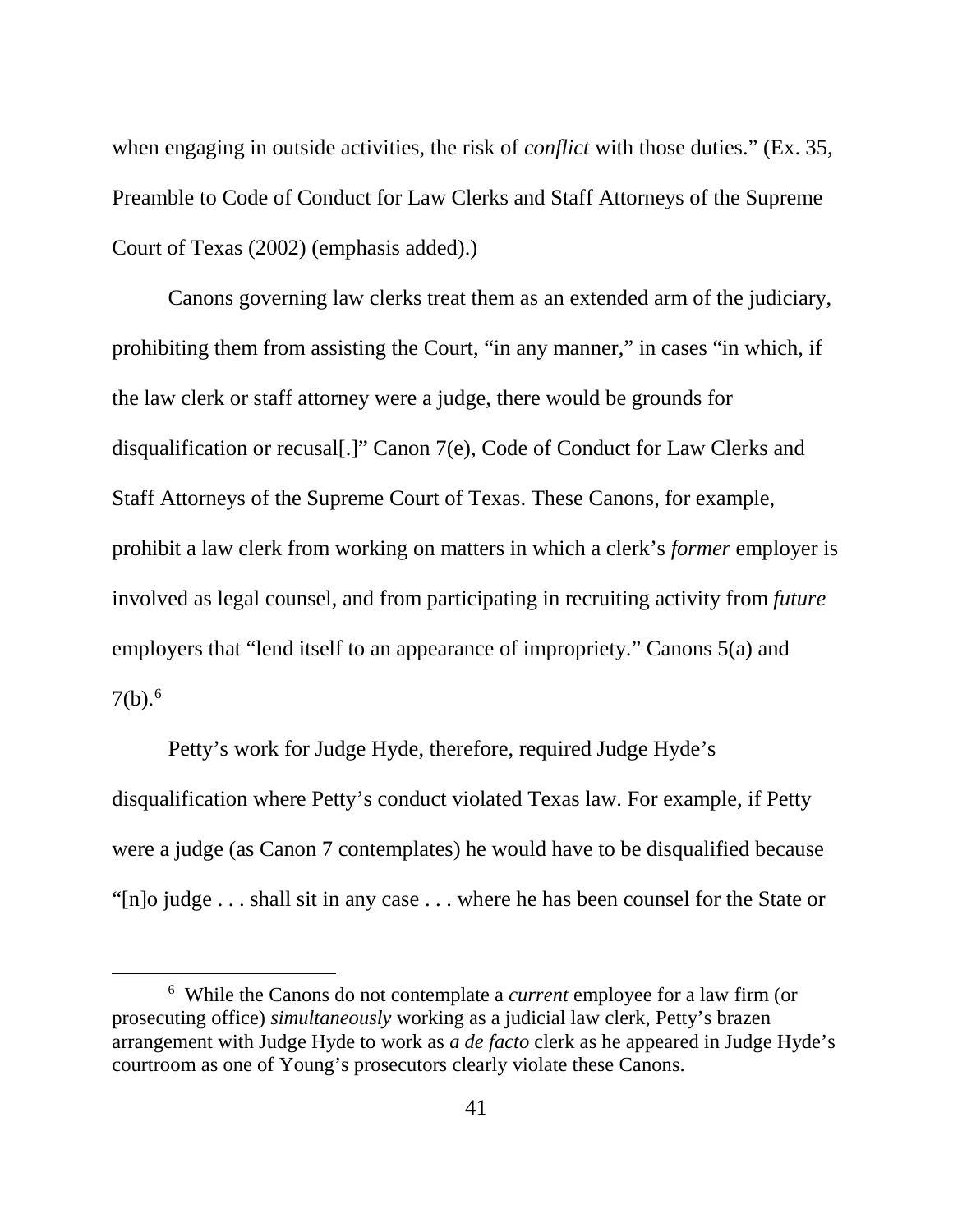<span id="page-48-0"></span>the accused[.]" Tex. Code of Crim. Proc., Article 30.01; *see also* Tex. Const. Art. V, § 11. Here, Petty appeared in Court and in briefing as a prosecutor during Young's trial. He was thus acting as "counsel for the State" at the same time he was acting as a "*de facto* law clerk" for Judge Hyde.

It is of no consequence that Petty was paid by Judge Hyde to work on other cases while Petty was appearing as a prosecutor at Young's trial. Petty's role as a "*de facto* law clerk" allowed Petty unique access to Judge Hyde and his Chambers. There, Petty could discuss with Hyde a variety of topics, including Young's trial, as a member of the judicial branch, even while Petty's day job was as a prosecutor. In *Whitehead*, discussed in Section V.B.1 above, the Nevada Supreme Court warned that such an arrangement—where a prosecutor is simultaneously acting as an arm of the judiciary—gives "access to confidential documents and proceedings" of the trial court to the prosecution, because Petty was simultaneously "acting as legal advisor" for Judge Hyde. *Whitehead,* 878 P.2d at 916.

As also explained in Section V.A.2 above, the risk here was not theoretical. In fact, Petty had untold instances of *ex parte* contact with Judge Hyde as his law clerk and the Midland District Attorney's Office did learn of confidential information about Young's defense, presumably from Ralph Petty. And it appears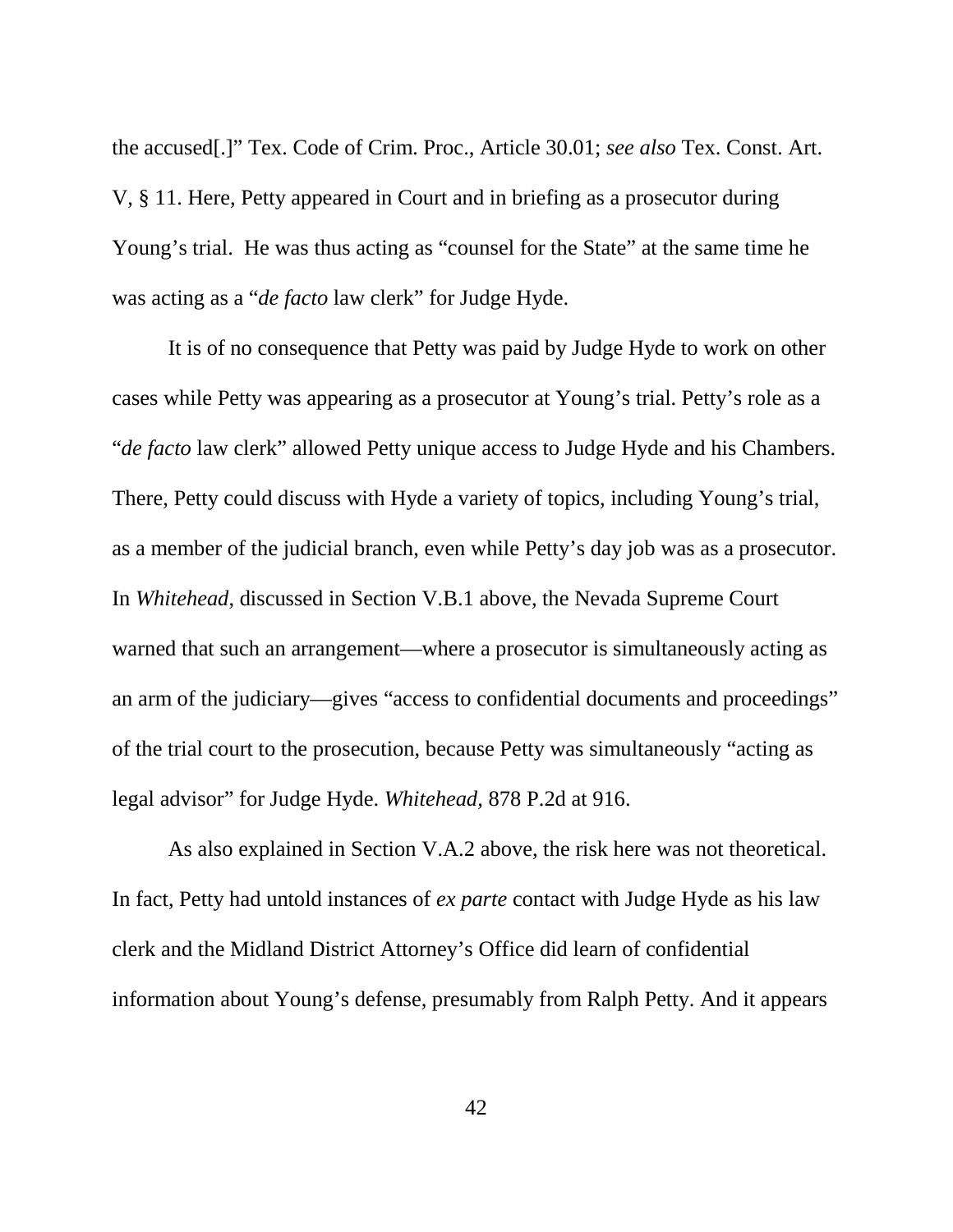that Petty drafted numerous orders *in Young's case* that were signed by Judge Hyde, even as he was appearing as one of Young's prosecutors.

#### **C. Disqualification is required because Petty was "practicing law" with Judge Hyde while Petty served as a lawyer at Young's trial.**

<span id="page-49-4"></span><span id="page-49-3"></span>Judge Hyde should be separately deemed disqualified as a judge in Young's proceeding because "a lawyer with whom the judge [currently] practice[s] law served during such association as a lawyer concerning the matter," Tex. R. Civ. P.  $18b(a)(1)$ . The rule is written in the past tense, disqualifying a trial judge from a proceeding where the judge's "*former*" colleague worked and continues to represent a party in that proceeding. *Id*. (emphasis added.) But here, the violation is worse: Judge Hyde "practiced law" with Ralph Petty, *i.e.*, employed Petty as a *de facto* law clerk, while Petty was *currently* representing the State at Young's trial proceeding. For the same reasons outlined above, this obvious ethical breach necessitates Judge Hyde's disqualification.

#### **D. Judge Hyde's failure to disqualify himself renders the judgment against Young void and a nullity.**

<span id="page-49-2"></span><span id="page-49-1"></span><span id="page-49-0"></span>If a judge is (or should have been) disqualified, he or she lacks jurisdiction to hear the case and, therefore, any judgment rendered is void and a nullity. *Davis v. State*, 956 S.W.2d 555, 558 (Tex. Crim. App. 1997); *Buckholts Indep. Sch. Dist. v. Glaser*, 632 S.W.2d 146, 148 (Tex. 1982); *Fry v. Tucker*, 202 S.W.2d 218, 220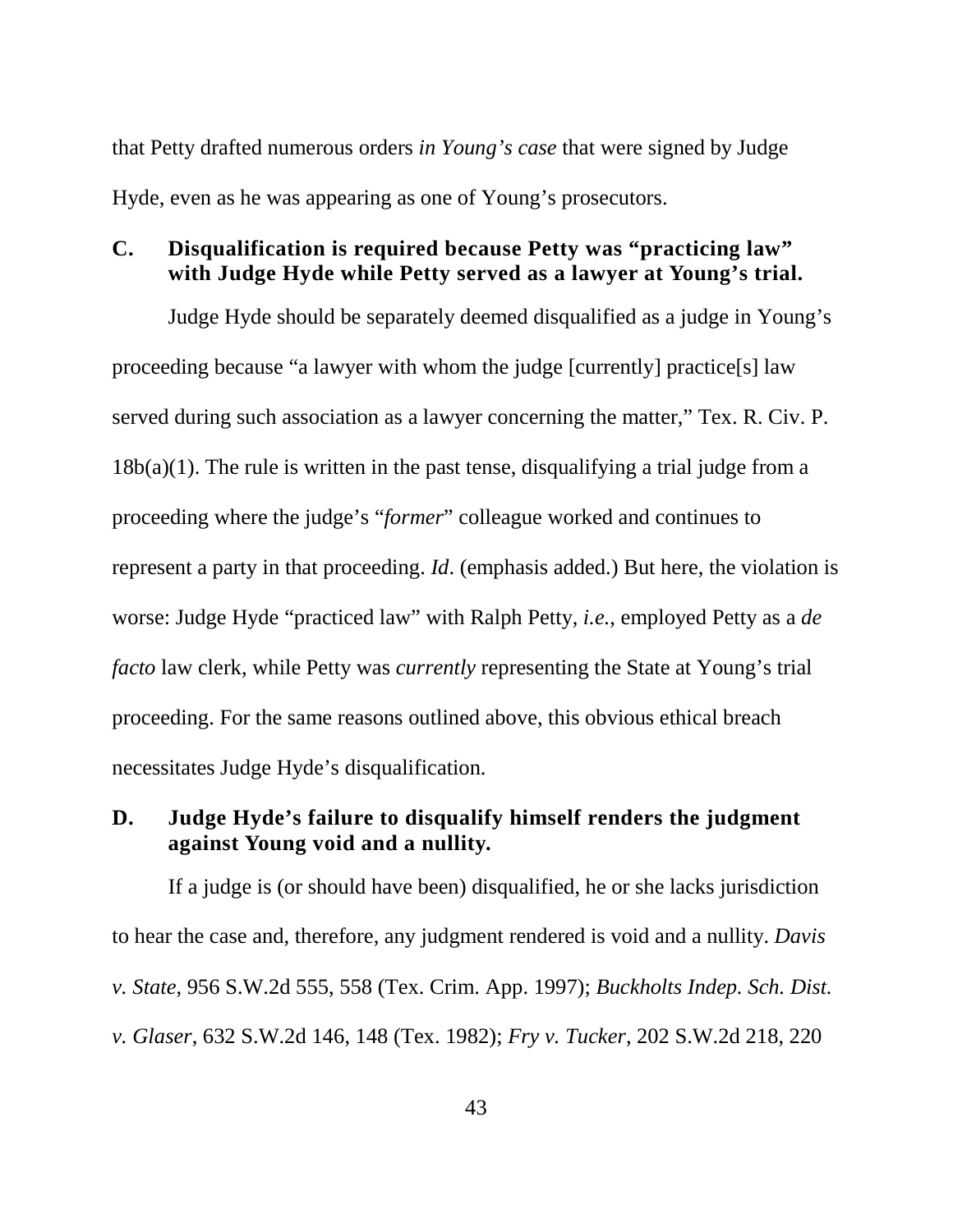(Tex. 1947). Applied here, Judge Hyde should have been disqualified, removing his jurisdiction to handle Young's capital trial. Each of Judge Hyde's rulings, the judgment, and Young's death sentence should, therefore, be vacated for a lack of jurisdiction.

# **CLAIM THREE: PERVASIVE PROSECUTORIAL MISCONDUCT— INCLUDING THE AUTHORIZATION OF A PROSECUTOR TO WORK FOR THE TRIAL COURT—WARRANTS A NEW TRIAL**

<span id="page-50-0"></span>Due process is violated by misconduct committed by the prosecution that "shock the conscience." *Rochin v. California*, 342 U.S. 165, 172 (1952). Here, Assistant District Attorney Ralph Petty's recently-disclosed arrangement with the trial court satisfies that standard. The facts and allegations set forth in Claims One and Two above are incorporated herein by reference.

Despite knowing of Petty's arrangement with the trial court at the time of Young's trial, neither District Attorney Al Schorre, who was the lead prosecutor at Young's trial, nor Midland District Attorney Teresa Clingman, who informed the IRS of Petty's dual role (*see* Ex. 1), disclosed to Young that Petty was working for the trial court. The fact that Midland District Attorneys Al Schorre and Teresa Clingman *knew* of Petty's simultaneous role of a prosecutor and judicial clerk, and yet kept it hidden from Young until 2019, demonstrates their indifference to Young's constitutional rights. Moreover, the withholding of this evidence is itself a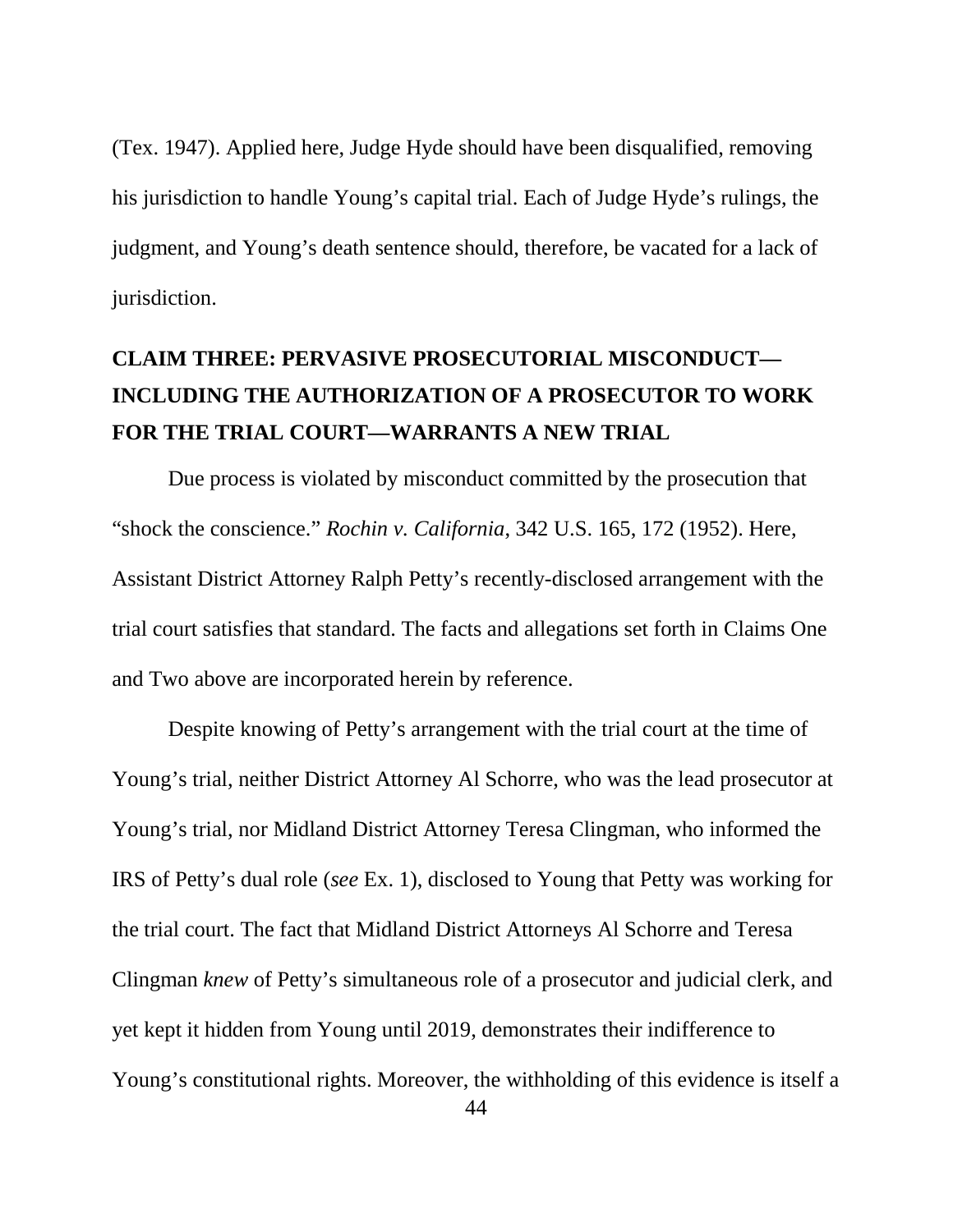<span id="page-51-0"></span>violation of Young's due process rights, *see Brady v. Maryland*, 373 U.S. 83 (1963), and continued through each stage of Young's trial, appellate, and postconviction proceedings.

<span id="page-51-2"></span><span id="page-51-1"></span>The prosecution's refusal to disclose Petty's arrangement with the trial court could not have been because the Midland District Attorney's Office believed there was nothing wrong with the arrangement. In 2019, when it recused itself from this case, the Midland District Attorney admitted that Petty's dual role was a "direct violation" of Rule 1.11(a) of the Texas Disciplinary Rules of Professional Conduct, as well as a violation of Rule 3.05(b), which prohibits ex parte communications "with a tribunal for the purpose of influencing that entity[.]" Petty's brazen violation of these rules—in full view of the Midland District Attorney's Office and to the detriment of Young—amounts to shocking prosecutorial misconduct that destroyed any semblance of a fair trial.

Moreover, this misconduct, *i.e.*, allowing Petty to serve a dual role and withholding it from the defense, should be considered cumulatively with the mounting revelations of misconduct through all stages of Young's trial, appellate and postconviction proceedings. For example, the Midland District Attorney's Office has, among other things:

45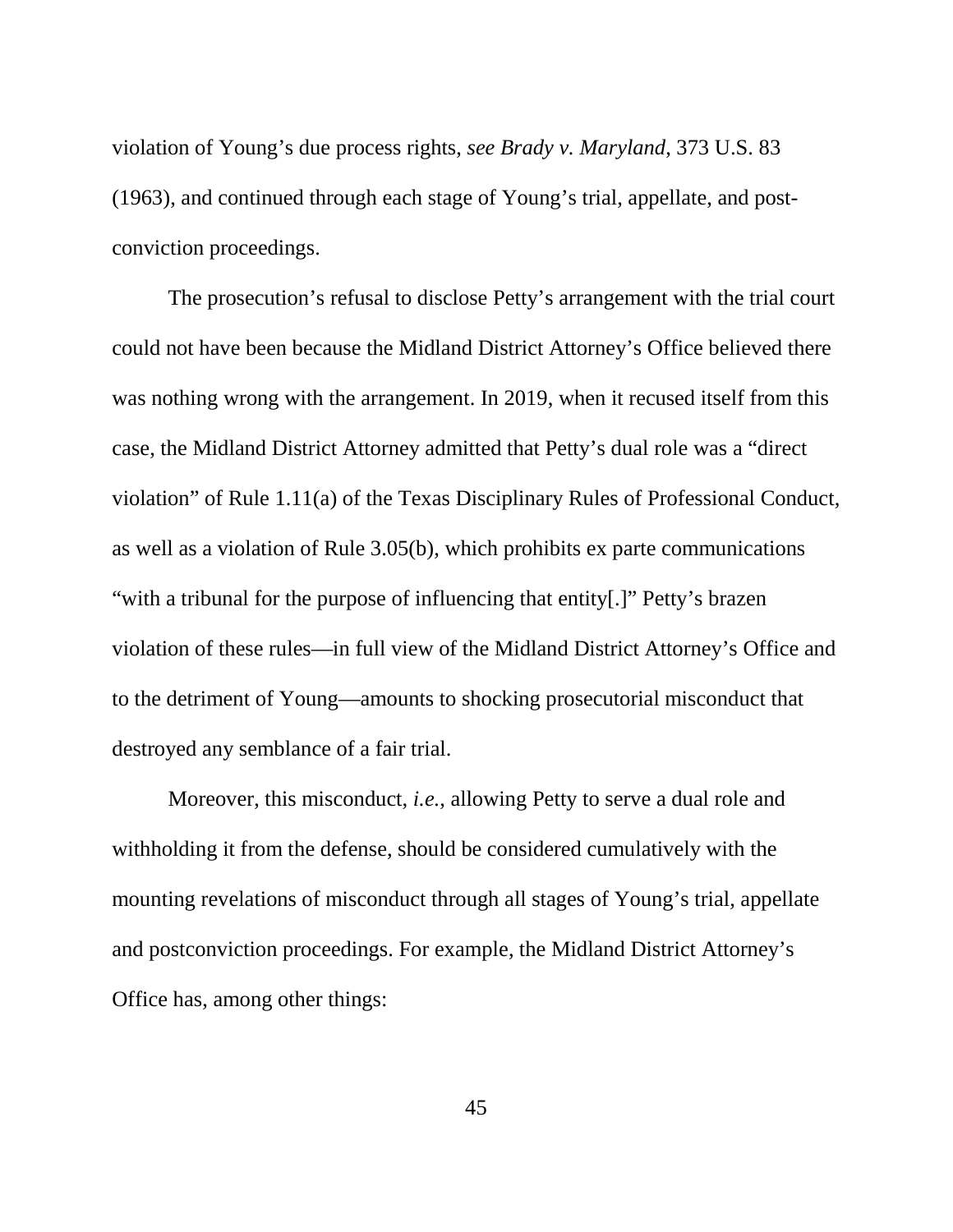- Made material misrepresentations of the trial court record to the appellate court: $7$
- <span id="page-52-0"></span>• Failed to disclose that the prosecution elicited statements from David Page, the subject of the pending *Chabot* hearing, before trial that contradicted his trial testimony, but did not disclose those statements to Young, thus resulting in the knowing presentation of false testimony in violation of *Ex Parte Ghahremani*, 332 S.W.3d 470 (Tex. Crim. App. 2011); (Ex. 36, Leverett's Notes):
- Withheld evidence of plea agreements, including that prosecutor Rick Berry, before Young's trial, conveyed to accomplice Mark Ray's attorney that "he probably would make [Ray] an offer that he could not refuse," which "could have constituted a motive or inducement on the part of Mary Ray for his testimony against Clinton Young. (*See Ex Parte Young*, Case No. 27,18, Order on Applicant's Second Subsequent Postconviction Writ of Habeas Corpus, at 63);
- Enlisted prosecution investigators to intimidate or fabricate the statements of witnesses, including witnesses related to Young's new-trial motion hearing

<span id="page-52-1"></span> <sup>7</sup>  $\frac{7}{7}$  At trial, the jury was instructed that Young, if not the actual shooter of Samuel Petrey, could be convicted under the law of parties only if he solicited, encouraged, directed or aided Page *in the shooting*, pursuant to Tex. Pen. Code § 7.02(a)(2). (5 CR 813-14.) It appears, however, that the State represented to the Court of Criminal Appeals that a different provision of the law of parties applies. This is because the opinion affirming Young's conviction relies on § 7.02(b)—more broadly imposing party liability when one is a conspirator to a felony and a co-conspirator commits another felony—to conclude that Young was convicted on sufficient evidence. Section 7.02(b) was not given to Young's jury and does not apply to this case.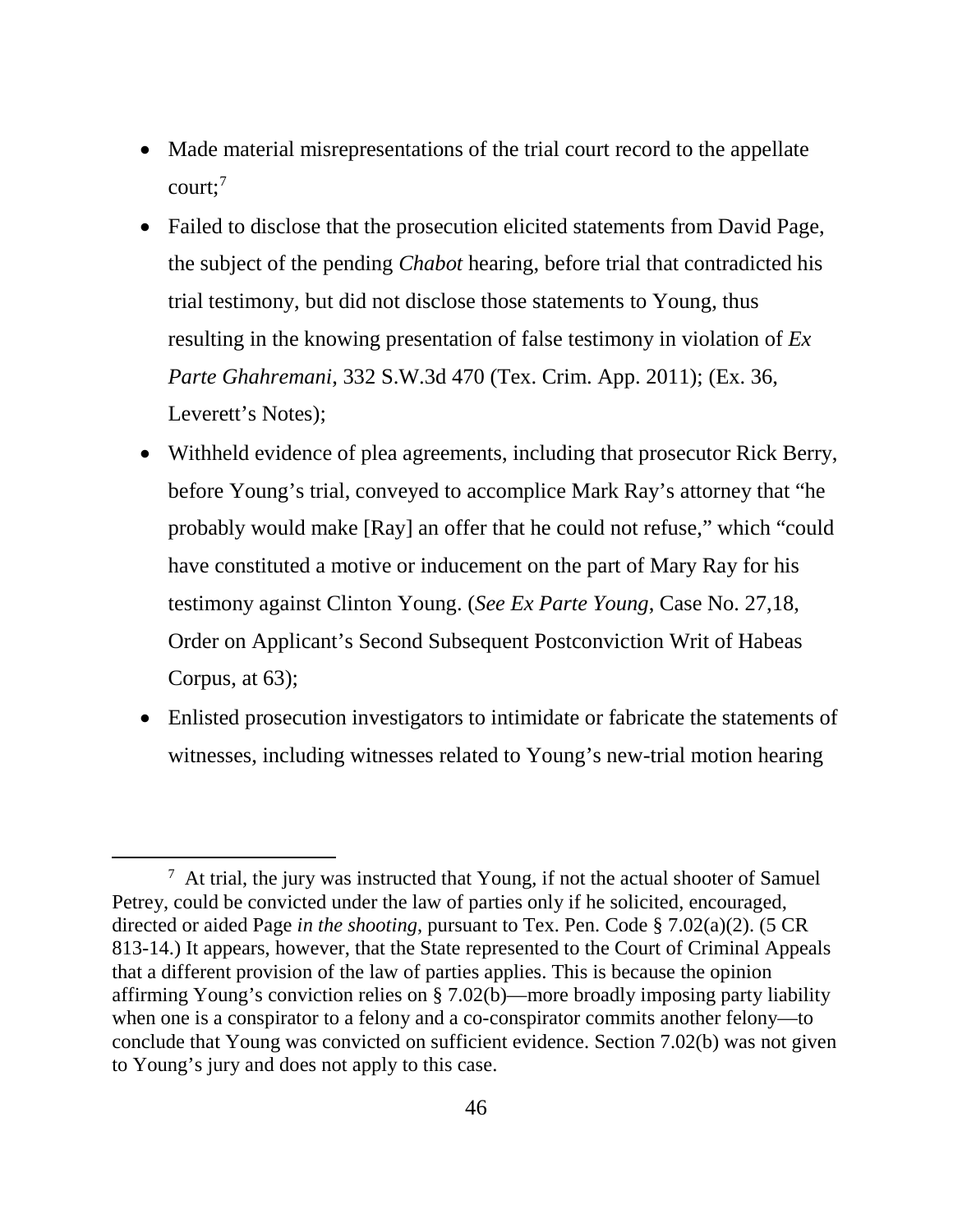and during Young's 2010 habeas proceeding with two witnesses who heard David Page confess he, not Young, was the shooter; and

• In 2017, withheld until after this Court stayed Young's execution a secret interview by District Attorney Laura Nodolf with David Page, which took place while Young was under an execution warrant. In that interview, Page admitted to facts demonstrating he testified falsely at Young's trial.

The foregoing examples, in addition to the multiple instances of misconduct

briefed by Young in prior writ applications, evidences a pervasive pattern of misconduct for which the only remedy is a new trial. With the Midland District Attorney acknowledging its problematic role in this case and recusing itself, an objective and fair prosecuting office should handle a new trial.

# **V. AUTHORIZATION AND A NEW TRIAL ARE WARRANTED BASED ON THE DOCUMENTS PRESENTED IN THIS APPLICATION**

<span id="page-53-0"></span>For the foregoing reasons, Young respectfully requests this Court to expedite authorization of this Application. Understanding the procedure set forth in Article 11.071 sections 6-8 for subsequent applications, Young requests that this Court take extraordinary action under its inherent authority and, without the delay of further fact finding and hearings, vacate Young's conviction so that he can be tried before an impartial tribunal in accordance with Due Process and the Federal and Texas constitution. *See* Tex. R. App. P. 78.3 ("The Court of Criminal Appeals may make any other appropriate order required by the law and the nature of the case".)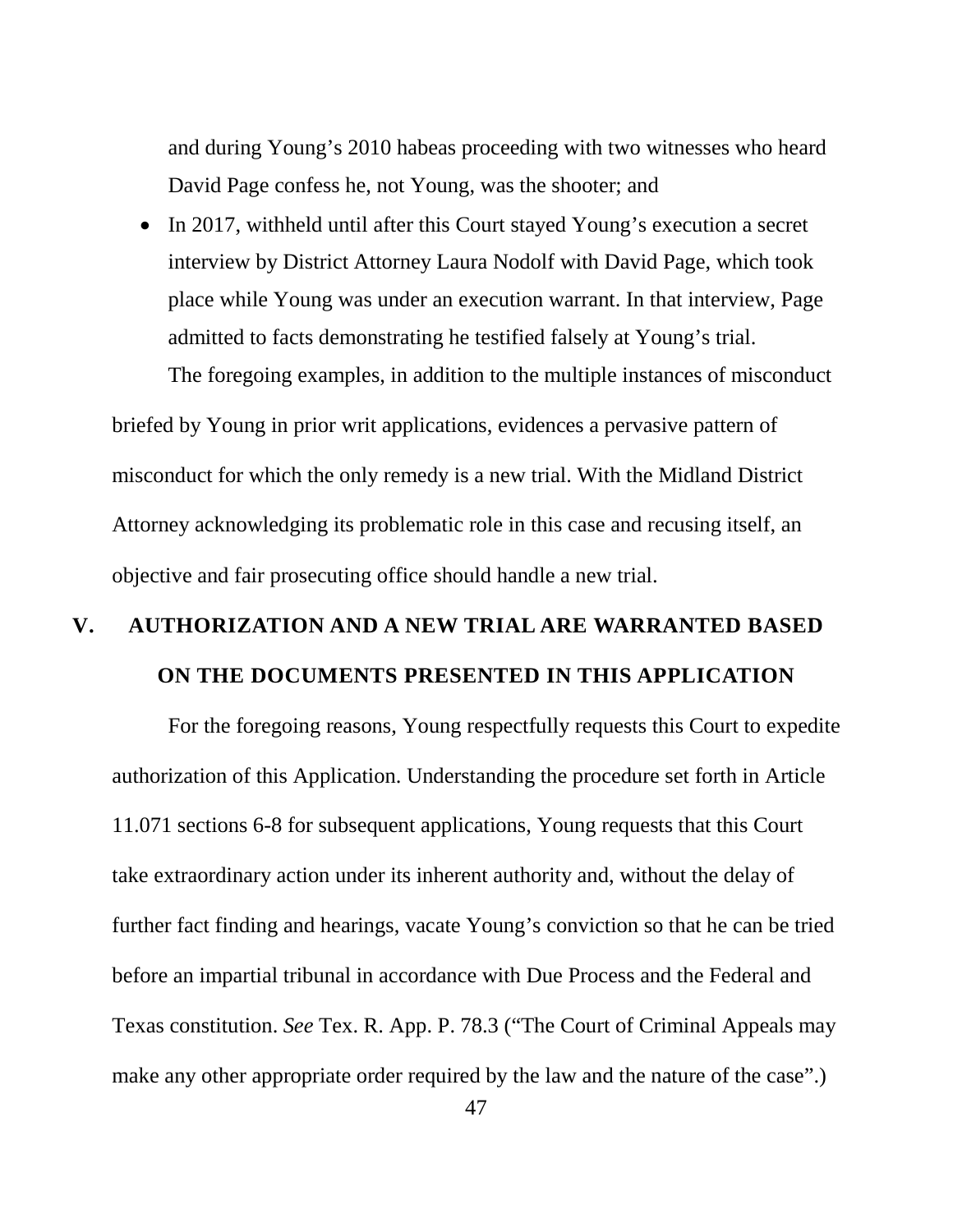The documents presented in this Application cannot be reasonably disputed. Indeed, the Midland District Attorney's Office admits the facts are true—both in its 2008 IRS disclosures and to Young in 2019 when it moved to recuse itself from this case. The documents provided by Midland County make clear what happened, and leave no room for the State to dispute the factual bases of Young's claims.

Moreover, soon, the convicting court will hear evidence that the main witness against him, David Page, testified falsely, confessed to kidnapping and shooting a victim to multiple people, and recanted his testimony—all while the Midland District Attorney's Office covered for Page's lies. This ongoing miscarriage of justice should not continue any longer and this Court should overturn Young's conviction and permit Young a new, fair trial.

//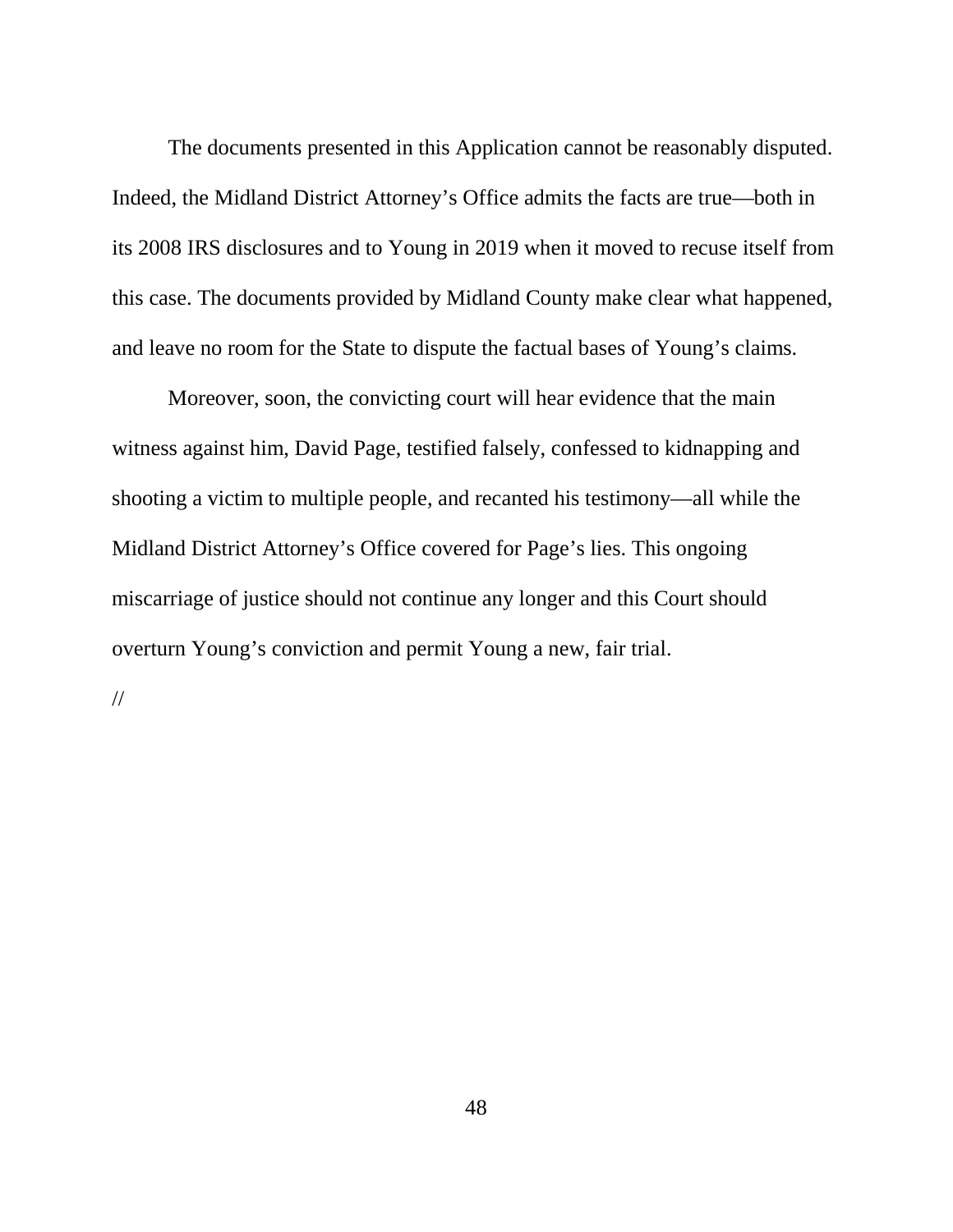Respectfully submitted, CUAUHTEMOC ORTEGA Interim Federal Public Defender DATED: August 13, 2020 By: /s/ Joseph A. Trigilio Joseph A. Trigilio (Cal. Bar No. 245373) Margo A. Rocconi (Cal. Bar No. 156805) Deputy Federal Public Defenders 321 East 2nd Street Los Angeles, California 90012-4202 Telephone: (213) 894-7525 Facsimile: (213) 894-0310 Electronic Mail: Joseph\_Trigilio @fd.org K. Elizabeth Dahlstrom (Cal. Bar No.228552) 411 W 4th St, Suite 7110 Santa Ana, CA 92701-4598 Telephone: (714) 338-4530 Facsimile: (213) 894-0310 Electronic Mail: Elizabeth\_Dahlstrom@fd.org Attorneys for Applicant Clinton Lee Young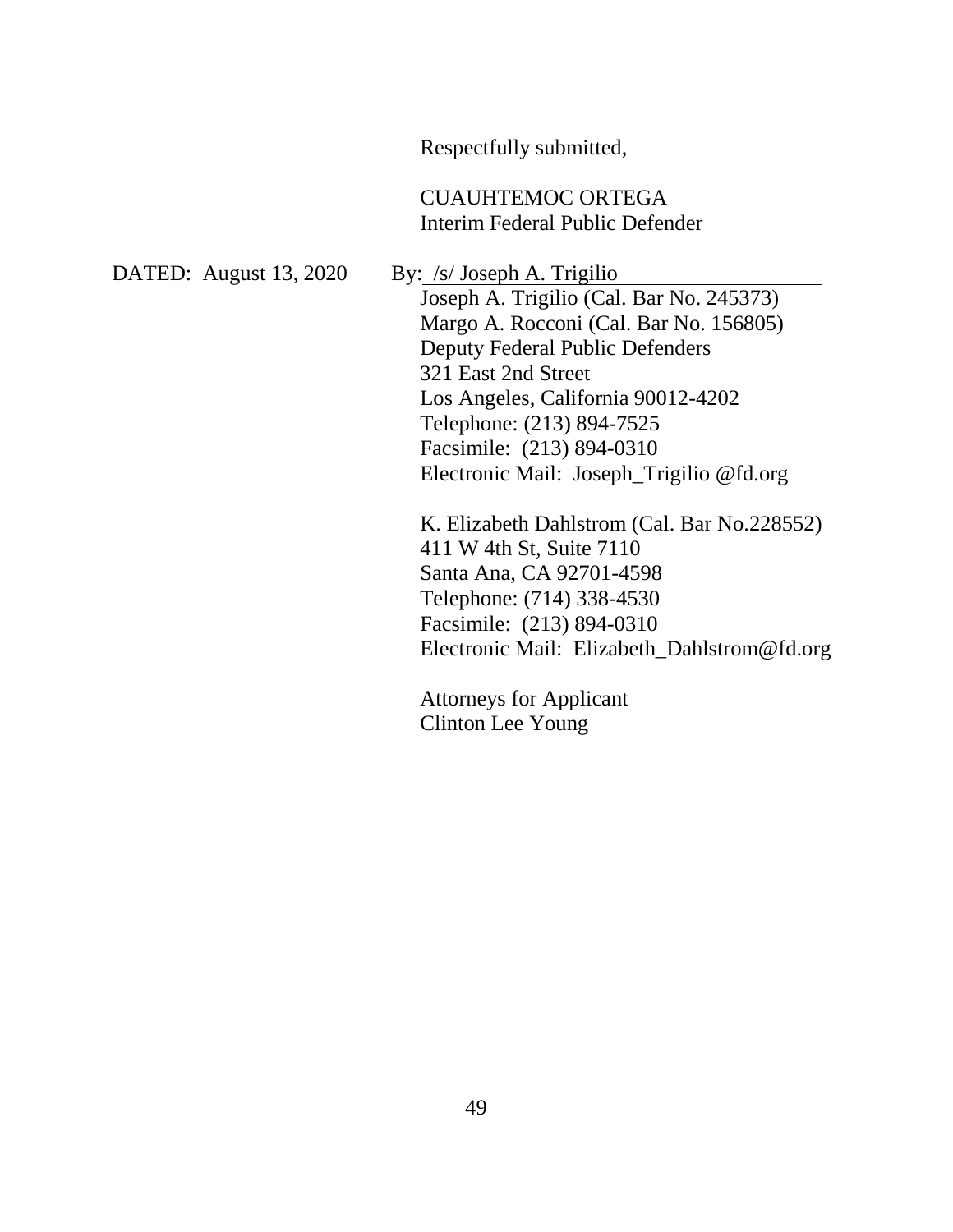#### STATE OF TEXAS § COUNTY OF MIDLAND §

#### **VERIFICATION**

BEFORE ME, the undersigned authority, on this day personally appeared Joseph Trigilio, who upon being duly sworn by me testified as follows:

1. I am a member of the State Bar of California in good standing.

2. I have been admitted to appear pro hac vice in the  $385<sup>th</sup>$  Judicial District

Court of Midland County, Texas.

3. I am the duly authorized attorney for Clinton Lee Young, having the authority to prepare and to verify Mr. Young's application for a writ of habeas corpus.

4. I have prepared and read the foregoing application and I believe all of the allegations in it to be true to the best of my knowledge.

Signed under penalty of perjury.

*/s/ Joseph A. Trigilio* Joseph Trigilio